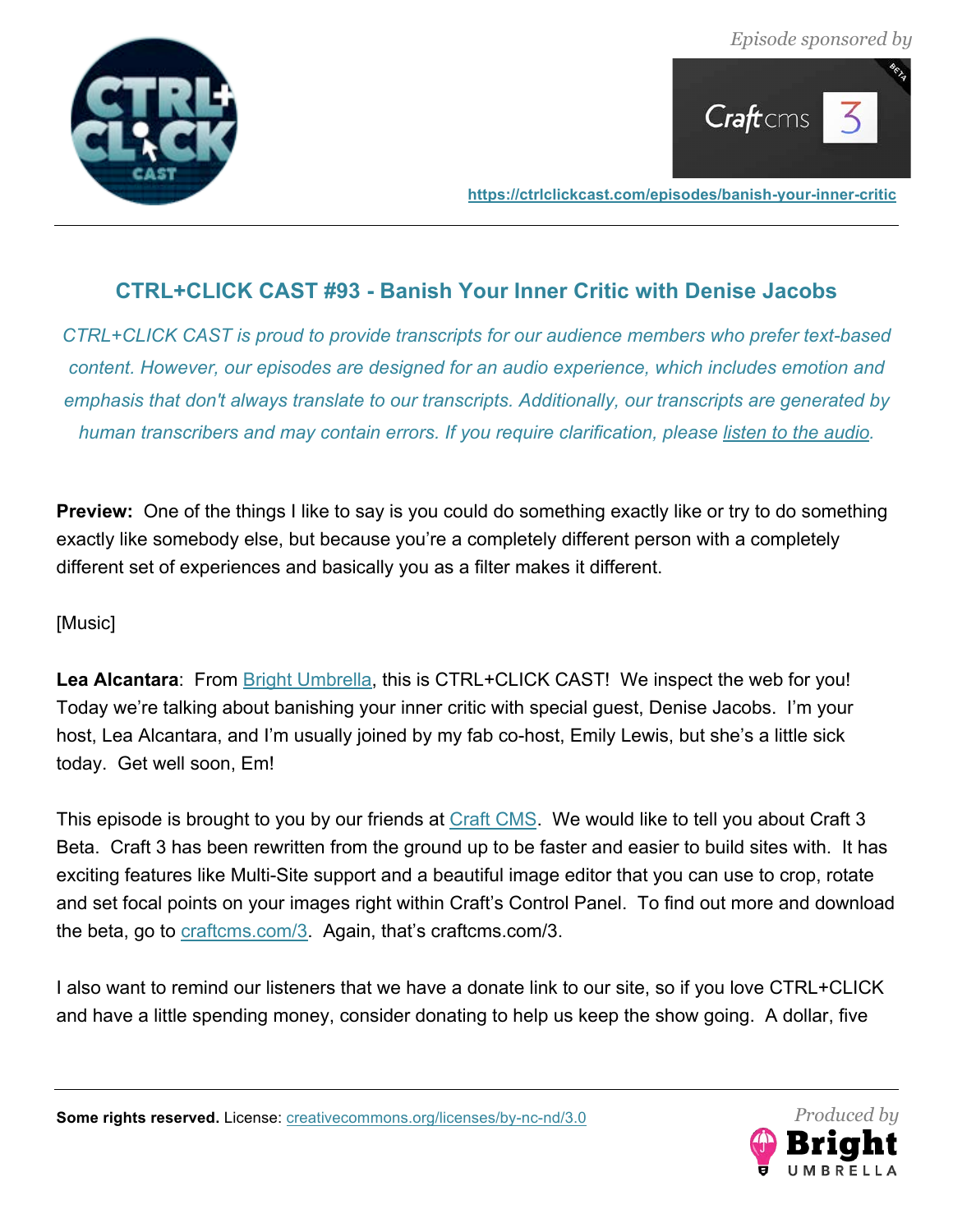



dollars, whatever you can spare will help us continue to deliver great content, high-quality audio and transcripts for each and every episode. Now, onto the show!

We are excited to have Denise Jacobs to return as our guest to discuss how to banish your inner critic. Denise is a speaker, author and creativity evangelist who speaks at conferences and consults with companies worldwide. As the founder and CEO of The Creative Dose, she promotes techniques to unlock creativity and spark innovation in people, teams and workplaces, particularly those in the tech world. She's also the founder of Rock The Web and the head instigator of The Creativity Revolution.

Welcome to the show, Denise!

**Denise Jacobs**: Thank you so much for having me!

**Lea Alcantara**: Absolutely, I'm glad you're back. Can you tell our listeners a bit more about yourself?

**Denise Jacobs**: Oh, my goodness, do I even know where to start, so you already said that I'm a speaker and, as I like to call myself, a creativity evangelist.

**Lea Alcantara**: [Agrees]

**Denise Jacobs**: I just finished – well, I won't say I just finished writing, but my book, *Banish Your Inner Critic*, do you know I was about to say the *CSS Detective Guide* like it's 2010? My latest book, *Banish Your Inner Critic* is coming out next Tuesday on June 6<sup>th</sup>. Can you believe that?

**Lea Alcantara**: [Agrees]

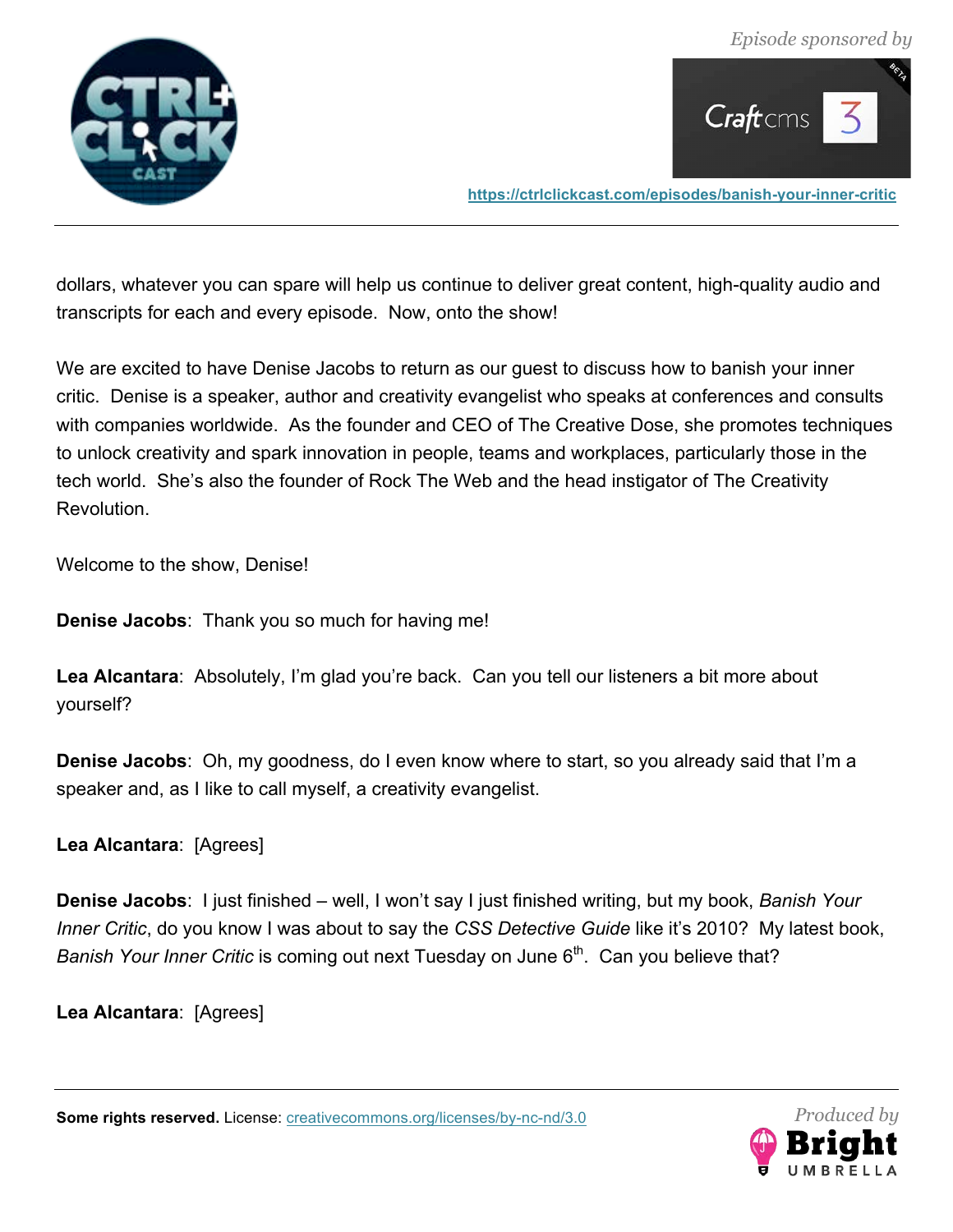



**Denise Jacobs**: I mean, it's probably going to be out maybe next Tuesday when people listen to this.

**Lea Alcantara**: Wow!

**Denise Jacobs**: But for me right now currently, it's next Tuesday so I'm super excited about that. Some things that people may or may not know about me, unless they follow me on Instagram or friends of me on Facebook, is that I started really getting into making earrings.

**Lea Alcantara**: Oh, very cool.

**Denise Jacobs**: And so I also, in addition to speaking and doing workshops and trainings and writing books, obviously and talking about creativity and inner critic and stuff like that, I make really lovely earrings. It's because I love earrings, and so that part of my business I appropriately called Earring Love. [Laughs]

**Lea Alcantara**: Oh wow! I mean it, what? It works. It's accurate. I love that. I love that.

**Denise Jacobs**: Me too. And then the last thing that people probably don't know about me, unless they actually come to my house, is that my backyard is a big old organic garden. I live in Miami, Florida. It's a subtropical here, so right now we have pineapples that have just ripened. We have passion fruit that is literally falling off of the vine onto the ground when we go out. I like to call it Easter egg hunt when we go and gather up all the passion fruit every morning.

**Lea Alcantara**: Oh, wow!

**Denise Jacobs**: And…

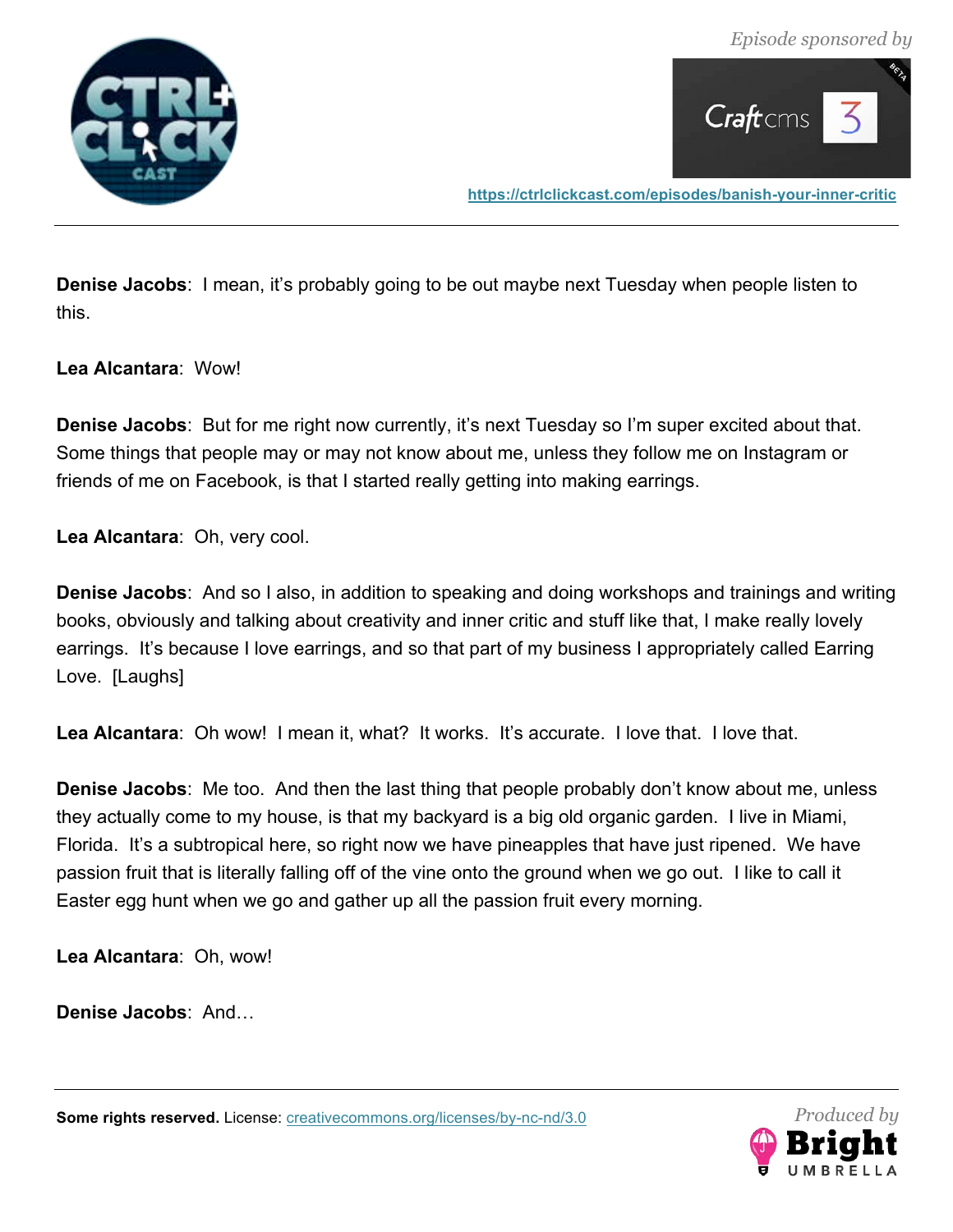



**Lea Alcantara**: Oh, my gosh.

**Denise Jacobs**: We have bananas that are coming in and we have dragon fruit that's starting to ripen and eggplant and kale and…

**Lea Alcantara**: That sounds amazing.

**Denise Jacobs**: It's pretty vast.

**Lea Alcantara**: Awesome, awesome. So you've kind of mentioned your *CSS Detective* book. [Laughs]

**Denise Jacobs**: Oh, sorry, it's so long ago so much, a former lifetime.

**Lea Alcantara**: Yeah, exactly. So why don't you tell our listeners a bit more about like how you first got into the web.

**Denise Jacobs**: Oh, my gosh, how I first got into the web, God, this was like ancient history, everybody, like super ancient history.

**Lea Alcantara**: [Laughs]

**Denise Jacobs**: So I like to joke around, I started doing web stuff when I was about 5 because it was in 1997. [Laughs]

**Lea Alcantara**: [Laughs]

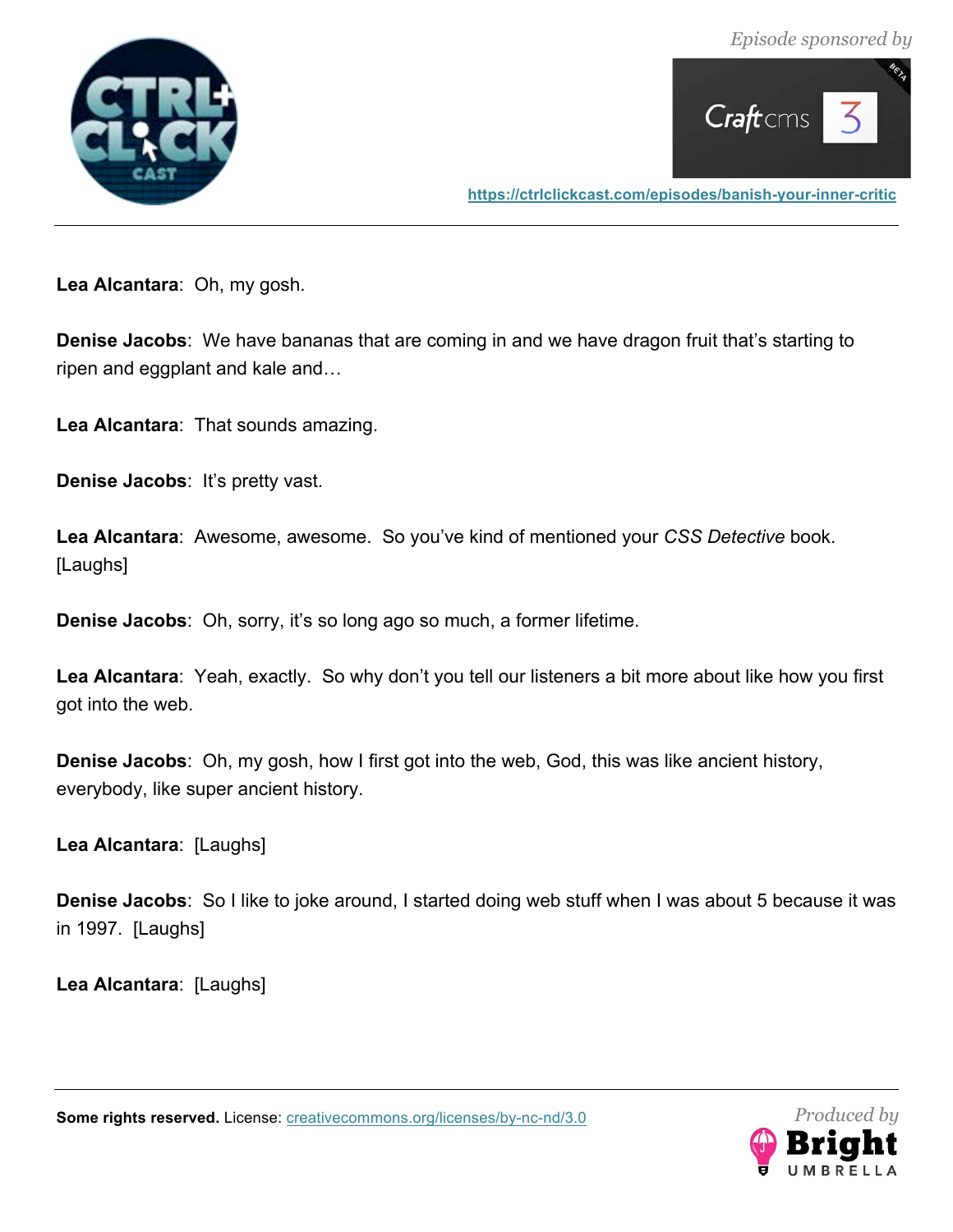



**Denise Jacobs**: I was older than 5, by the way, but I was working at the University of Washington at a research center. It was the Northwestern Center for Research on Women, and I had this job where I had like three jobs rolled into one.

**Lea Alcantara**: Right.

**Denise Jacobs**: But my job was only like three-quarters time and it was not permanent. It was only for 18 months. It was the weirdest thing.

**Lea Alcantara**: [Agrees]

**Denise Jacobs**: So I was an events coordinator, I was the editor for the newsletter that came out quarterly, and then I also was like assistant to the director.

**Lea Alcantara**: [Agrees]

**Denise Jacobs**: So I had to do fun things like write an annual report, and then also put together events that the Center had and then, of course, write and do the newsletter. But we had a website, again, this was in like 1996, there was a website, and at the time, I thought like the web was like magic. [Laughs]

**Lea Alcantara**: Right, right.

**Denise Jacobs**: So when the website needed to be updated, I was like, "Well, it's a computer and stuff like that. It should be pulling from somewhere and it should just like automatically update it." But it's not how it works.

**Lea Alcantara**: [Laughs]

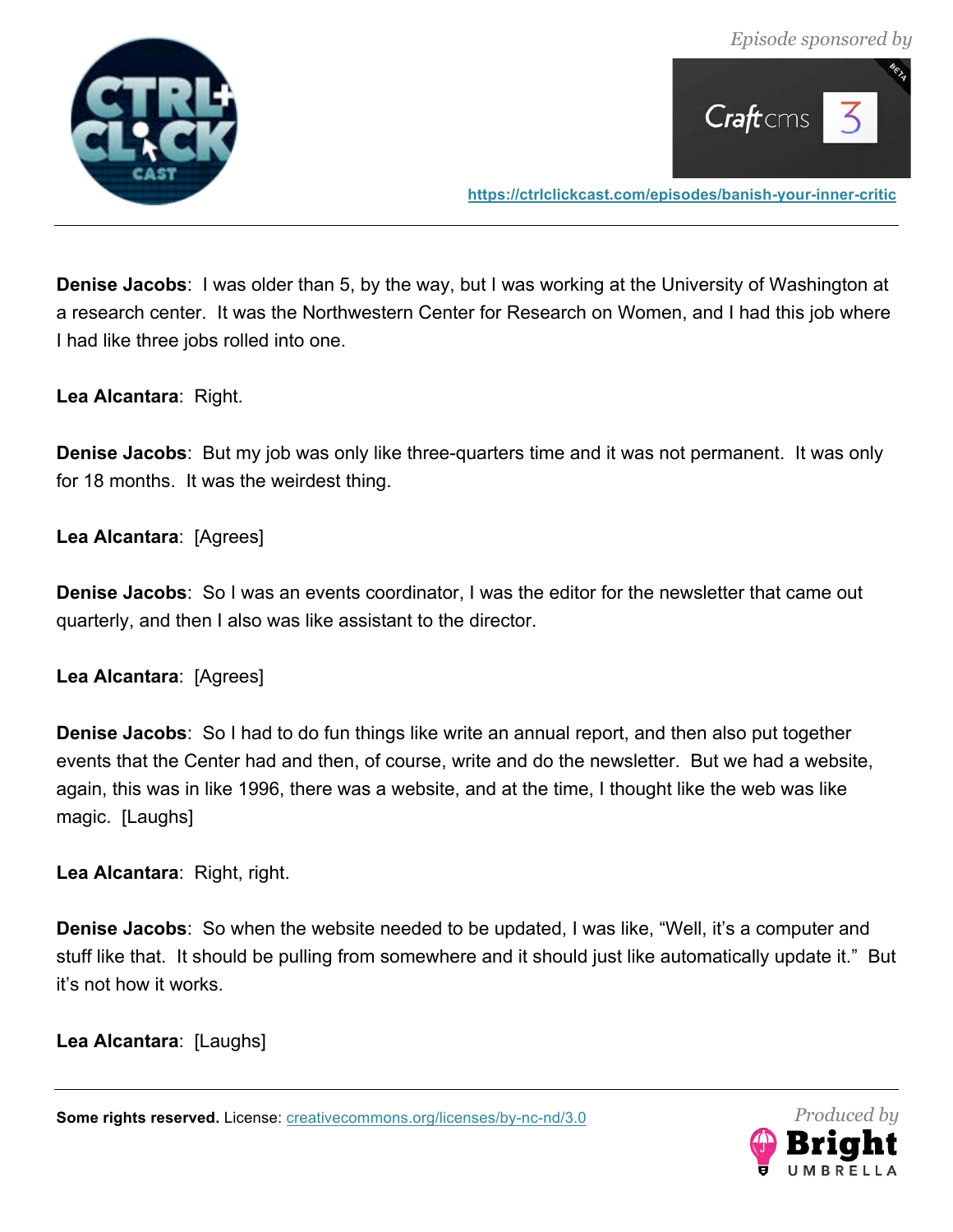



**Denise Jacobs**: Still nonetheless, and unfortunately, there still has to be a human element, and so I was getting really frustrated for months and months. Not that many people actually knew about the web, but I did, and I kept going to the website and I kept thinking like, "Why isn't the website updated?" And finally, I checked around because there were so many people who work at the Center like ten. [Laughs]

# **Lea Alcantara**: [Agrees]

**Denise Jacobs**: Like eight or ten, but more like eight or nine or like seven. It was really small, and I was like, "Who is in charge of the website? Who is in charge to look at it?" They were like, "Oh Shannon is in charge of the website." So I finally talked to Shannon, I was like, "Shannon, what's up with the website?" She was just like, "Check this out." In 1996 she was already burnt out on the web.

**Lea Alcantara**: Wow.

**Denise Jacobs**: But she had been doing web stuff for so long, like she had been like doing web stuff like when HTML first got created.

**Lea Alcantara**: Right.

**Denise Jacobs**: Then she had worked for a company that was trying to do web design before there were tables.

**Lea Alcantara**: Wow! Wow.

**Denise Jacobs**: So they were doing like or like they were using like preformatted text to try to put elements in place and have them not move. I mean, like craziness, like the Wild, Wild West of web design.

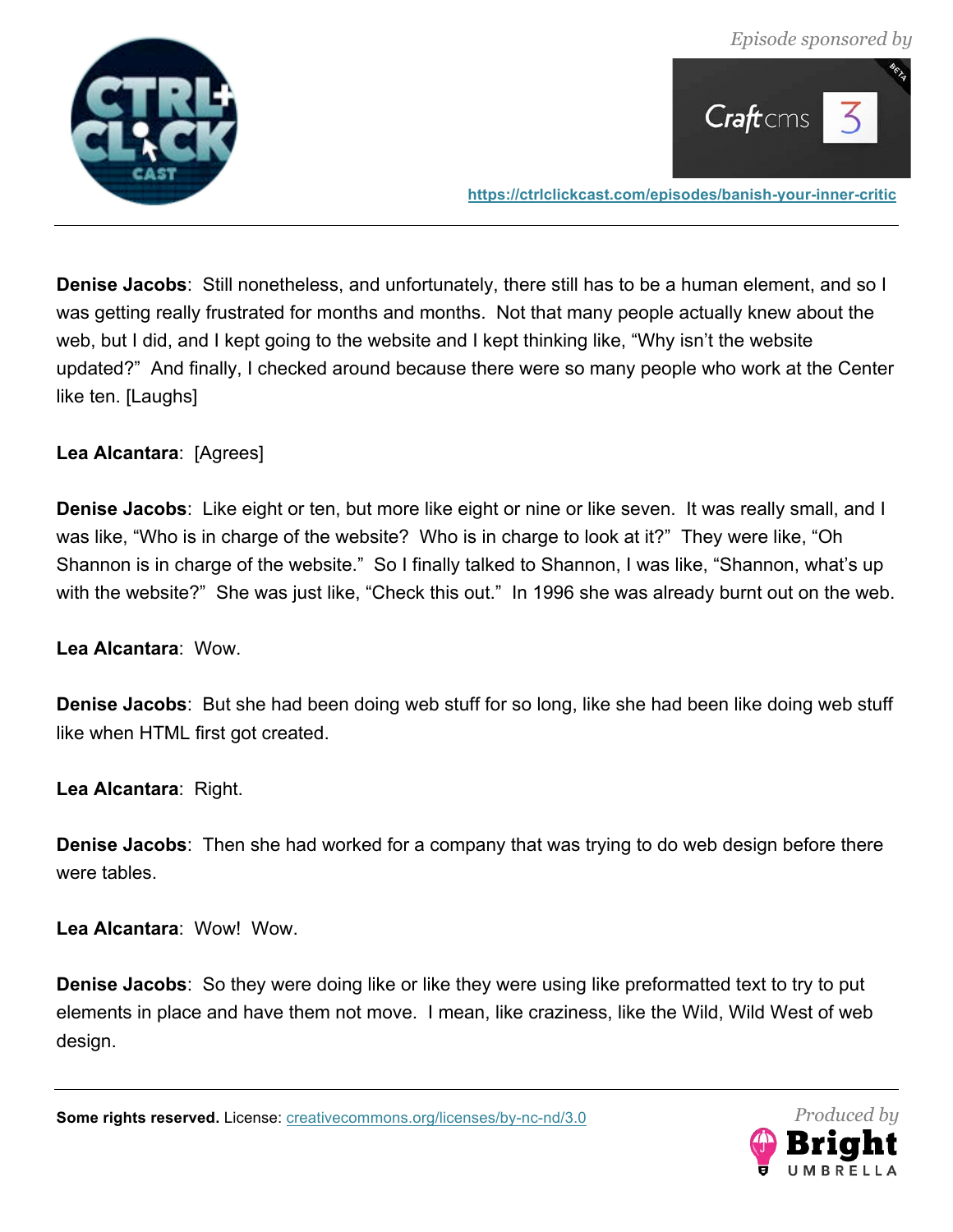*Episode sponsored by*





**https://ctrlclickcast.com/episodes/banish-your-inner-critic**

#### **Lea Alcantara**: Wow!

**Denise Jacobs**: So anyway, tables had existed by now. It was like HTML 2.0 and she was like, "I'm still burnt out on this. If you want to take over the website, you can go ahead." And I was like, "Okay." And she's like, "You're going to have to learn this language, this HTML stuff." And I was like, "Well, you know, I'm pretty comfortable with computers, so that shouldn't be too hard." And she was like, "Okay."

# **Lea Alcantara**: [Laughs]

**Denise Jacobs**: So she put me on to some websites. There was a website called Route 66 that taught people how to do HTML and they weren't actually, strangely, there weren't that many websites that did that, that actually just had HTML code on it like, "This is how you make a page."

# **Lea Alcantara**: Right.

**Denise Jacobs**: So I started studying, and I started studying the tags and the attributes and everything and I would like go to talks and I would sit in like, well, in between listening to whoever was talking about whatever they were talking about, I would like have my printout of my code and I'd be looking at it trying to figure out what was wrong and what was right and all this stuff. I started even dreaming in HTML code where it was like a loop, like in basic, like a loop in basic.

# **Lea Alcantara**: Right.

**Denise Jacobs**: And I would keep like coming to a tag and then I would go down to another line and then I'd have to come back to that same tag and I'd just be in this like this loop in my head, it's fun.

# **Lea Alcantara**: [Agrees]

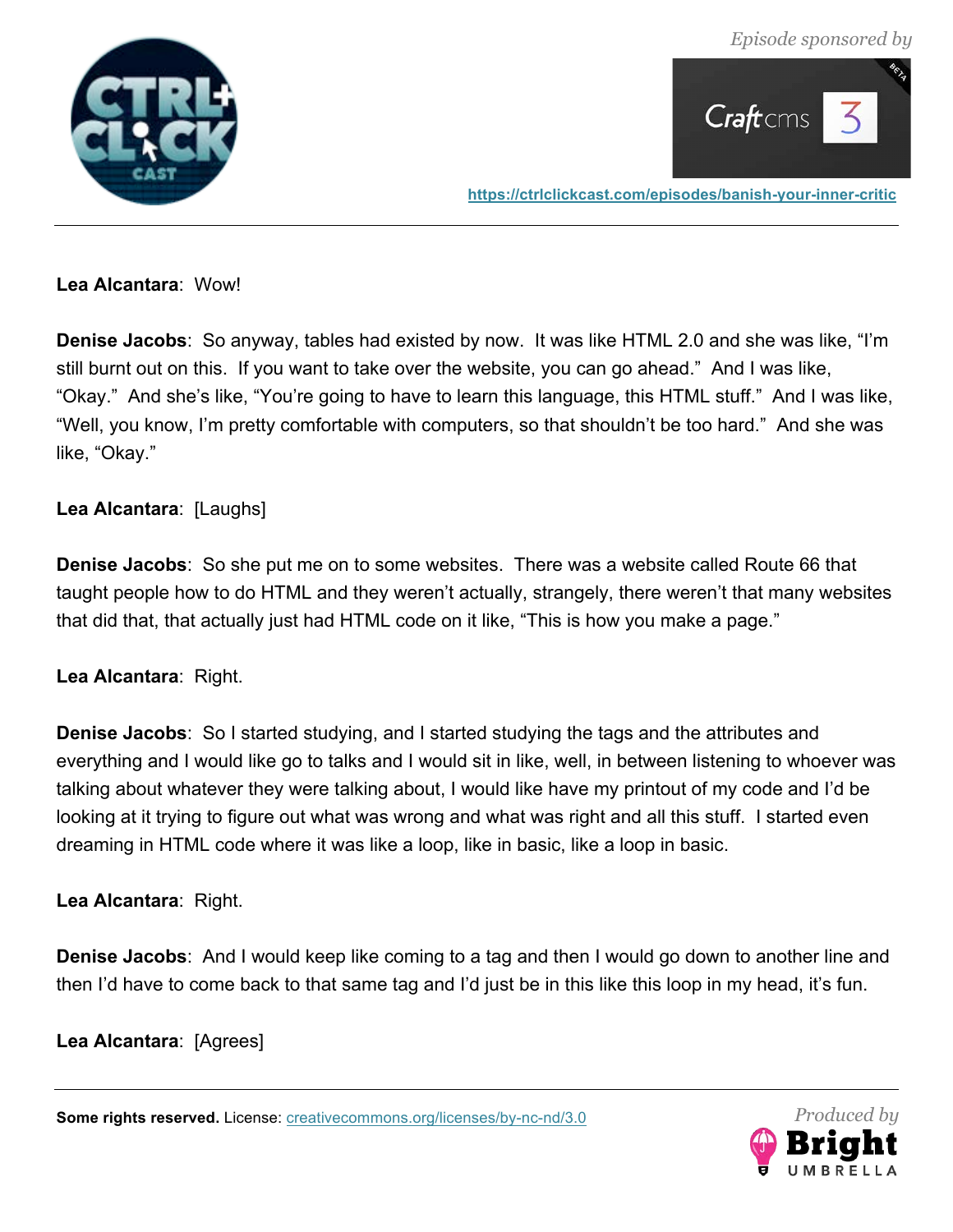



**Denise Jacobs**: And so I started and learned HTML. I taught myself HTML, and then I started updating the site and then I was also doing temp work because having a three-quarters time job means that you still need more money. [Laughs]

**Lea Alcantara**: Right, right.

**Denise Jacobs**: So I was doing temp work on campus, and when the places that I was doing temp work found out that I could do HTML, they were like, "Oh, my God, can you update our website?" And I was like, "Sure." It was like Telnet-ing in. It's like old school like…

**Lea Alcantara**: Telnet, oh my goodness..

**Denise Jacobs**: I was Telnet-ing in to the server and like fixing the HTML live. [Laughs]

**Lea Alcantara**: Wow! I love it. I love it.

**Denise Jacobs**: Oh, my God. So that's how I started getting into web stuff, and then when that job ended, I ended up getting a contract at Microsoft because I had had a background in international studies and I had done this events coordination and so they were like, "That equals localization project management naturally."

**Lea Alcantara**: Oh…

**Denise Jacobs**: Interesting, of course. And so I started doing that and yeah, it just kind of like one thing led to another where I was doing that and I was still doing web stuff, and then I started a soapmaking business and I started teaching soap-making classes, and then I worked at another company doing web project management and then that ended up kind of parlaying into me teaching web design and web development and so…

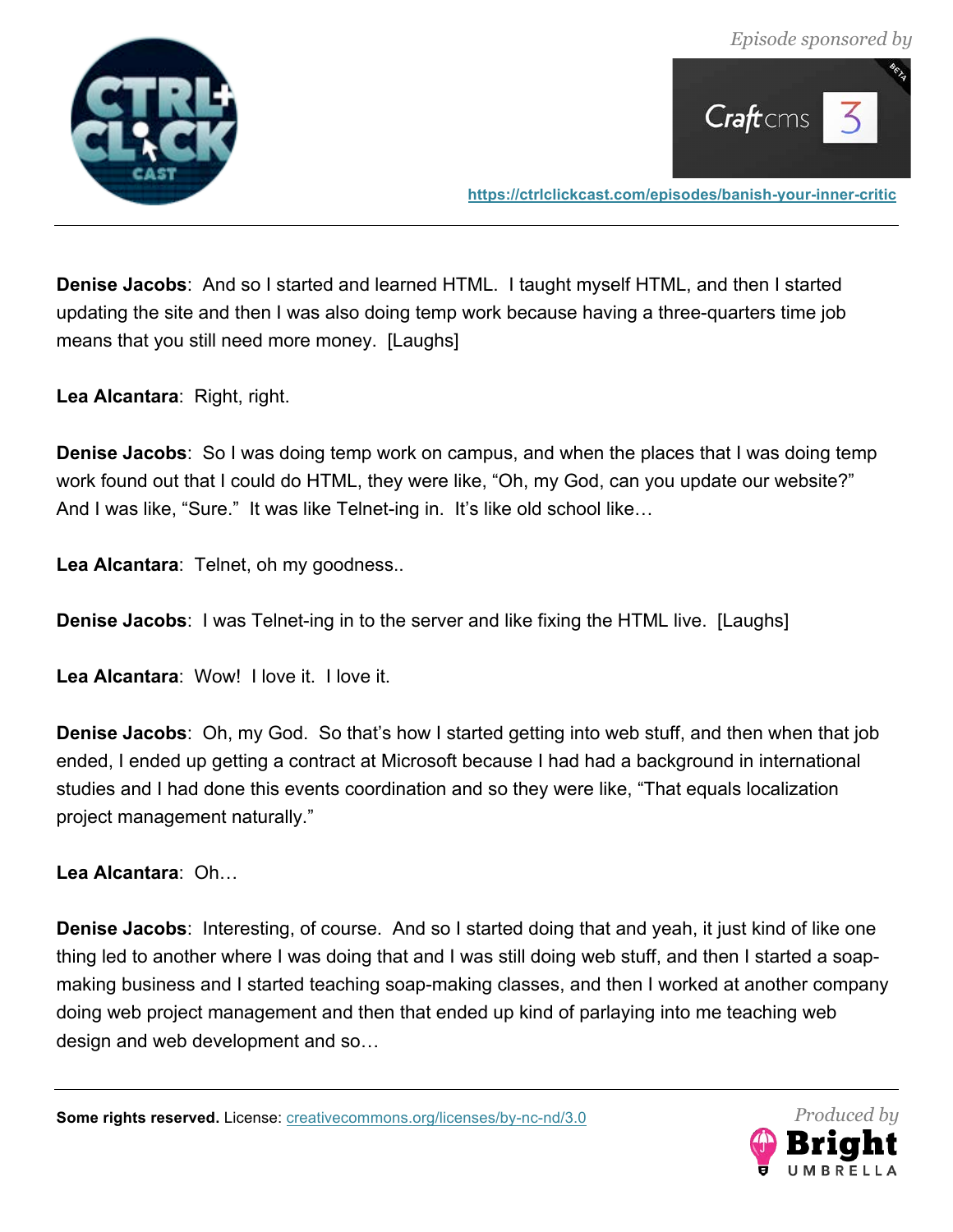*Episode sponsored by*





**https://ctrlclickcast.com/episodes/banish-your-inner-critic**

#### *Timestamp: 00:10:13*

**Lea Alcantara**: Very cool.

**Denise Jacobs**: Yeah. I started doing that in 2000 and I taught web design and web development until 2005.

**Lea Alcantara**: Well, what I found interesting about your story is that you've really gone through a gamut of experiences through the web while also dabbling with, as you mentioned, your soap making and you also mentioned your earring business and all that fun stuff, and when you're juggling all these types of things, I'm sure that there's a lot on your plate and you're wondering what's next for you, and I feel like you've transitioned your career right now, you're writing these books, for example, *Banish Your Inner Critic*. What gave you the confidence to move forward and kind of pivot your career?

**Denise Jacobs**: Well, you know, it was really interesting. I think some of the best experiences in my life have been when it wasn't a question of whether I could do it or not. It was just like this is just something I have to do and there was no question in my mind, there was no doubt, but it was just like, "This is just what I'm doing."

# **Lea Alcantara**: Right.

**Denise Jacobs**: And I think in a lot of ways the pivot that I did from being like a web designer, web developer, front-end developer, whatever you want to call it, type of person and talking about CSS 3 and conducting trainings and stuff on it and having that book and whatnot to being like a creativity evangelist voice that I had this major insight. When I finished writing the *CSS Detective Guide*, I had this like epiphany basically about how important creativity is in our lives.

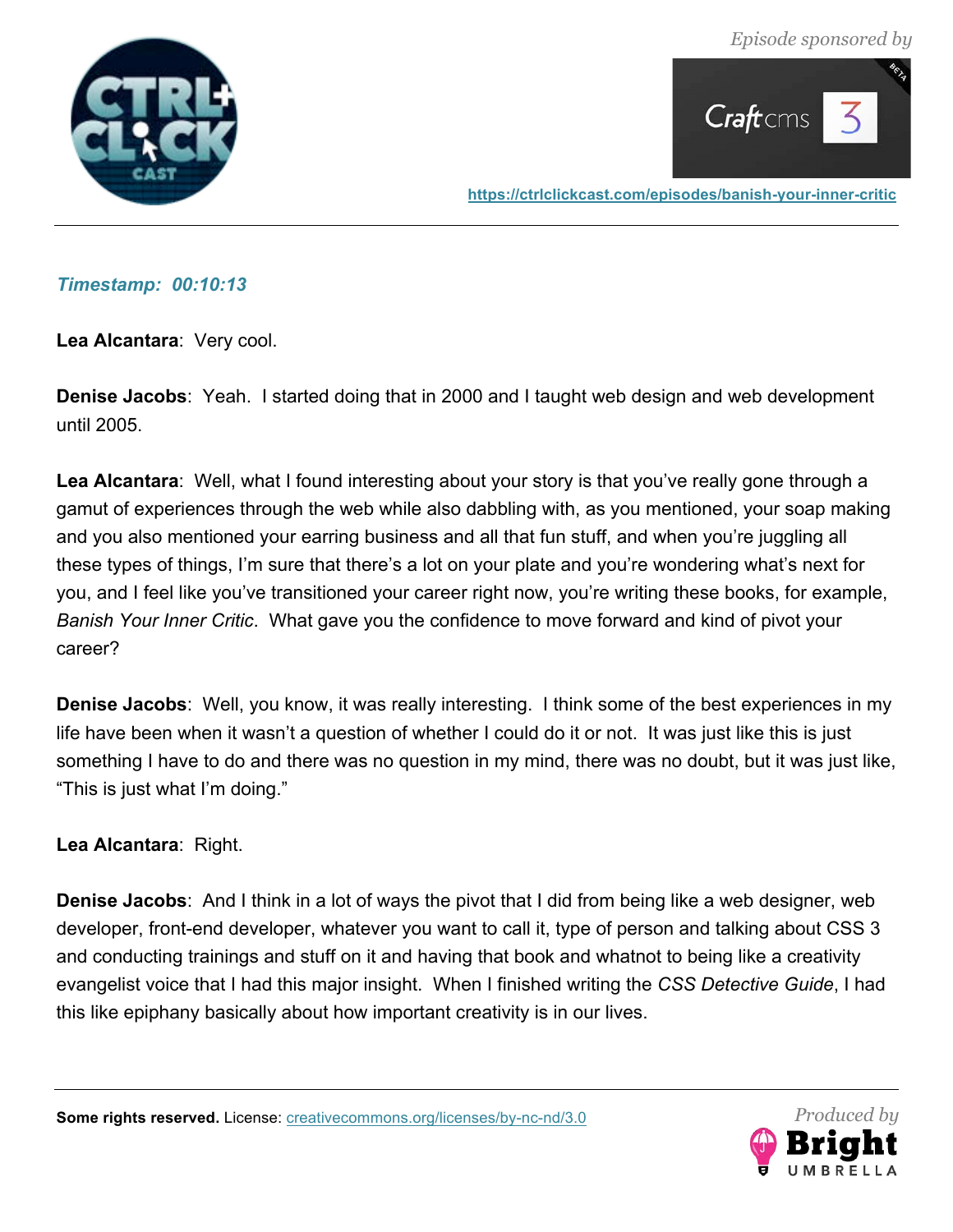



**Lea Alcantara**: [Agrees]

**Denise Jacobs**: At least in my own life, I always kind of have this tortured relationship with creativity and doubting myself and wondering if I'm creative and then like going to everybody seeking validation saying, "Am I a creative person? Is this any good?" And when I finally got to a place where I stopped doing that and when I just finally had like a moment where I was like, "I am creative. It is good, let's move on." [Laughs]

**Lea Alcantara**: Right, right.

**Denise Jacobs**: It was so freeing and it was so powerful and I literally for a while felt like invincible, like anything I put my mind to, I could do.

**Lea Alcantara**: Right.

**Denise Jacobs**: And when it came, basically from that point on, I was like, "This is what I want to do and it was so clear for me.

**Lea Alcantara**: Right.

**Denise Jacobs**: It was so clear that it was almost like there really wasn't any other option, like wouldn't I do this, pursue this route that fed me so much, that was so beneficial, that was so positive and fulfilling and satisfying feeling and that gave me such energy and such power that I was just I can't not do this, right?

**Lea Alcantara**: Right, right.

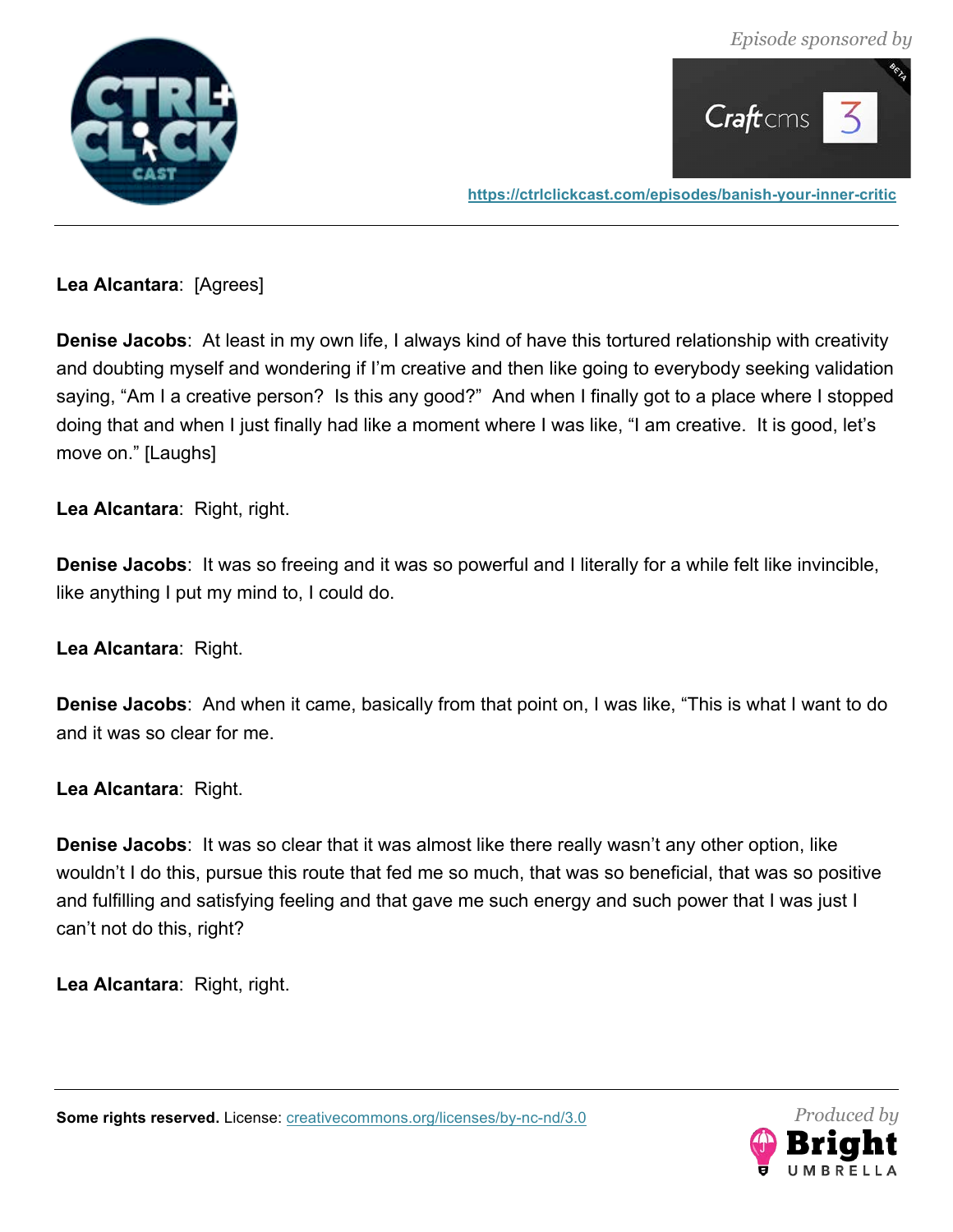

 $C$ raft $cms$ 

**https://ctrlclickcast.com/episodes/banish-your-inner-critic**

**Denise Jacobs**: And so that's really what ended up happening. It wasn't even a question of can I do this, it's more of like I can't not do this, this is what I must do.

**Lea Alcantara**: So what I want to ask you in regards to that, you said you kind of had a tortured relationship with creativity.

**Denise Jacobs**: Totally, yeah.

**Lea Alcantara**: And I think part of the reason why is that maybe there are misconceptions of what creativity even is, especially in the tech industry, right?

**Denise Jacobs**: [Agrees]

**Lea Alcantara**: So let's talk a bit about that, how would you define creativity?

**Denise Jacobs**: So one of those things that I like to call back on is when I talk about creativity, what I'm really talking about is bringing something new into being that didn't exist before, and one of the quotes that I use in my talks a lot is from a guy named Bruce Nussbaum and he wrote a book called *Creativity Intelligence*, and one of the things that he says is that creativity is about seeing patterns, and like being able to like see these patterns and see connections between things, and I'm like, "Yeah, that's creativity too," and all that stuff. But for me, I have to say like it doesn't have to be earth-shatteringly different, right?

**Lea Alcantara**: Right.

**Denise Jacobs**: Even a slight variation upon something can have very different results, you know?

**Lea Alcantara**: Right.

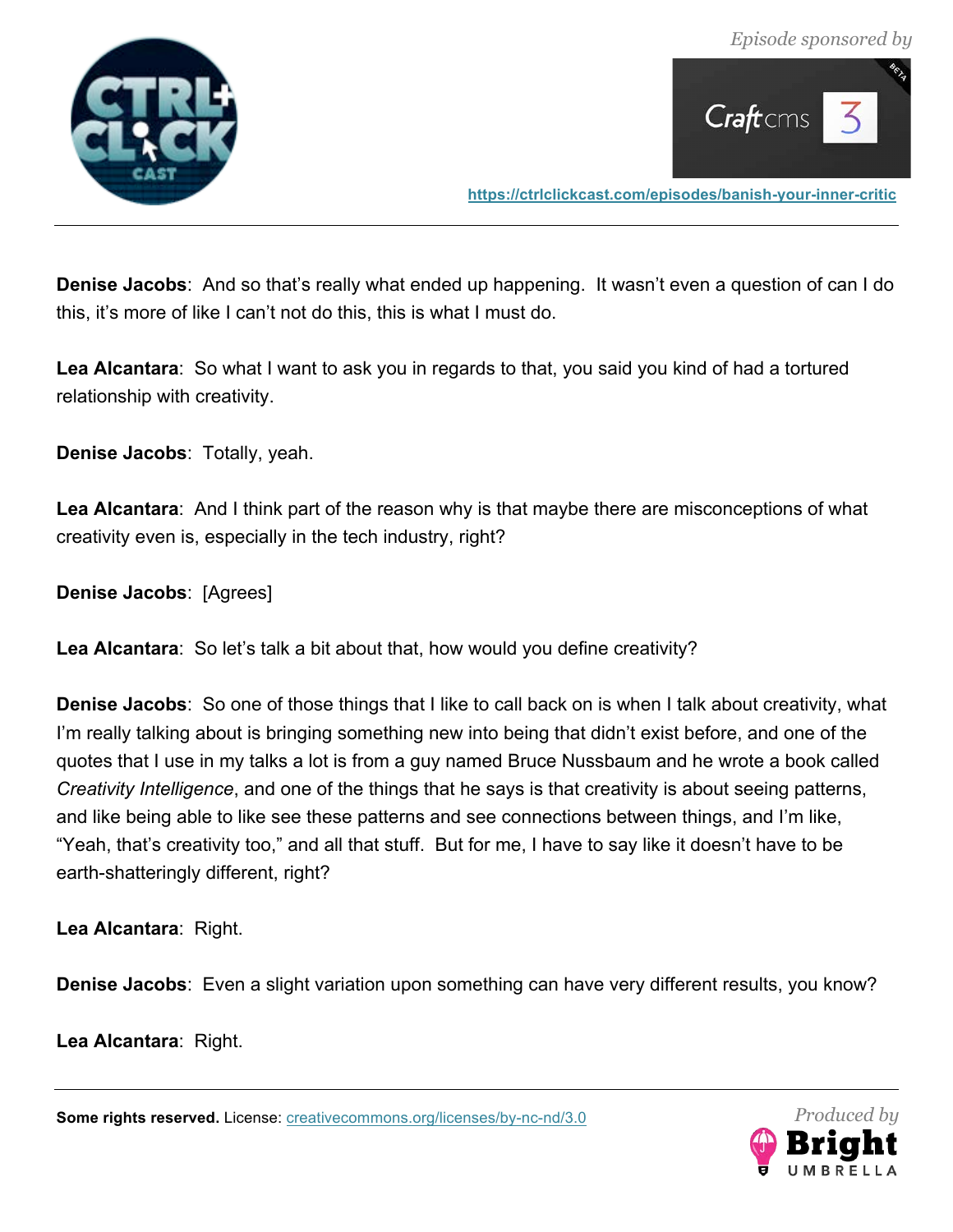



**Denise Jacobs**: Like if you cook, for example, and you substitute one ingredient for another one, right?

**Lea Alcantara**: Right.

**Denise Jacobs**: If you are making pesto and instead of using basil, you use sage, but you're still making a kind of pesto or actually my favorite combination is like cilantro, basil and fresh sage altogether. Try it.

**Lea Alcantara**: Yum! You're speaking my language. [Laughs]

**Denise Jacobs**: Try it, it's delicious. But all of a sudden, now you've created something different. It's still pesto, but it is a totally different kind of pesto, a totally different vibe than just straight basil pesto, and so I don't necessarily think that bringing something into being means it needs to be like so dramatically different. It can be a slight tweak, right?

**Lea Alcantara**: Right.

**Denise Jacobs**: It can be that it's coming through this filter, like one of the things I like to say is you could do something exactly like or try to do something exactly like somebody else, but because you're a completely different person with a completely different set of experiences and basically you as a filter makes it different, right?

**Lea Alcantara**: Right, right.

**Denise Jacobs**: Just like when people do covers of songs.

**Lea Alcantara**: Of songs, yeah.

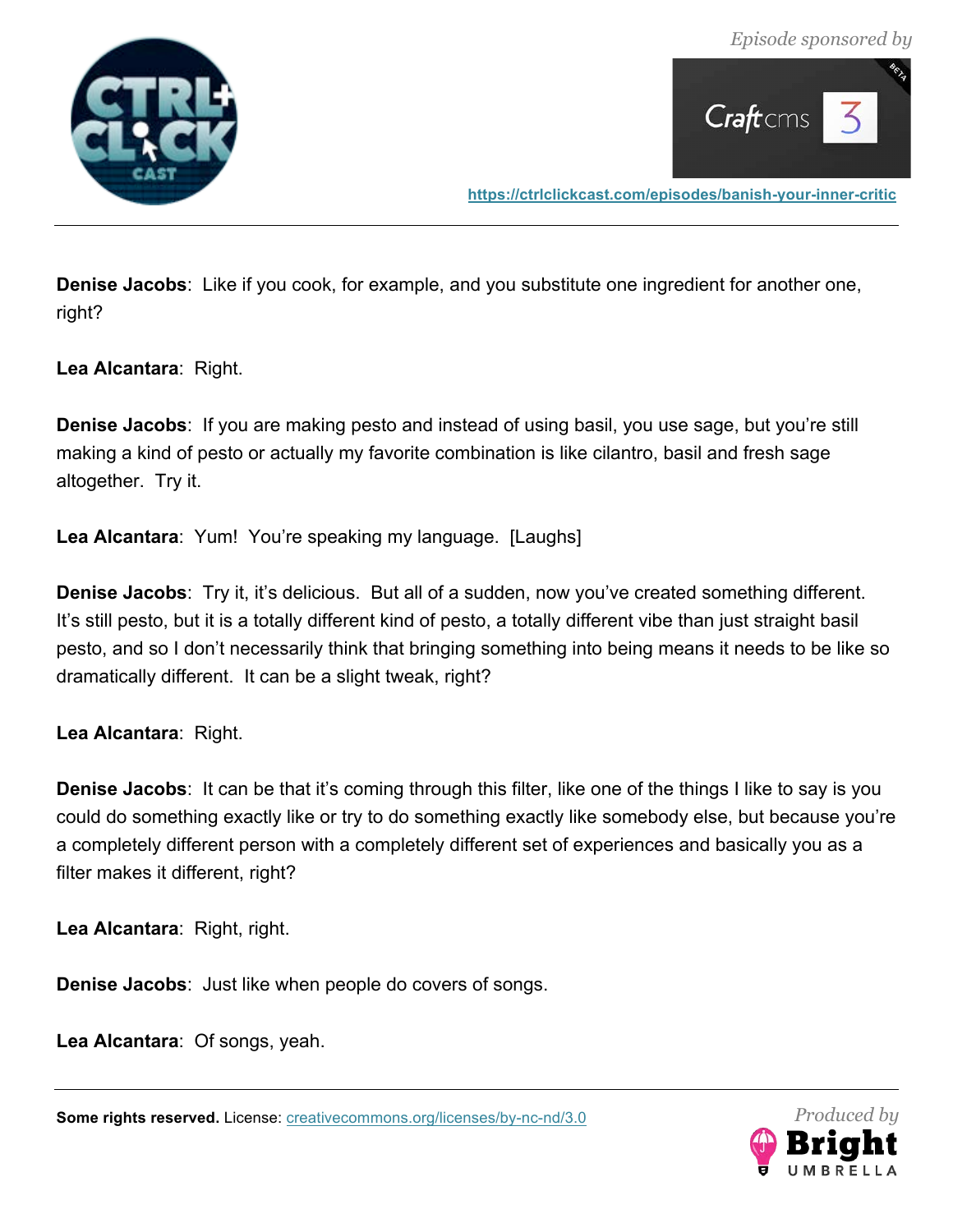



**Denise Jacobs**: And it's amazing, it's amazing what comes through people. The exact same song, the exact same melody, and it's like their voice is different or their phrasing is different, and it's different. It's a completely different song.

**Lea Alcantara**: Right. So I'm curious though is that it took you a while to get to this point because you mentioned that you were a little tortured about it and I'm sure like a lot of people still struggle with this idea, and basically I think it's because of the topic of this episode, which is the inner critic. Why don't…

**Denise Jacobs**: Amen, sister.

**Lea Alcantara**: Yeah. So why don't you tell our listeners what an inner critic is and then how it relates to creative work?

**Denise Jacobs**: So the inner critic is basically kind of that inner voice that basically tells you that you can't, that you're not good enough, that you need to try to keep yourself safe and protect yourself somehow. As a matter of fact, the inner critic comes from this kind of construct that is there to protect your sense of self.

**Lea Alcantara**: [Agrees]

**Denise Jacobs**: And so if your sense of self is threatened somehow in any way, your inner critic will pop up and be like, "I am here to save the day. Let's just shut it down. We'll shut everything down." [Laughs]

**Lea Alcantara**: Right.

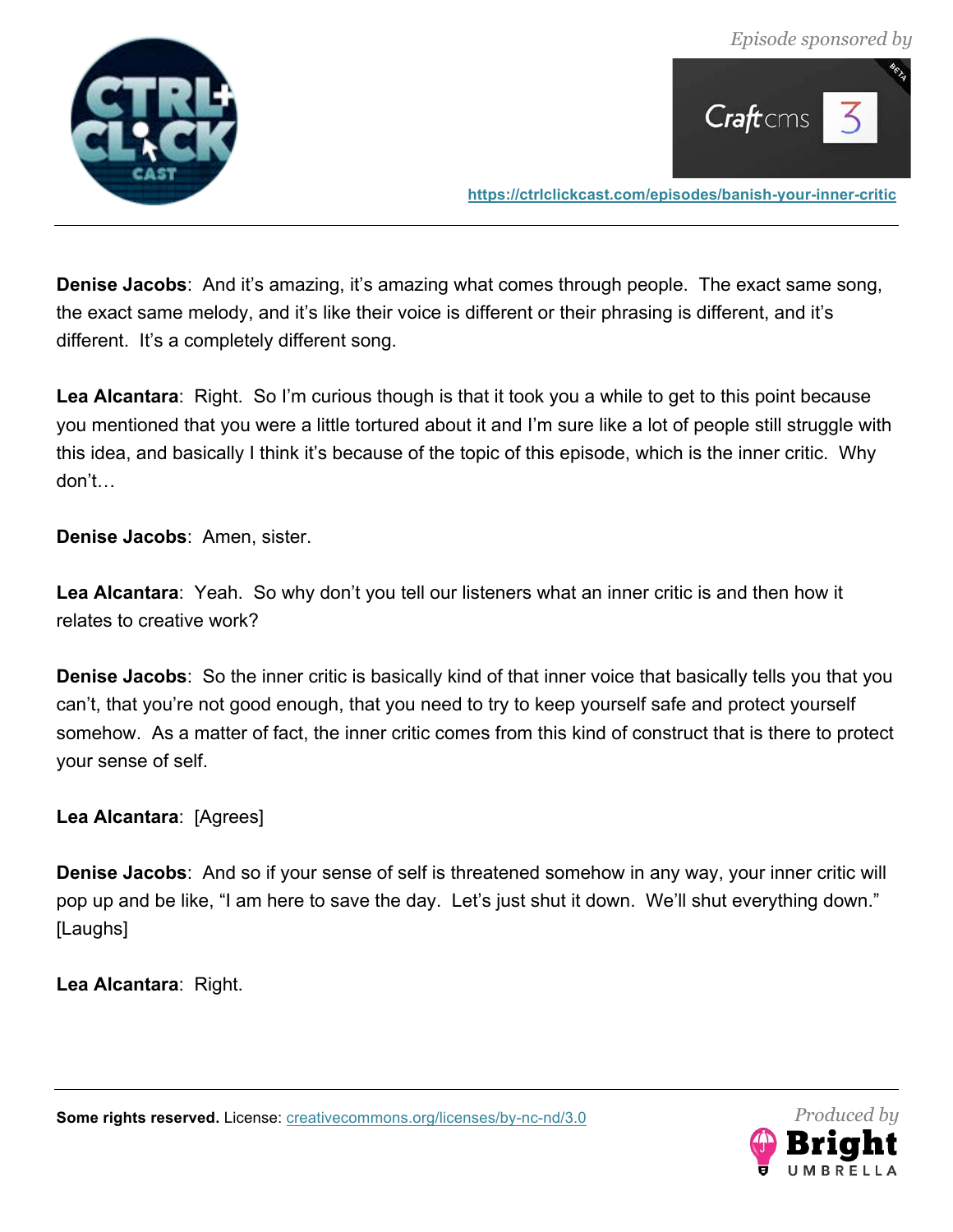



**Denise Jacobs**: And so yeah, a lot of times when you are afraid of being judged or afraid of being laughed at or afraid that your ideas aren't good enough or you are super highly critical of your ideas, you're like, "I'm not even going to share that with anybody because I'm just too stupid for words."

**Lea Alcantara**: Right.

**Denise Jacobs**: Or if you think it needs to be super, ultra amazingly unique and it's something that nobody has ever seen before, and if it's not, then it's no good. It's that sort of thing, that is the inner critic. It's classic, textbook inner critic, absolutely.

**Lea Alcantara**: Yeah. So in regards to all of that, can these issues with the inner critic also bleed over into our personal lives?

**Denise Jacobs**: Oh my God, are you kidding? Yes.

**Lea Alcantara**: Yeah. So I understand that we're talking about this in regards to creative issues, but it's not just about productive creative issues, but can you talk a little bit more about that?

**Denise Jacobs**: So here's an example from my own life, a very personal example, by the way, so listeners just not like embarrassingly first know, but it's just personal.

**Lea Alcantara**: [Agrees]

**Denise Jacobs**: So I personally am 6'1, and I love tall men, like if I see tall men and I'm just like, "Did you use to be a professional basketball player? Can I have your children? Like I don't even know you, I don't even know if you're smart, but we will have beautiful children together"

**Lea Alcantara**: [Laughs]

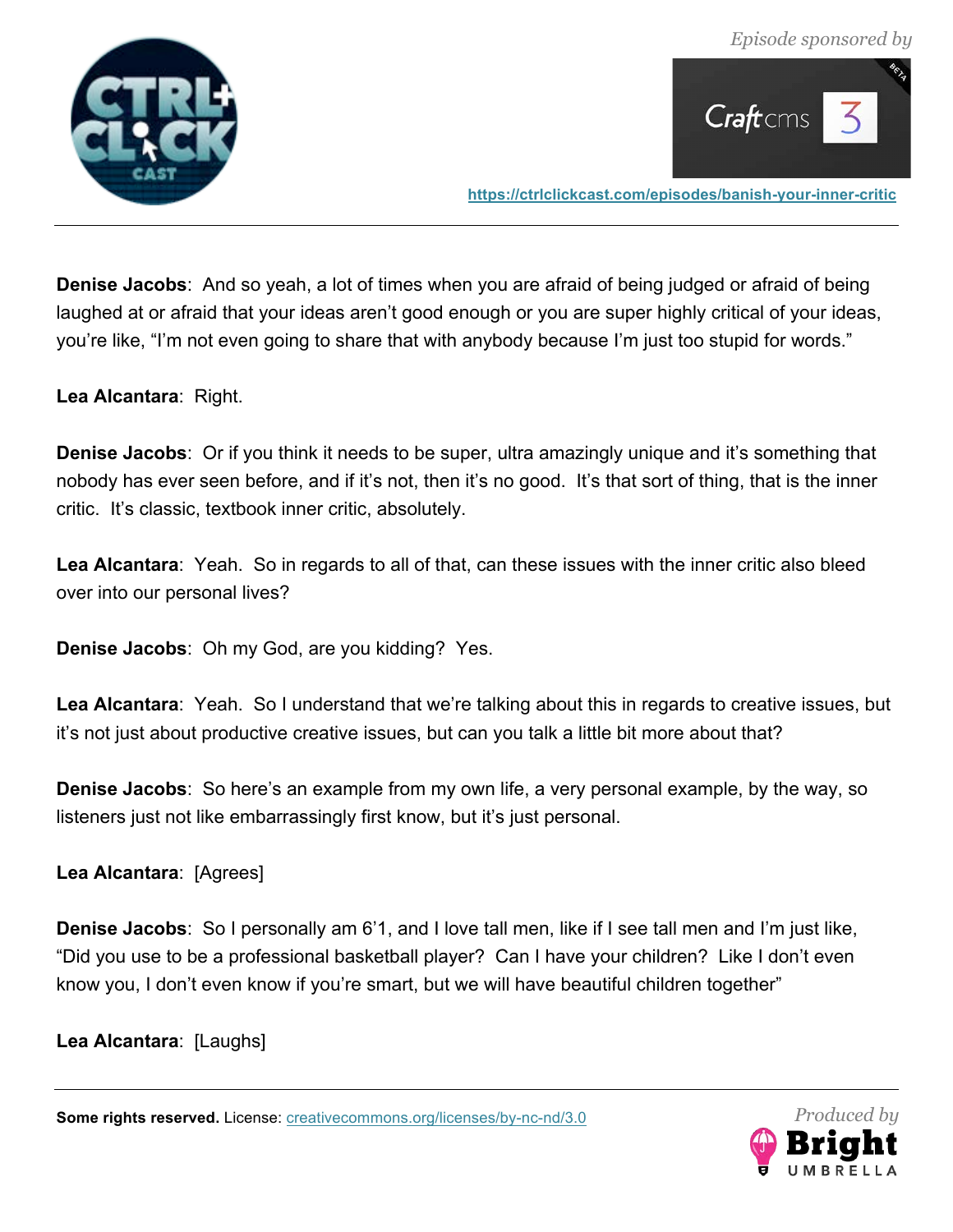



**Denise Jacobs**: And for the longest time, and I actually just realized this recently that one of the ways that I have protected myself over the years is I would see people, you know, like people would look at me and they're like, "Oh my God, you're totally like a strong black woman, and you just don't take any crap." You know?

**Lea Alcantara**: [Agrees]

**Denise Jacobs**: And I'm just like, "Listen, if you were in my head, you would never ever think that."

**Lea Alcantara**: Right.

**Denise Jacobs**: Because there have been plenty of times where I've seen people who I've been super interested in somebody. I mean, like, he's amazing.

**Lea Alcantara**: Right.

**Denise Jacobs**: And I won't talk to them. Instead of going and talking to them, I'm finding out, "Maybe this person, first of all, maybe he's not smart." Do you know what I mean? [Laughs]

**Lea Alcantara**: Who knows? Exactly.

**Denise Jacobs**: Or maybe he's awesome. Maybe he's actually attracted to me and he's being shy whatever.

**Lea Alcantara**: Right.

**Denise Jacobs**: My brain will do this thing and it's been doing it for years where I think, "He probably likes really skinny women and I'm not skinny enough." Even when I was the absolute thinnest that

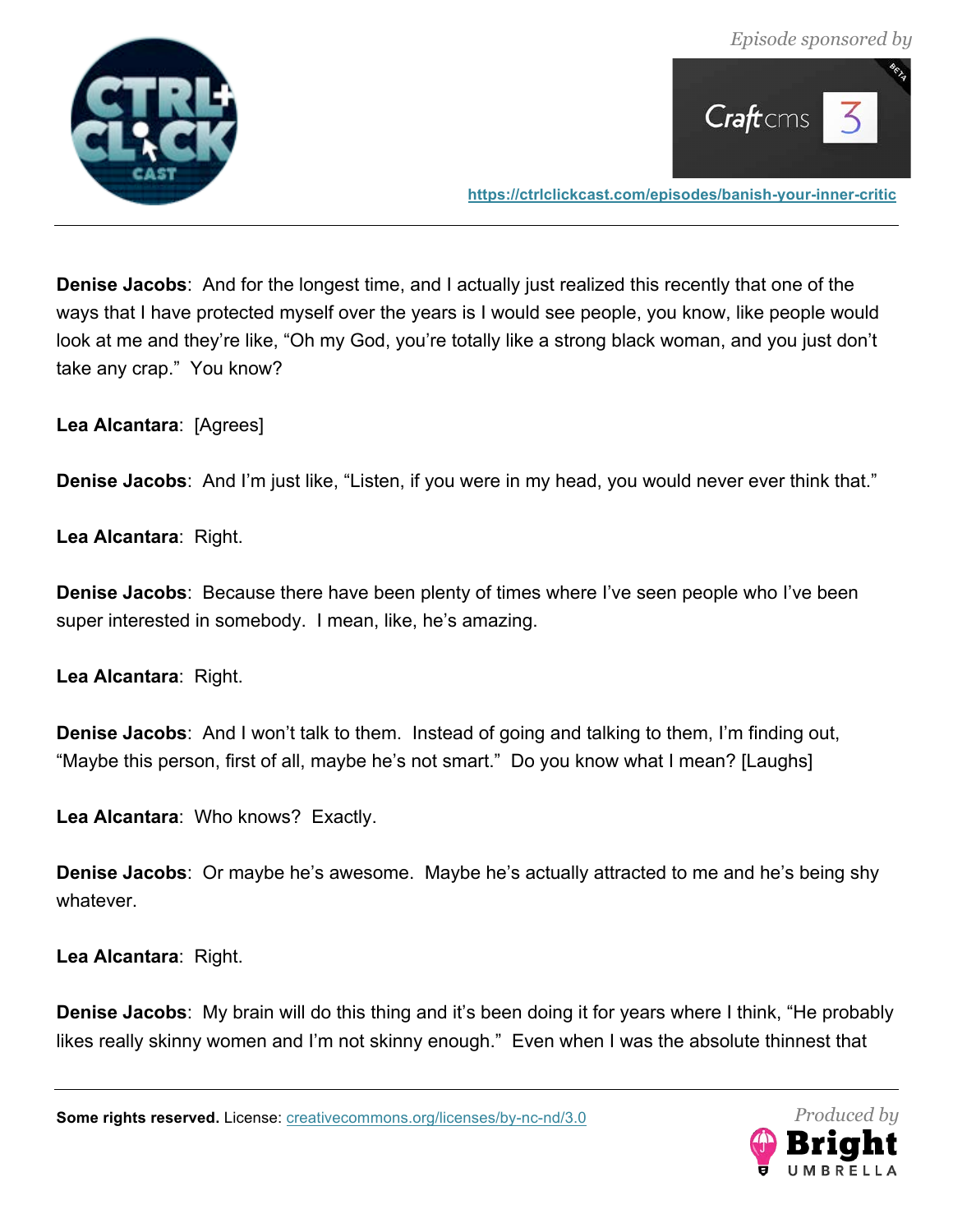



I've ever been in my life, I would still see people and think I'm not skinny enough, and then I would just rule myself out. I wouldn't talk to them.

**Lea Alcantara**: Right, right.

**Denise Jacobs**: And that's the kind of thing that the inner critic will do on a personal level, right, like that it will be like.

**Lea Alcantara**: Right, yeah.

**Denise Jacobs**: Just last night, I was falling asleep and one of a very famous quote popped into my head and I was like, "Oh, my God, I need to like put that up as a big banner in my office and just remind myself every day that Wayne Gretzky, a famous quote from Wayne Gretzky, which is you miss 100% of the shots that you don't take."

**Lea Alcantara**: I love it.

**Denise Jacobs**: Right.

**Lea Alcantara**: First of all, I'm from Edmonton.

**Denise Jacobs**: Right.

**Lea Alcantara**: And the fact that you even know Wayne Gretzky… [Laughs]

#### *Timestamp: 00:20:00*

**Denise Jacobs**: Of course, it's back in the day.

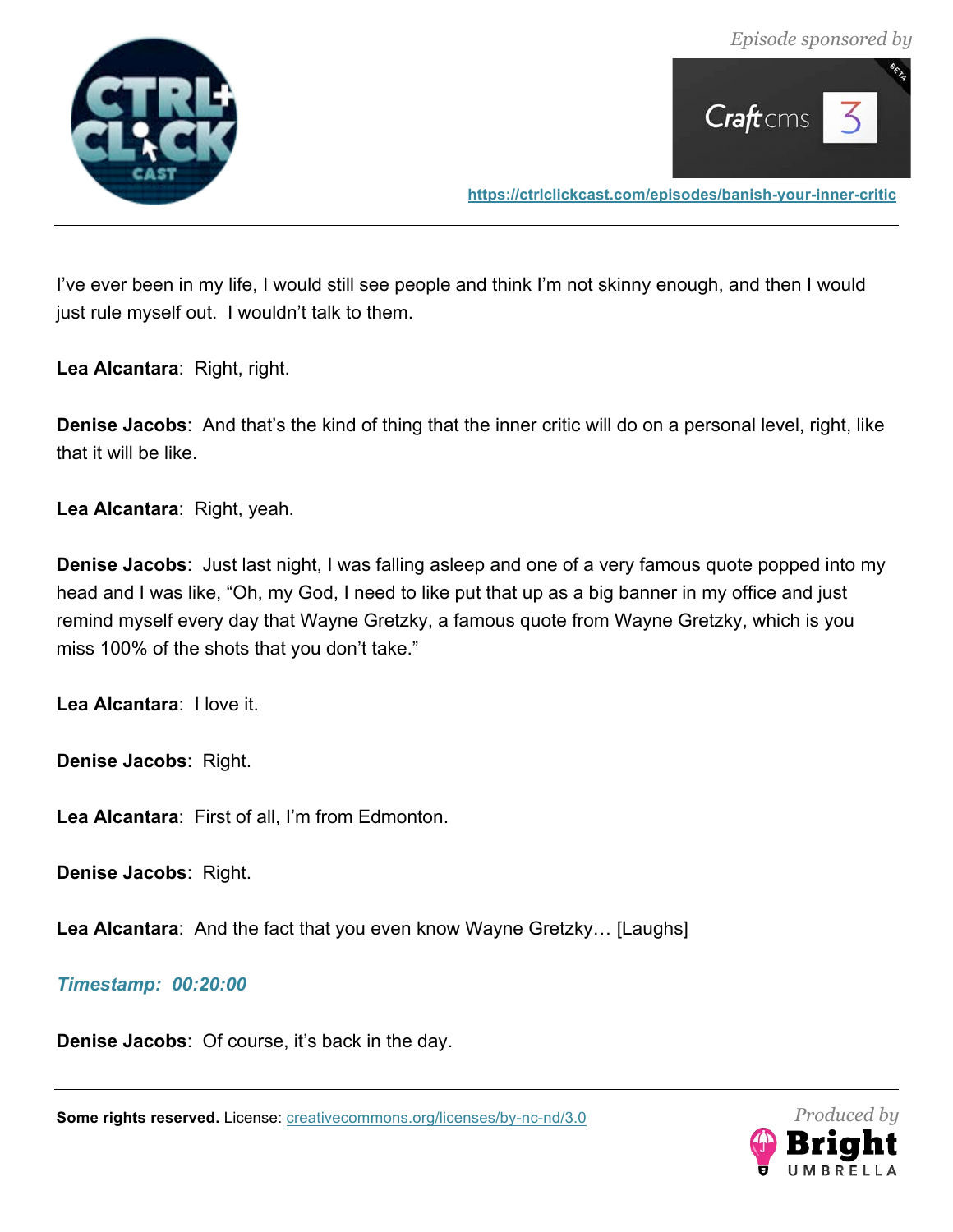



**Lea Alcantara**: I love it. Yeah, perfect.

**Denise Jacobs**: So that's the inner critic. The inner critic is that force that pushes you to not take the shot, right?

**Lea Alcantara**: Right.

**Denise Jacobs**: The shot that you're probably completely open for, and maybe you're not, but then you learn from taking the shot like what you need to do to take the proper shot, right?

**Lea Alcantara**: Right.

**Denise Jacobs**: Because really, there's no way you don't win from that.

**Lea Alcantara**: Yeah, absolutely.

**Denise Jacobs**: And there, I think, are so many of us, myself included, who have lived our lives going, "No, no, I'm not going… No, it's too much of a risk. That's too much of a chance if I put myself out there, blah, blah, blah." And we miss the shots because we don't take them.

**Lea Alcantara**: That actually reminds me of something that's been going around in the web industry a lot these days, especially because we're working on such technical fields and advanced code and all that fun stuff. We hear a lot about the impostor syndrome.

**Denise Jacobs**: Absolutely.

**Lea Alcantara**: Is that related to all the stuff that you're talking about now with the inner critic?

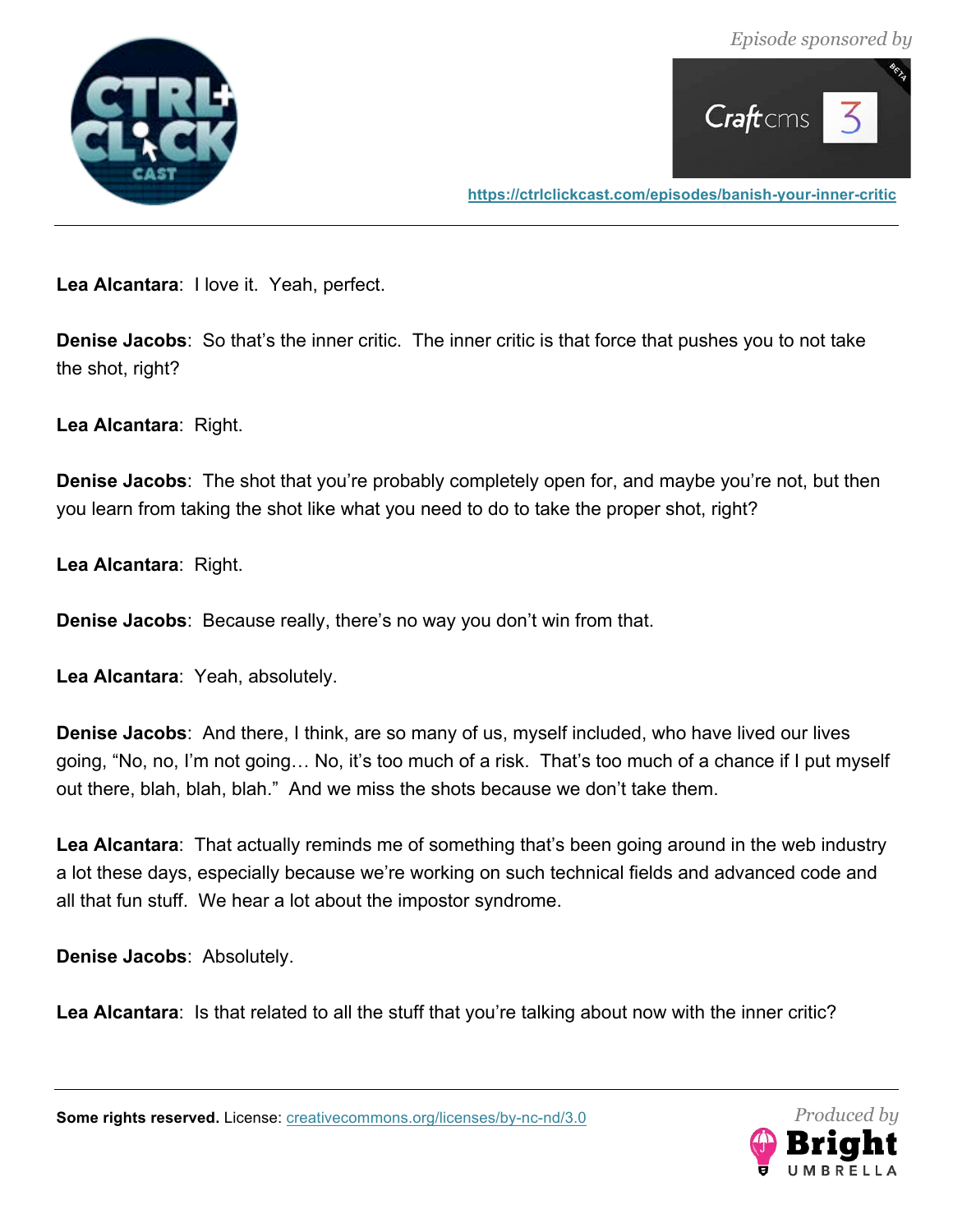



**Denise Jacobs**: It is. It is. As a matter of fact, in my book, even though I don't talk about the impostor syndrome per se exactly because, honestly, I was going to write it in this book and I kind of ran out of time and space… [Laughs]

**Lea Alcantara**: [Laughs]

**Denise Jacobs**: And so I'm going to do a really big treatment on impostor syndrome in my next book, but yes, impostor syndrome is huge, and some of the things I think that actually contribute to it that I wrote about in this book is this feeling of not being enough, right?

**Lea Alcantara**: Right.

**Denise Jacobs**: Not being enough, not knowing enough, not having enough expertise. It's this kind of "enough-ness" and sometimes, in some ways, "deserving-ness", but I definitely think it's really based in this idea of enough-ness or not enough-ness.

**Lea Alcantara**: Do you think that's also because people have an incorrect assumption of what even expertise means?

**Denise Jacobs**: Yes.

**Lea Alcantara**: Like an expert needs to be the best of the best of the best in the world or something like that.

**Denise Jacobs**: Right.

**Lea Alcantara**: And if you're not even close to that, then you're not an expert?



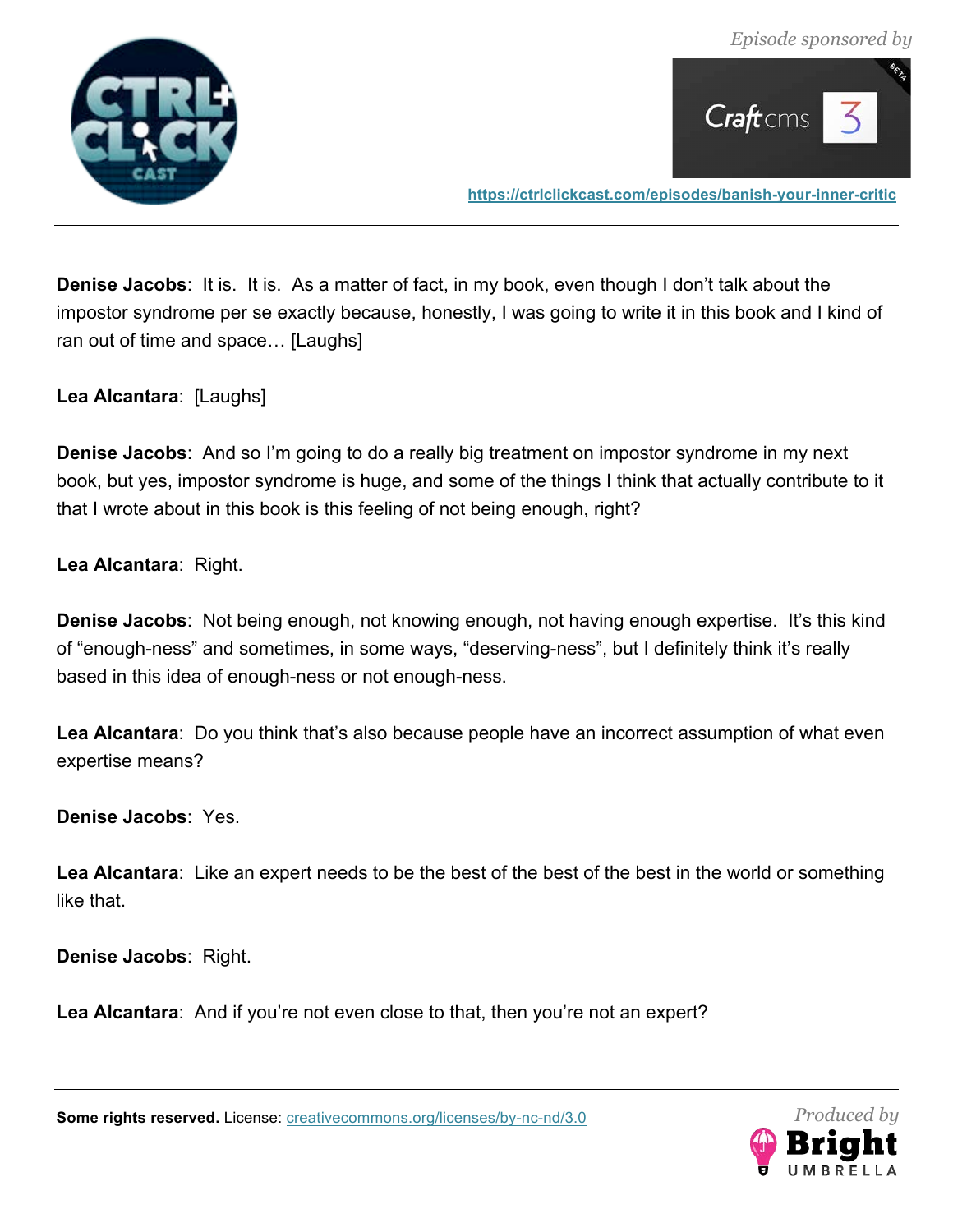



**Denise Jacobs**: Absolutely, absolutely, and I think also too that people don't' realize that as soon as you know something more than the next person, you are an expert in that thing in their eyes. That expertise is actually relative to whoever the audience is, right?

**Lea Alcantara**: Right.

**Denise Jacobs**: There's another saying that in the land of the blind, a one-eyed man is king or something like that, right?

**Lea Alcantara**: Right, oh, that's perfect.

**Denise Jacobs**: So quotes and me this year, I have just been having like a thing.

**Lea Alcantara**: [Laughs]

**Denise Jacobs**: Like where I've just been like, "And this quote…" And that quote I don't know where that came from, but whatever, I'm working with it. But yeah, so in that respect, if you know one or two or however many things more than the next person, then you can teach them. You can share your expertise and you can help them get to a place where they know more than they did before.

**Lea Alcantara**: Yeah.

**Denise Jacobs**: And so I do think expertise very, very much is a very relative position.

**Lea Alcantara**: I definitely think that this needs to be really emphasized on the web in the web industry even more. Emily and I have been doing this series on the podcast called Demystifying the Web for our clients.

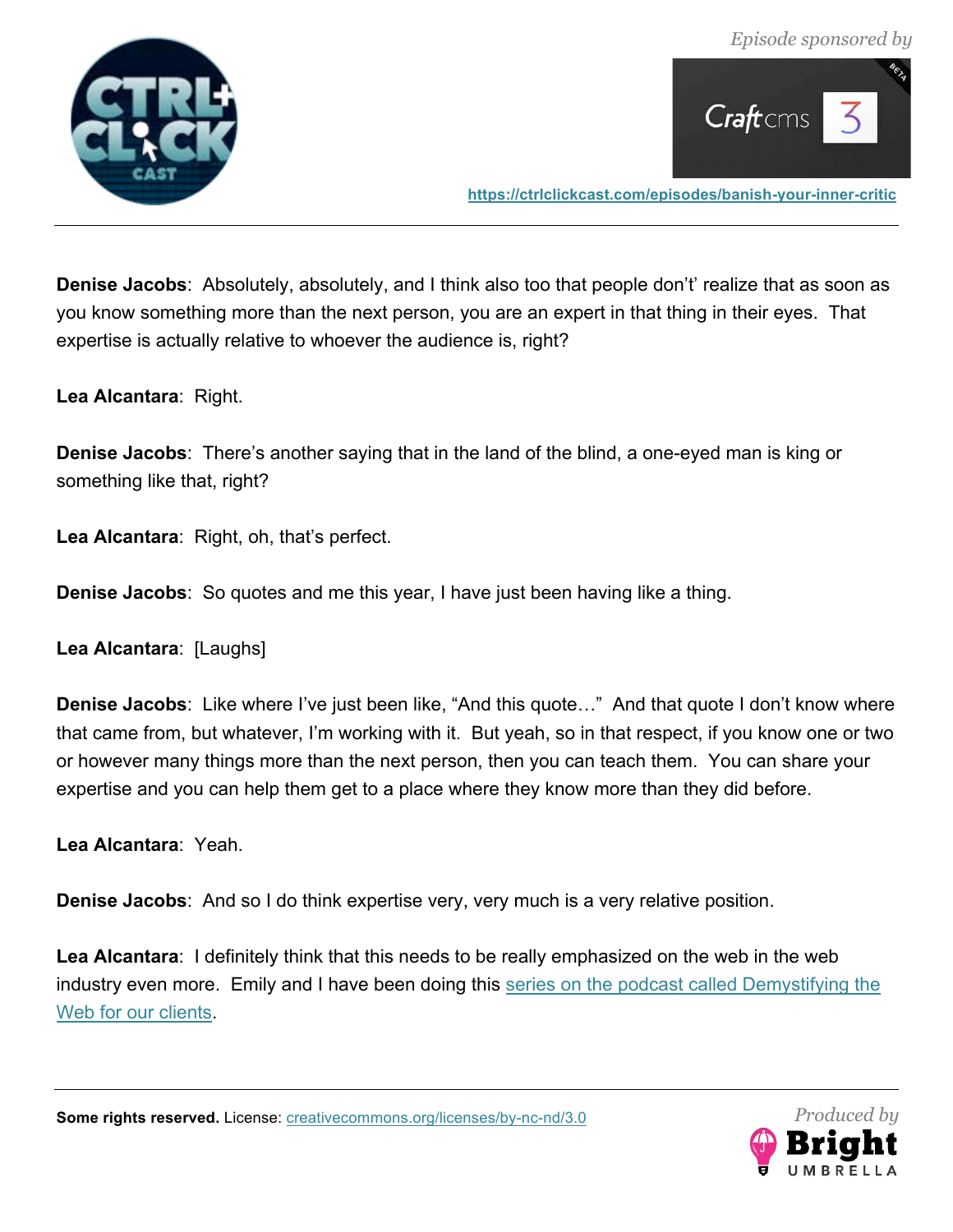*Episode sponsored by*





**https://ctrlclickcast.com/episodes/banish-your-inner-critic**

**Denise Jacobs**: [Agrees]

**Lea Alcantara**: Because I feel like, especially when you're really passionate about this work, you are reading all these articles and going through these tutorials or going through this conferences, you feel like everybody knows what you know, and then if you apply that when discussing things to a client who isn't as technically sound, that actually creates a professional barrier to the success of the project because they don't feel comfortable in speaking to you about their needs or you throw them acronym soup and then they don't actually even know what they're getting, so there's a lot of issues in terms of communication in regards to that because you incorrectly think that everybody knows what you know.

**Denise Jacobs**: Right. And the other thing too is that, again, it's relative. When you're in a cohort of people who are not just experts, but that they are like leading or bleeding edge, your idea of what everybody else knows is going to be completely skewed because your everybody else are people who eat, breathe, live, sleep this stuff, right?

# **Lea Alcantara**: Right.

**Denise Jacobs**: I mean, that totally threw me off when I was like deep in the midst of stuff, and then I would go back and I'd try to kind of parley that back to my clients, and my clients were just like, "I just want a website. I just want it to work."

**Lea Alcantara**: Yes. [Laughs]

**Denise Jacobs**: And I'd be like, "Well, it needs to be responsive and have them backwards, degradable, compatible…" And they were like, "I want a website but not about that."

**Lea Alcantara**: [Laughs]

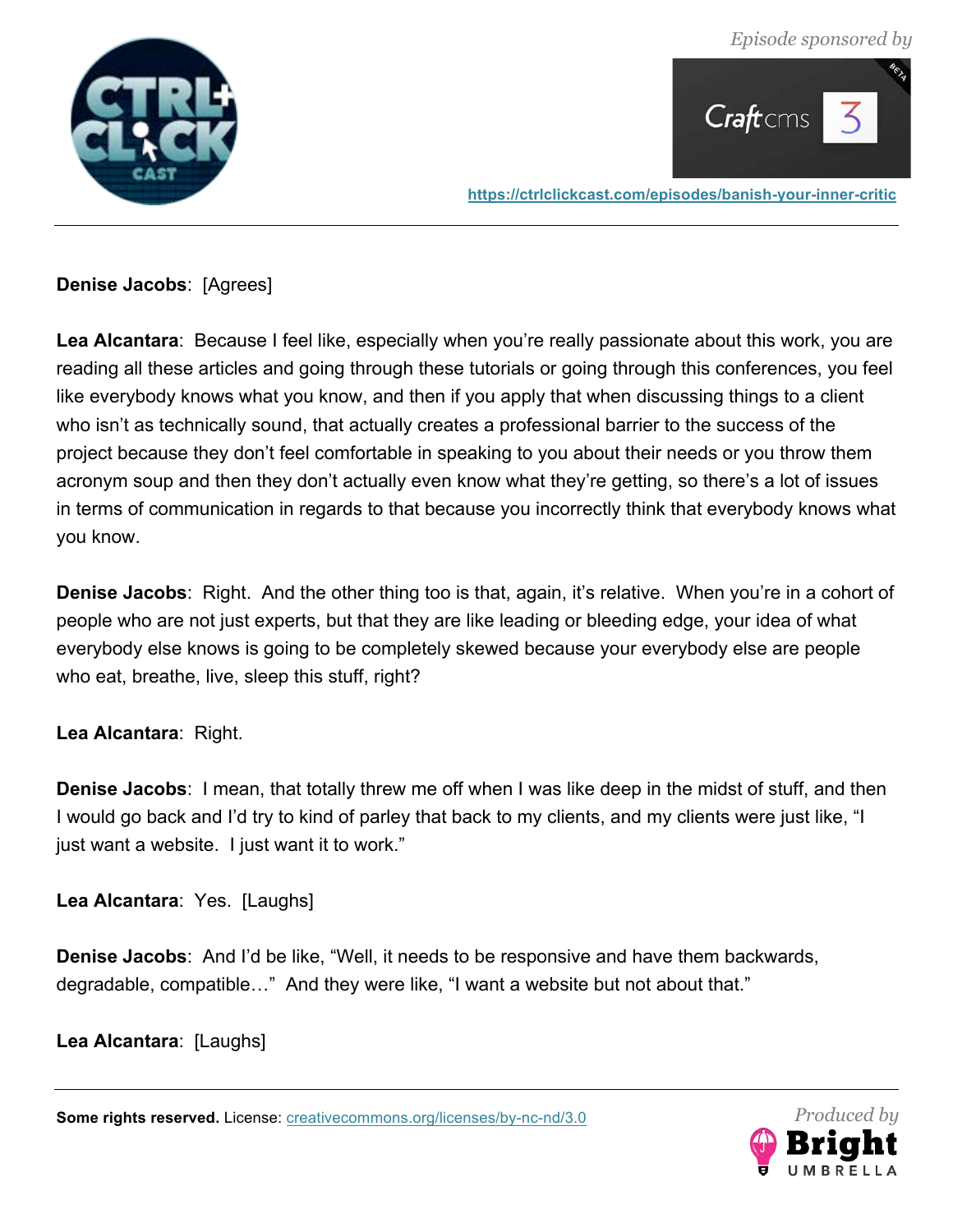*Episode sponsored by*





**https://ctrlclickcast.com/episodes/banish-your-inner-critic**

**Denise Jacobs**: [Laughs]

**Lea Alcantara**: So why don't you talk a little bit about that in regards to the common ways people are critical of themselves and that actually harms their professional lives. What would you say are the most common ways people essentially shoot themselves in the foot?

**Denise Jacobs**: Well, kind of like what we were just talking about before, this kind of idea of having to be like be expert, having to know everything. I mean, I think it's so pervasive I think of this like I need to know everything, and if I don't know everything, then people aren't going to take me seriously.

# **Lea Alcantara**: [Agrees]

**Denise Jacobs**: Now, let's of kind of backtrack for a moment and have real talk because both you and I, as women of color, in an industry that's predominantly white male, we actually do have to do that because people are always discounting us, at least that's what I experienced.

**Lea Alcantara**: Yeah, yes.

**Denise Jacobs**: Even if they don't say so.

**Lea Alcantara**: Right.

**Denise Jacobs**: Even if they don't say it, a lot of people haven't dealt with their biases, a lot of people haven't dealt with their internalized racism and stuff, and so they exist.

**Lea Alcantara**: Yeah.

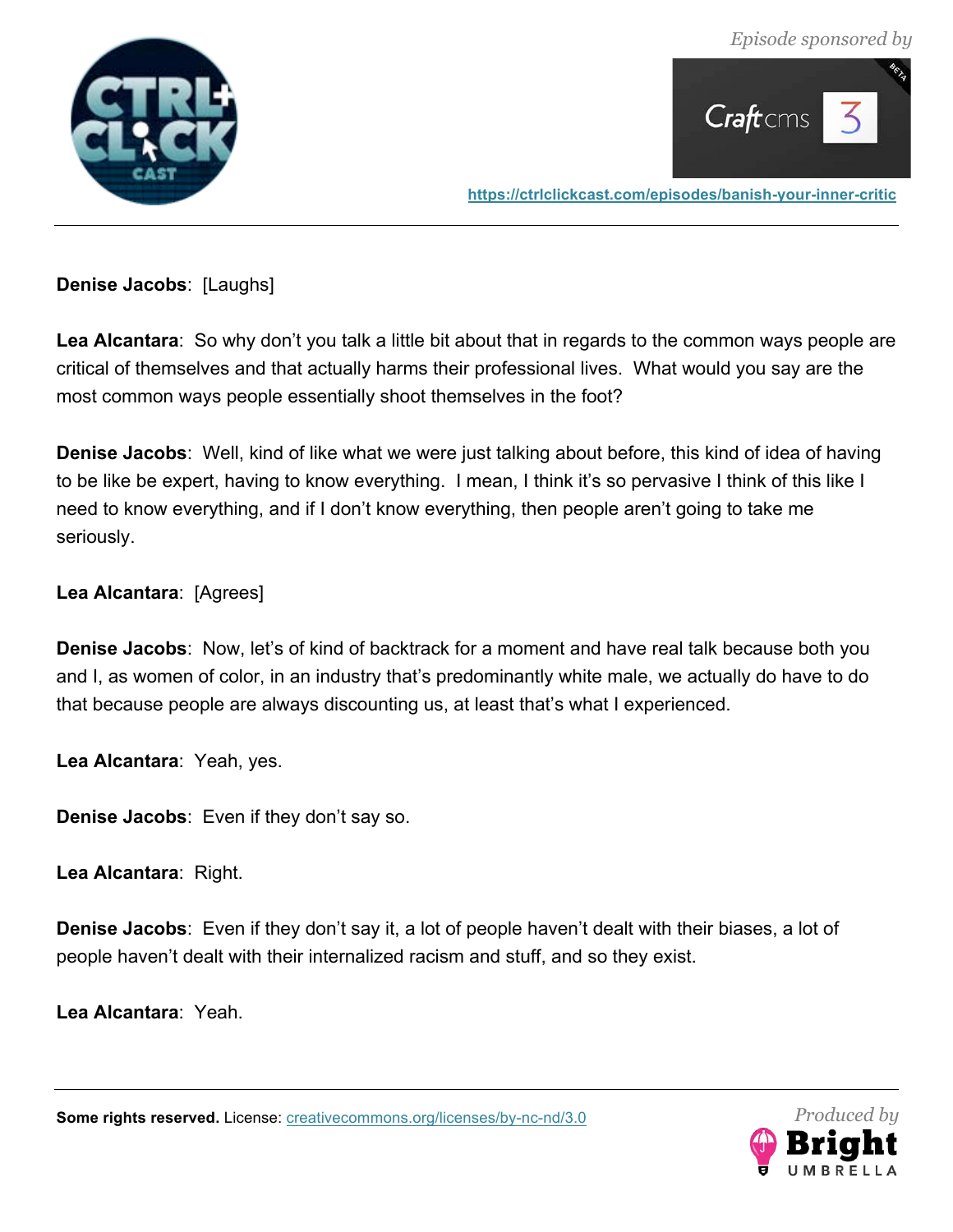



**Denise Jacobs**: And I'm not going to even try to act like it doesn't, because it does.

**Lea Alcantara**: Yeah.

**Denise Jacobs**: So a lot of times when you see women who kind of have this kind of attitude and stuff like that, part of it is not made up, right?

**Lea Alcantara**: [Agrees]

**Denise Jacobs**: This is not like, "Oh, that's so sweet. You don't have to be like that. You know, it's okay." No, actually, actually, if I don't do this, then I'm not going to get ahead.

**Lea Alcantara**: Right.

**Denise Jacobs**: Like If not like 75 times smarter than everybody else in this room and more knowledgeable, then everybody is going to ignore me and discount what I said, period.

**Lea Alcantara**: Right.

**Denise Jacobs**: So that exists, but those kind of issues, let's just kind of just put them aside hypothetically for a moment, but they still are because there are plenty of men and plenty of not people of color men or other people of color or however you want to call it [laughs] that's still experience impostor syndrome and things like that and not really feeling comfortable with their expertise and whatnot.

**Lea Alcantara**: Right, right.

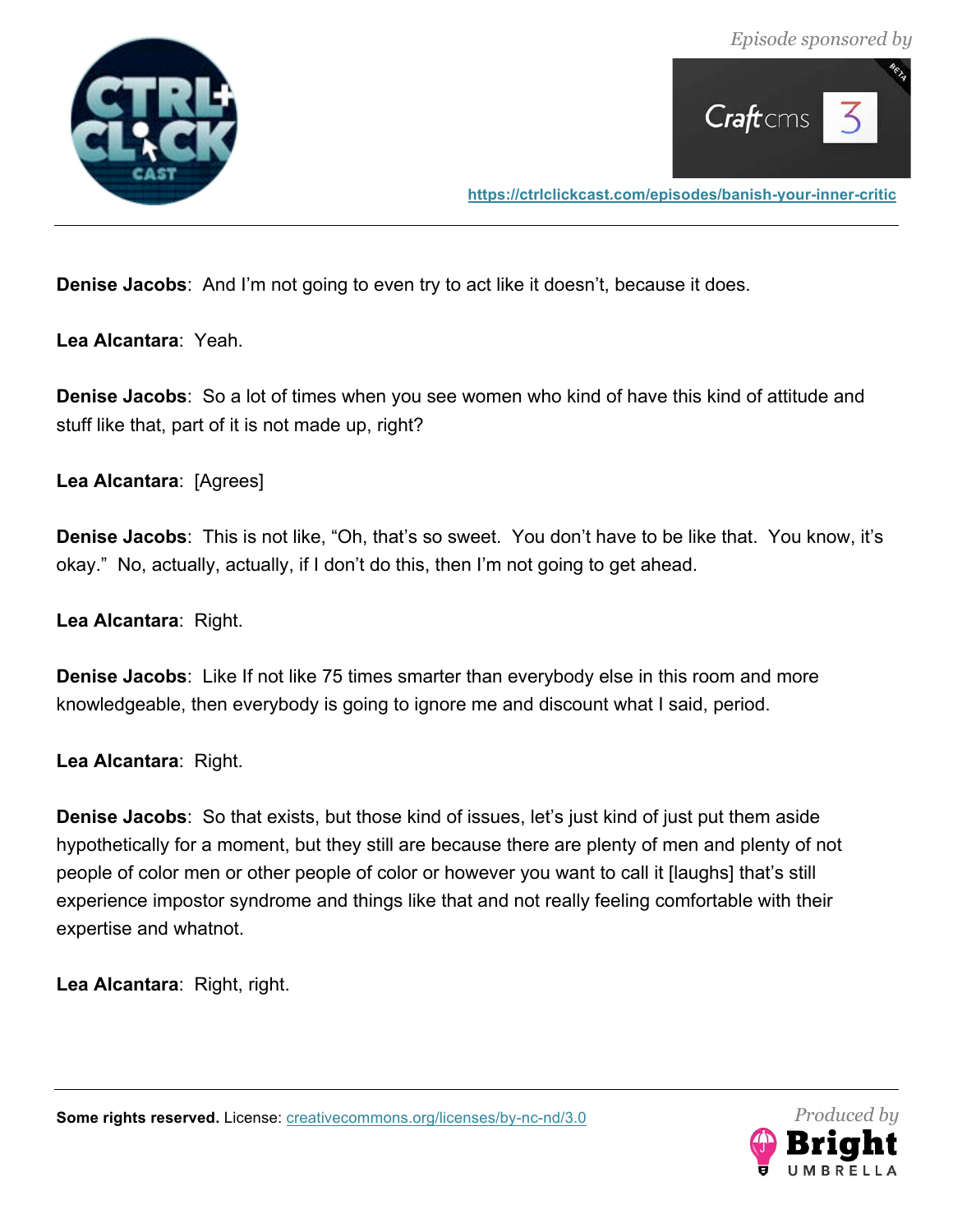



**Denise Jacobs**: So it's kind of getting in touch with how much you actually need to know to be able to do something well I think is important.

**Lea Alcantara**: [Agrees]

**Denise Jacobs**: And then also, getting comfortable with there's no way I'm going to be able to know everything, so who is it that I need to kind of ally myself with and connect myself with who knows what I don't know, right?

**Lea Alcantara**: Right.

**Denise Jacobs**: Like trying to find these kind of complementary pairings or kind of collaborative situations where you're just like kind of like you and Emily, for example, where you're like, you know?

**Lea Alcantara**: Right.

**Denise Jacobs**: Emily had all these strengths for her business. You have all of these strengths for your business and for your brand, and then you brought them together and they complement each other and then you guys have been able to work well together now for – what – three years, four years?

**Lea Alcantara**: Yeah, almost four years now.

**Denise Jacobs**: Almost four years, right?

**Lea Alcantara**: Yeah.

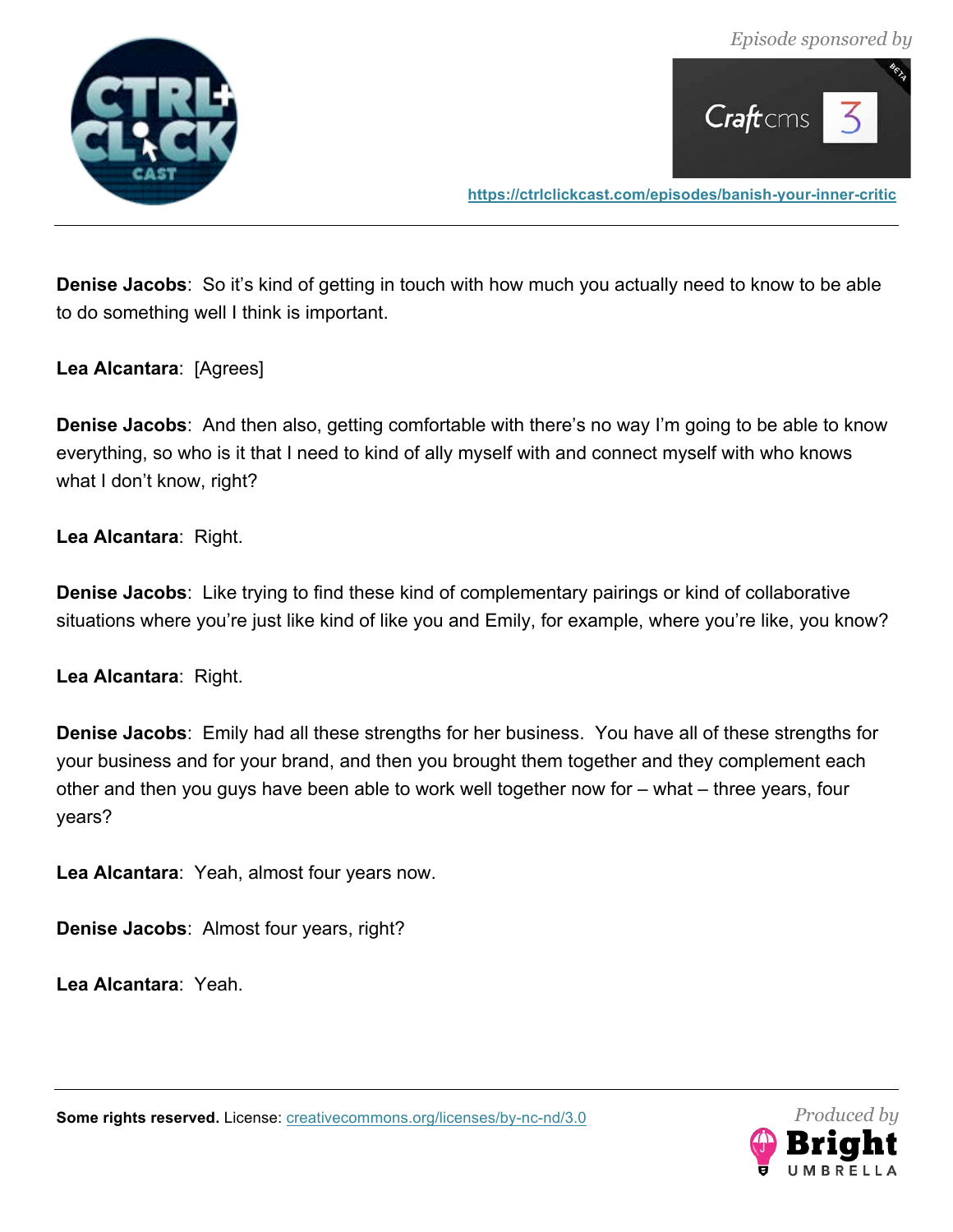



**Denise Jacobs**: And you guys were both doing just fine on your own, but you found that working together was stronger, and then there are things that where you're just like, "Yeah, I'm actually not good at that, but Emily is awesome at it," and that means that you don't have to carry the intellectual or the knowledge burden by yourself, right?

**Lea Alcantara**: Or even the emotional burden, I would say.

**Denise Jacobs**: Yeah.

**Lea Alcantara**: Because I think in regards to inner critics and things like that, having someone that you respect regularly boost their perception of you, and it just happens naturally with Emily and I because we admire each other's work, I think it helps banish that inner critic, wouldn't you say?

**Denise Jacobs**: I think so, yeah, and I think, first of all, actually just kind of one of the things … so in the book, I was really concerned that people were going to treat it as a fluff and just be like, "Oh, my God, so like you just have to think positive thoughts and do affirmations and like burn some incense and your inner critical facility is gone, you know, and then you can like live your best life and #blessed, and you know?"

**Lea Alcantara**: Yeah. [Laughs]

**Denise Jacobs**: And I was just like, "No, that is not the process."

**Lea Alcantara**: Right.

**Denise Jacobs**: Sure, you can add those things to the process. I'm from a hippie town, I'm all for it, right?

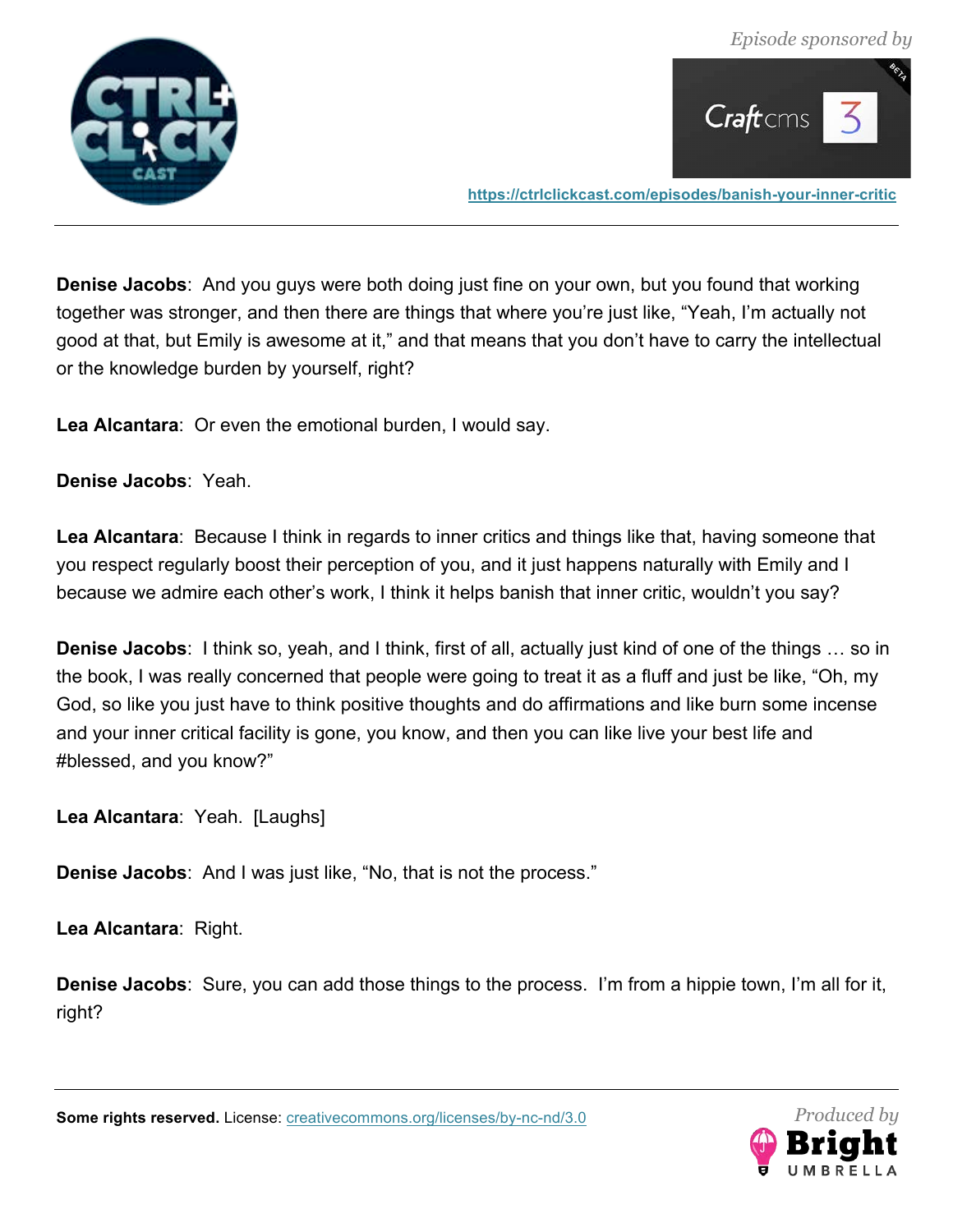



**Lea Alcantara**: Right.

**Denise Jacobs**: I've got lots of incense in my house. [Laughs]

**Lea Alcantara**: Sure, sure.

**Denise Jacobs**: But I also really wanted this to be grounded in research.

**Lea Alcantara**: Right.

**Denise Jacobs**: So what I found in my research is that there's this kind of combination of three things that really actually make this process that I outlined in the book effective and make it work, and that is that our brains have a natural capacity for change, otherwise known as neuroplasticity.

**Lea Alcantara**: [Agrees]

#### *Timestamp: 00:29:59*

**Denise Jacobs**: And that when we set our intention and we actually start doing different things, a.k.a., thinking different thoughts, we actually change the way our brains are wired, that's number one.

**Lea Alcantara**: Very cool.

**Denise Jacobs**: Number two, one of the ways that we do that is through mindfulness and practicing mindfulness and being aware of something that's called metacognitive learning where we're actually aware of the thoughts that we're thinking again in choosing to deliberately making a choice to think different thoughts, and then when you find yourself kind of going down the path of inner critical

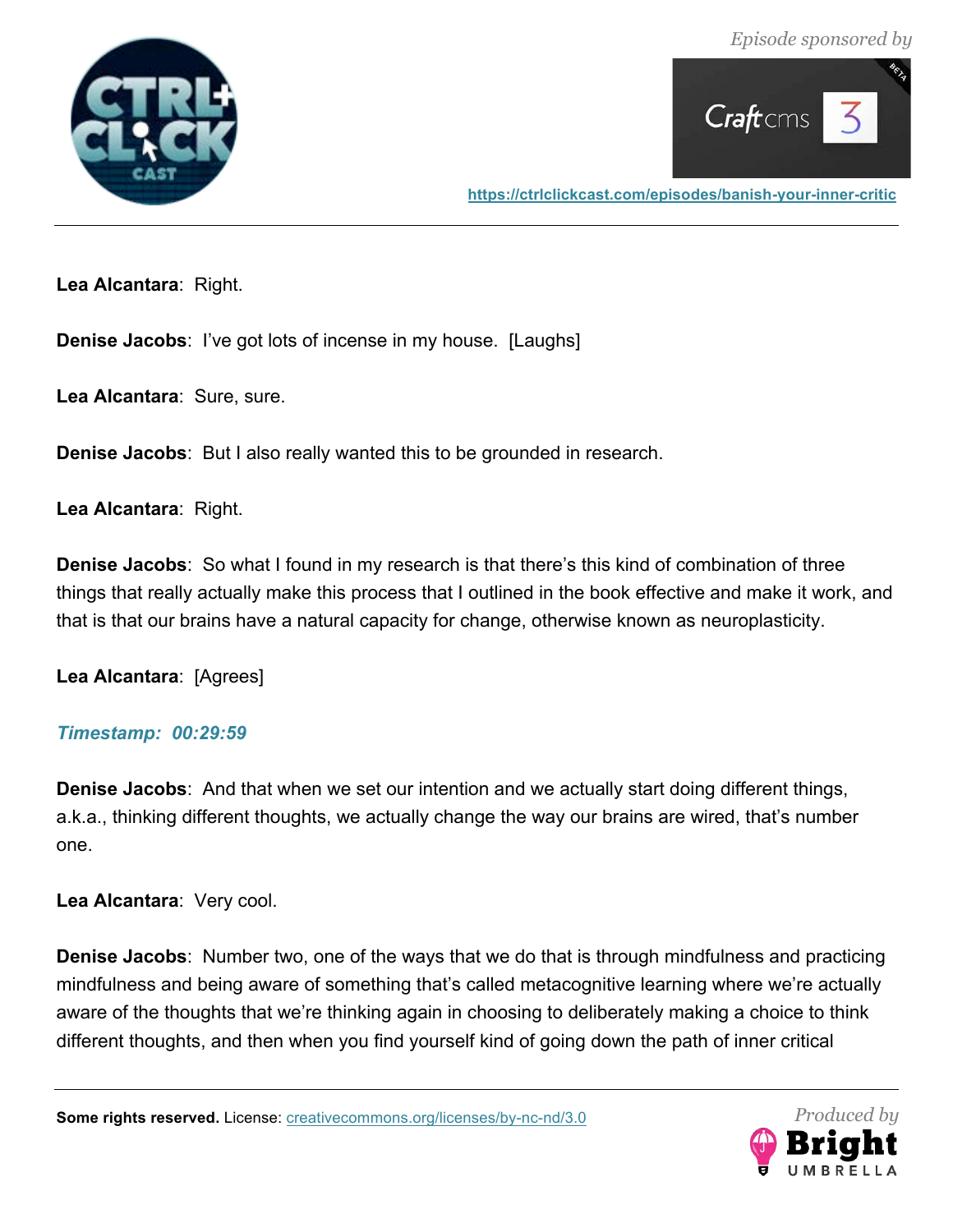



thoughts, self-criticism, fear of being judged, et cetera, that you can kind of stop and you can say, "Okay," and then you can like actually make a choice like, "That's kind of subconscious or unconscious or habitual thinking and I'm going to choose to like start establishing a different habitual thinking pattern."

# **Lea Alcantara**: [Agrees]

**Denise Jacobs**: And then the third thing is self-compassion and self-kindness, and so realizing that this is actually really hard stuff, like thinking these thoughts does not feel good, you're actually not doing anything to make yourself feel better.

# **Lea Alcantara**: Right.

**Denise Jacobs**: And that this process of going through thinking these thoughts and beating yourself up is actually painful and like acknowledging that and then saying, "Okay, you know what, I'm really sorry that this is really hard for you." You can talk to people who talk to themselves and saying, "Okay, let's do something else." Right?

#### **Lea Alcantara**: Right.

**Denise Jacobs**: In that self-compassion, there's a fantastic book by Dr. Kristin Neff called *Self-Compassion*, oddly enough, and she has a lot of research. She's a professor at the University of Texas in Austin. She has a large body of research on how self-compassion actually changes people's behavior and changes what they are capable of doing right in terms of success and leadership and all of this stuff.

**Lea Alcantara**: Right.

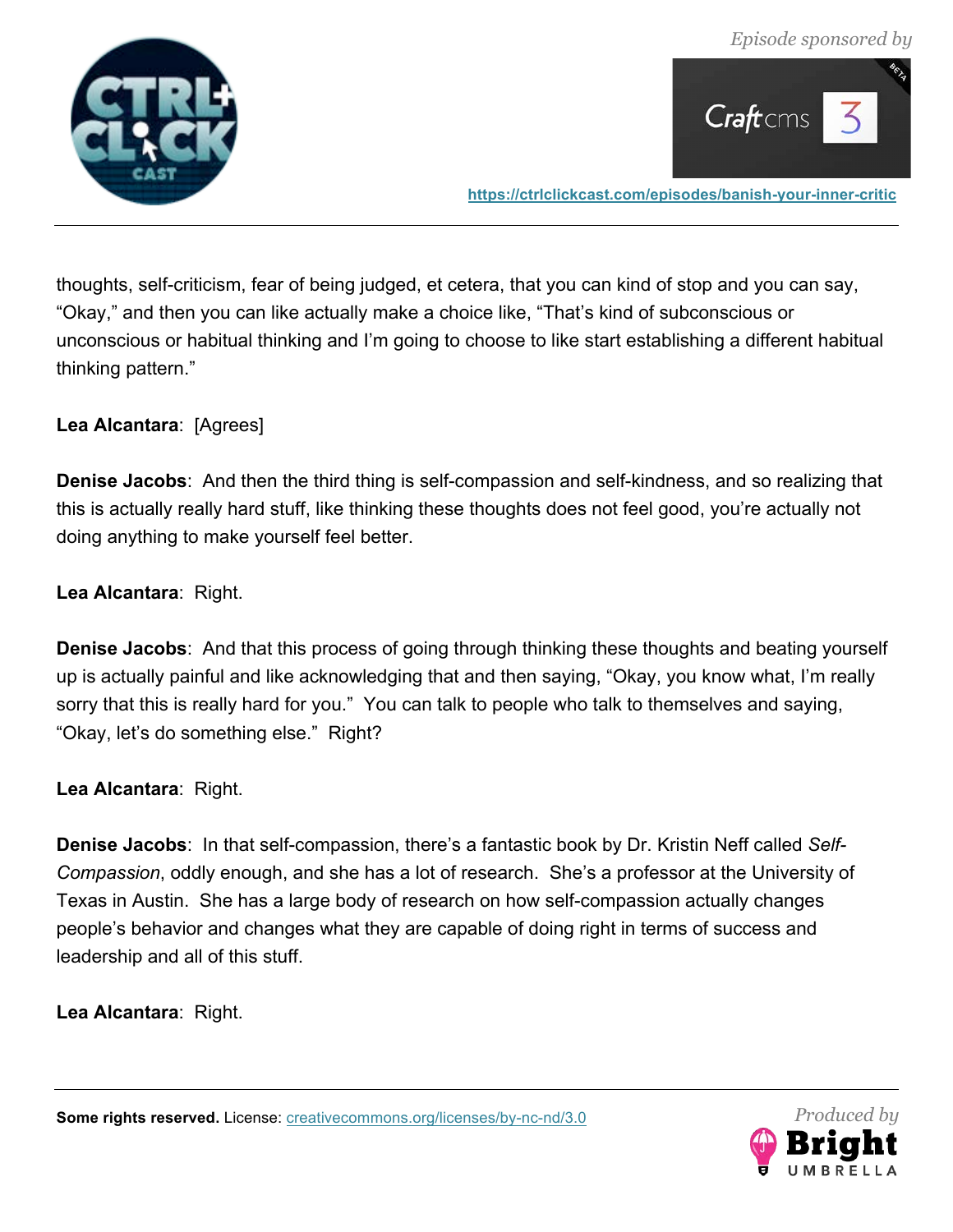



**Denise Jacobs**: And so like these three things, these kind of three pillars or kind of three legs, everything in the book basically is based upon that, and that that is basically how and essentially, through different tools and different exercises, that's how you can banish the inner critic. It's really about knowing that you can change the way you think and then actively doing so.

**Lea Alcantara**: That's very cool. I love the point that you're making that all of this is deliberate and intentional.

**Denise Jacobs**: [Agrees]

**Lea Alcantara**: I think what paralyzes some people when we're thinking about inner critic is that like they have no choice, you know?

**Denise Jacobs**: Right.

**Lea Alcantara**: As in like, "This is just how I feel, and it is what it is."

**Denise Jacobs**: Right.

**Lea Alcantara**: But what you're stating here is that there are actual tools and exercises in order to move on and move forward. But before I ask you about those specific things, in your book I was reading about the terms, self-compassion, and you mentioned something about self-esteem versus self-indulgence versus self-compassion.

**Denise Jacobs**: [Agrees]

**Lea Alcantara**: And I feel like a lot of people confuse all three.



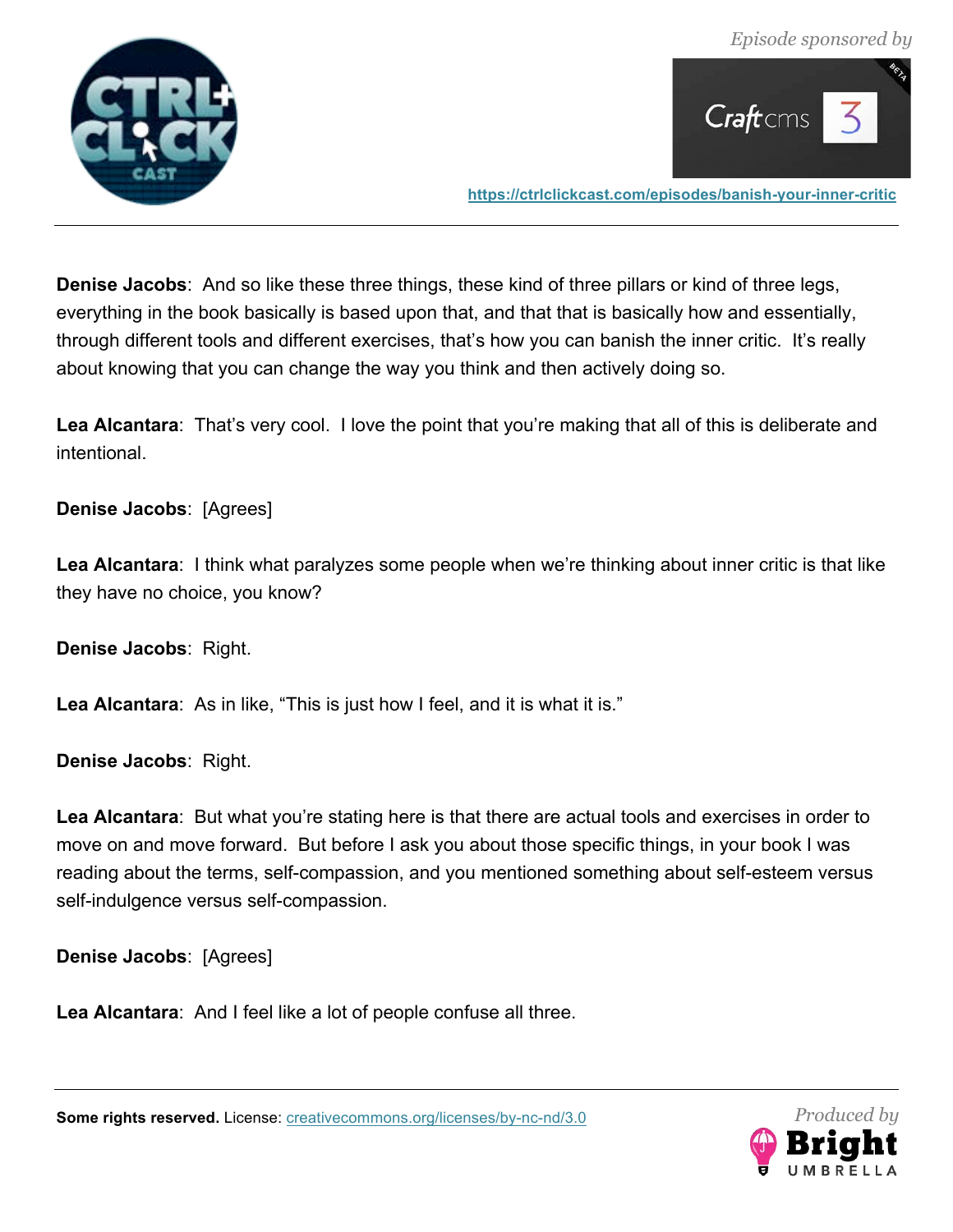*Episode sponsored by*





**https://ctrlclickcast.com/episodes/banish-your-inner-critic**

**Denise Jacobs**: Yes.

**Lea Alcantara**: And they're not necessarily the same. Can you explain to our listeners the difference in what each of those terms mean to you?

**Denise Jacobs**: Absolutely. So self-esteem usually is about feeling good about yourself, but it's kind of at the expense of others.

**Lea Alcantara**: Okay.

**Denise Jacobs**: So it's like it's kind of more of a comparison-type of situation like, "I feel good about myself because I know that there are other people who are suffering." [Laughs]

**Lea Alcantara**: Okay.

**Denise Jacobs**: I feel good, like I know that I'm smart because I got a 100 on my test and other people got like 80 or 60 on the test.

**Lea Alcantara**: Right.

**Denise Jacobs**: And so compared to them, I'm doing really well, right?

**Lea Alcantara**: Okay.

**Denise Jacobs**: Self-esteem really has to do about feeling good about yourself in relationship to others.

**Lea Alcantara**: Okay.

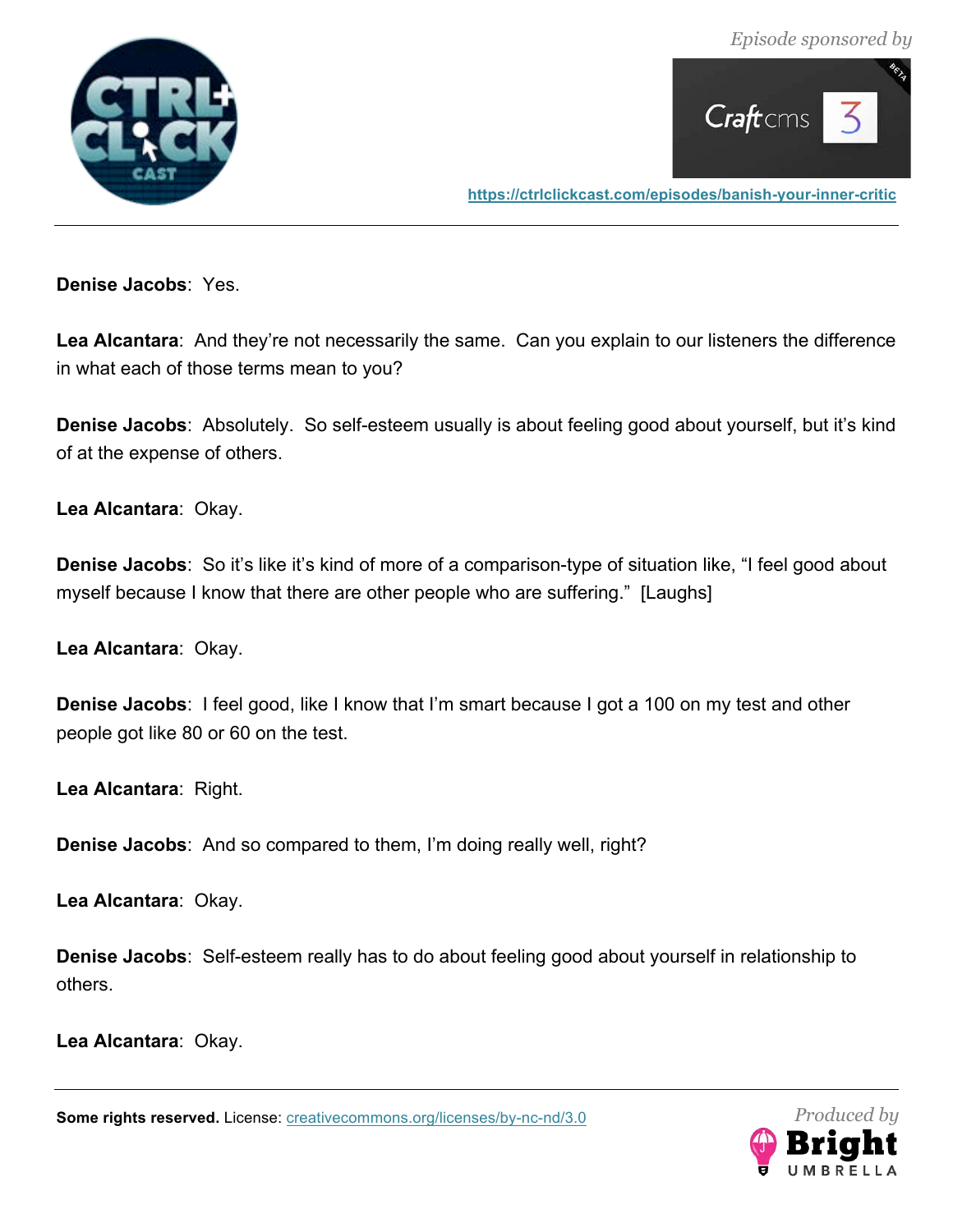



**Denise Jacobs**: Self-indulgence is more about catering to your whims, but not really kind of thinking long term about how this will affect you kind of over time.

**Lea Alcantara**: Right.

**Denise Jacobs**: Like if somebody is like, "I totally want to get in shape, become like a hard body and have like six-pack abs, but I'm going to eat this ice cream and I'm going to sit around and watch however many episodes of like…"

**Lea Alcantara**: Netflix.

**Denise Jacobs**: Right. On Netflix and when I do at Parks & Recreation like binge watch."

**Lea Alcantara**: Binge watch.

**Denise Jacobs**: And it's like, okay, well, in the moment, that was satisfying, but to your end goal of really taking care of your body and really being in shape and like, "You shouldn't be eating ice cream because you're actually lactose intolerant, like you know?"

**Lea Alcantara**: [Laughs]

**Denise Jacobs**: And I know a lot of people. Oh, my God, so many people who are just like, "Yeah, I totally agree, but I just take like a pill," and I'm like, "No, you see, what's happening is your body is telling you that that doesn't work for your body."

**Lea Alcantara**: Right.

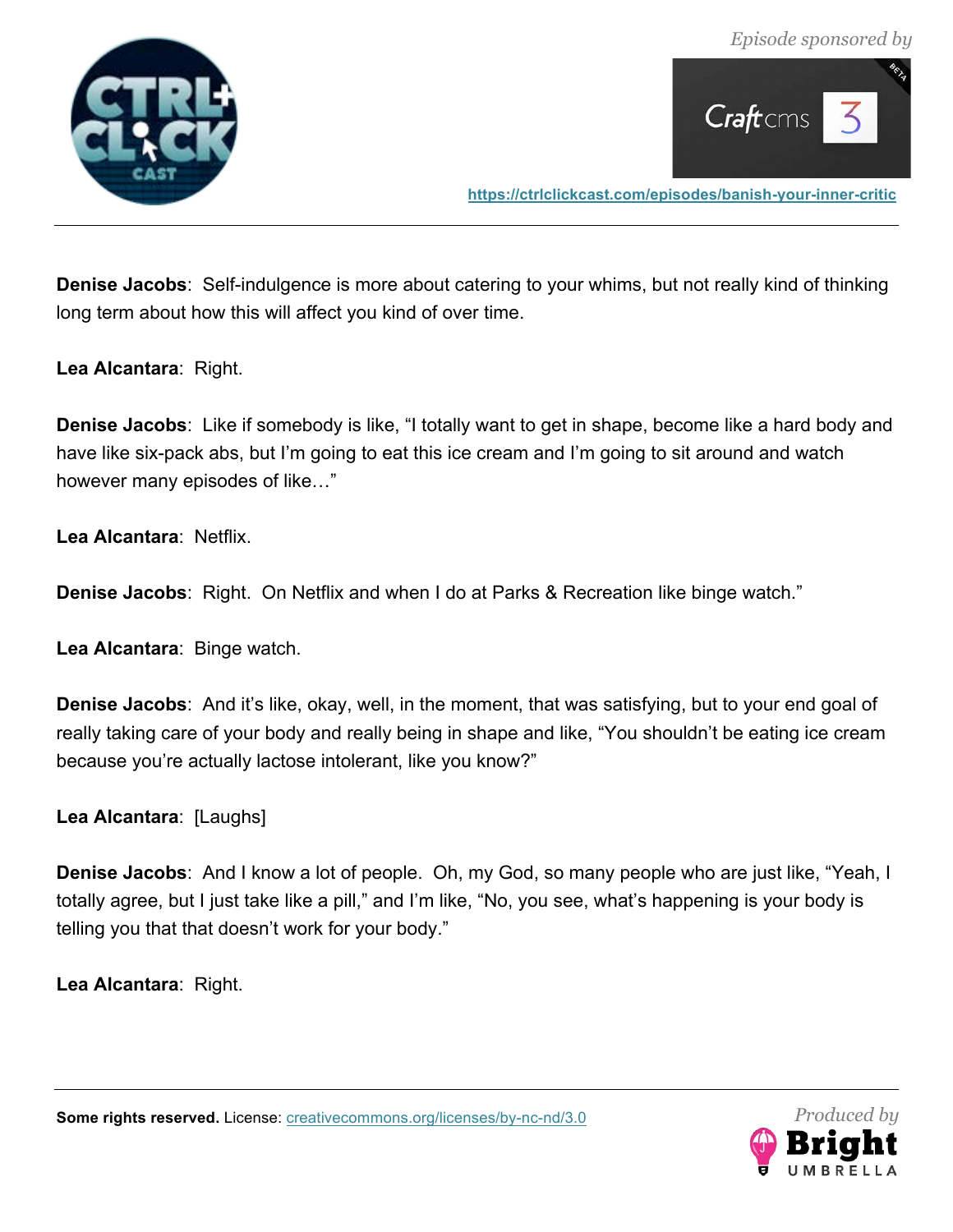



**Denise Jacobs**: Like it's telling you like, "I don't know why I'm so inflamed." Well, maybe you're eating a food that inflames your body.

**Lea Alcantara**: Right, right, right.

**Denise Jacobs**: I'm just guessing. I'm just out here just guessing. So self-indulgence really is kind of about distracting yourself away from discomfort and numbing yourself and not acknowledging it and not thinking about kind of solutions in the long term.

**Lea Alcantara**: Right.

**Denise Jacobs**: And then self-compassion is really about really caring for yourself, really showing yourself the same kind of compassion that you would another person if you knew that they were experiencing a hardship or difficulty.

**Lea Alcantara**: Right.

**Denise Jacobs**: When you see a friend and you see that they're upset about something, your first inclination mostly likely, unless you're a sociopath, is to like go to them and try to comfort them, "What's wrong? Is there anything I can do?"

**Lea Alcantara**: Right.

**Denise Jacobs**: And so like really treat them with kindness. The sad thing is that we don't typically do that to ourselves, right?

**Lea Alcantara**: Right.

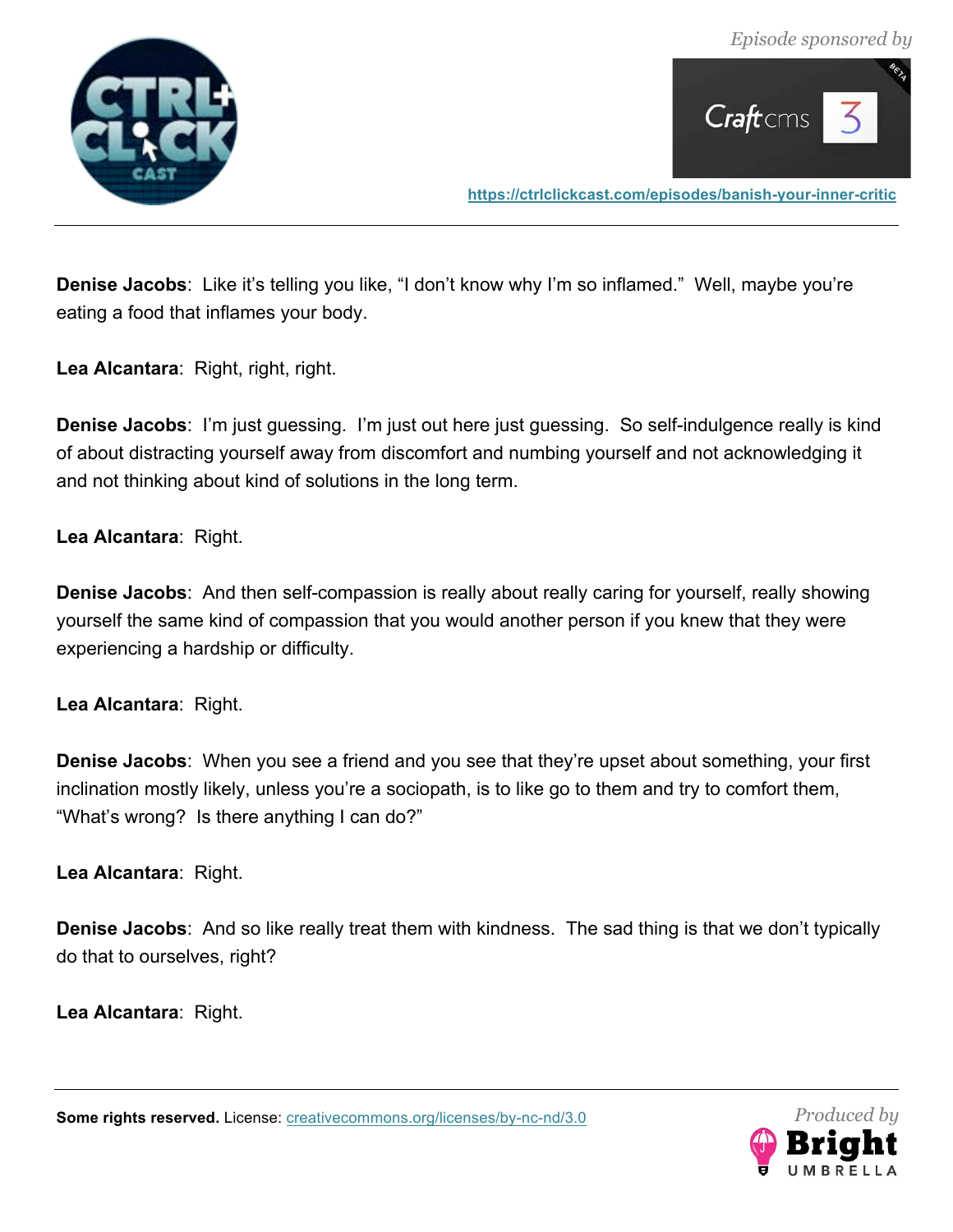



**Denise Jacobs**: We find that we are in discomfort in stuff and we're like try to numb ourselves with some kind of distraction and that sometimes that distraction can be work, like working hard.

**Lea Alcantara**: Right.

**Denise Jacobs**: Like I have a tendency to make myself work harder when I feel like when I'm tired and I overworked myself, but who knows why?

**Lea Alcantara**: Right.

**Denise Jacobs**: And kind of giving yourself that same kind of like nurturing and kindness and empathy that you would show another person, turning it back on yourself, and then basically in the book, *Self-Compassion*, one of the things that Kristin says is that there's this common humanity about self-compassion, that knowing that everybody on the planet suffers somehow and that you are a part of this kind of grand group of people who are suffering. You're not having this singular unique experience, but you're a part of a greater whole.

**Lea Alcantara**: So in regards to that, when I'm thinking about creativity and inner critic and all those different definitions, do you think that part of the issue is that people have paired creativity with suffering way too much in our society as in, in order to be creative, you need to have a destructive inner critic?

**Denise Jacobs**: I think that some people think that the inner critic is what helps them be more creative. [Laughs]

**Lea Alcantara**: [Laughs]

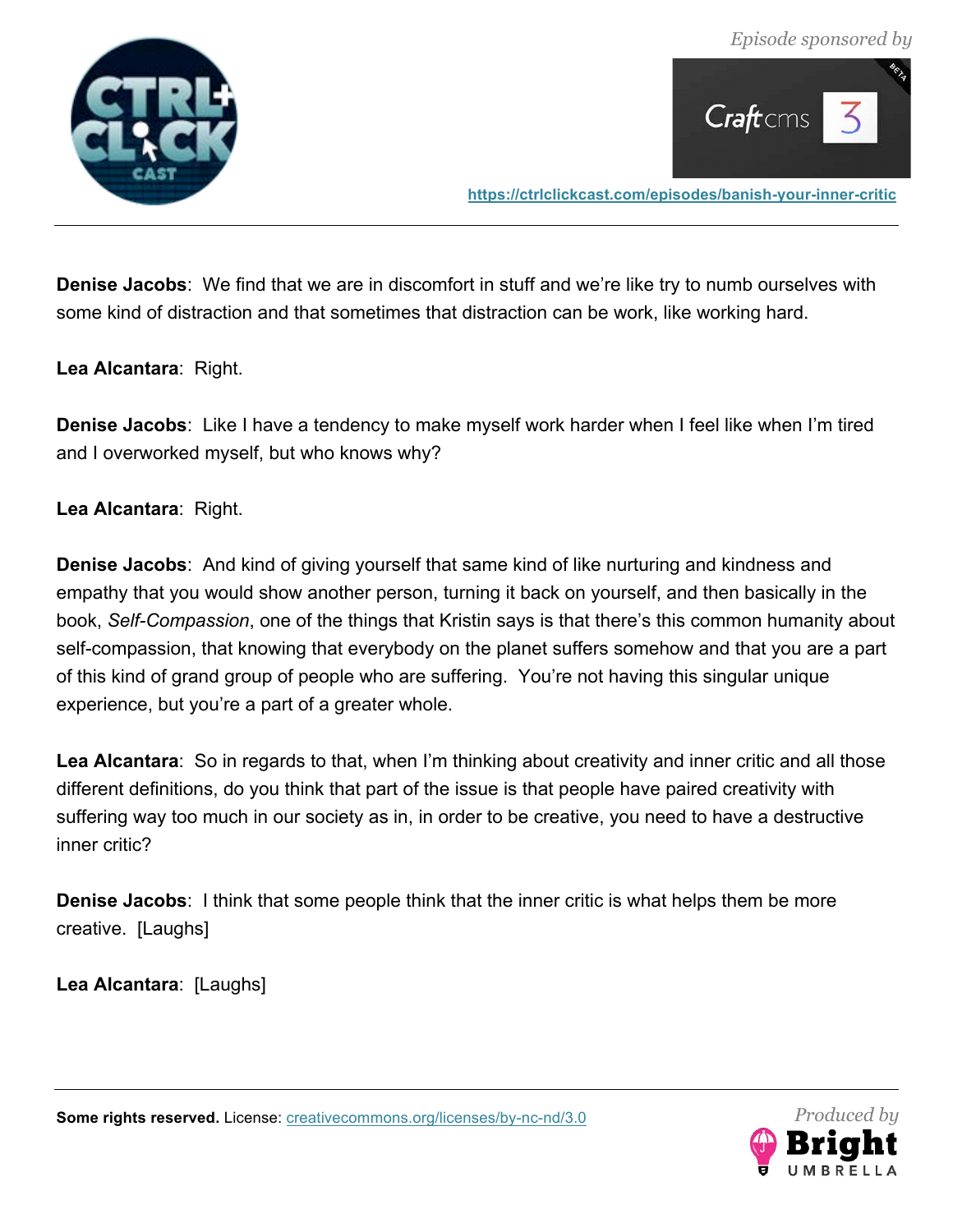

![](_page_31_Picture_2.jpeg)

**Denise Jacobs**: And the reason I laugh at that is that from a neuroscience standpoint, nothing could be further from the truth.

**Lea Alcantara**: Right.

**Denise Jacobs**: But actually, the part of the brain that is in charge of self-evaluation, self-criticism, behavior modification, all of this stuff, that is actually a part of the brain that the inner critic basically combat *is* the inner critic

**Lea Alcantara**: Right.

**Denise Jacobs**: And it's the only one that part of the brain is quiet is when creativity really flows and that people go into flow states and all of this stuff, right?

**Lea Alcantara**: Right.

**Denise Jacobs**: And so I don't think that we need to be tortured. That's the word… [Laughs]

**Lea Alcantara**: Right. [Laughs]

**Denise Jacobs**: The tortured part is the part where you know that something isn't happening correctly, like the inner critic is there and creativity is not there.

**Lea Alcantara**: Right.

**Denise Jacobs**: Now, sometimes I think that when you run against a wall, it is helpful because it can force you to look at other alternatives to realize that you may be going in the wrong direction or maybe you're going in a direction that's not going to be fruitful for you into like shift directions.

![](_page_31_Picture_16.jpeg)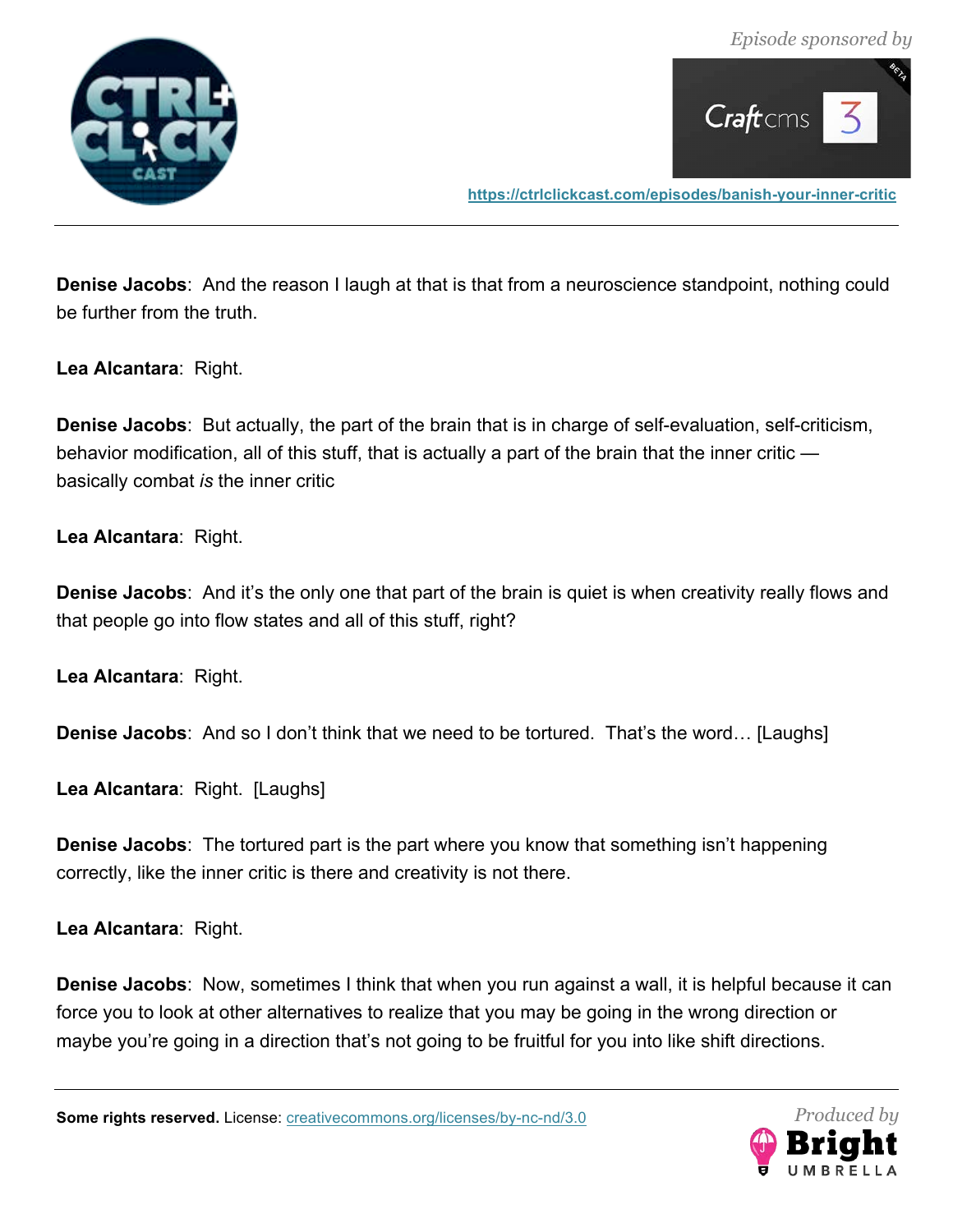*Episode sponsored by*

![](_page_32_Picture_1.jpeg)

![](_page_32_Picture_2.jpeg)

**https://ctrlclickcast.com/episodes/banish-your-inner-critic**

**Lea Alcantara**: Right.

**Denise Jacobs**: But I don't think that suffering is inherent in creating. As a matter of fact, kind of part of my definitions is implied, and I don't think it's explicit, but maybe I should make it explicit, is creating is like bliss, like creating is euphoric and energizing and nourishing and satisfying. It's not a torture. A torture is when you're not hitting that, right?

**Lea Alcantara**: Right.

**Denise Jacobs**: When you're not in the bliss state, that's the torture part. So I think it is really important to start to kind of extricate this idea that in order to create, you need to be tortured somehow.

**Lea Alcantara**: Yeah, right, right.

**Denise Jacobs**: I'm just not with that.

**Lea Alcantara**: Yeah. So let's talk about that. What are a few ways you can banish this inner critic so we would stop torturing ourselves?

**Denise Jacobs**: Well, so in the book, one of the things that I did, it's really easy to just kind of talk about the inner critic in very broad, very broad brushstrokes.

**Lea Alcantara**: Right.

**Denise Jacobs**: But one of the things I did was I really broke it down into different ways that the inner critic shows up because it's very, very easy to think that the inner critic is just one way and in

![](_page_32_Picture_15.jpeg)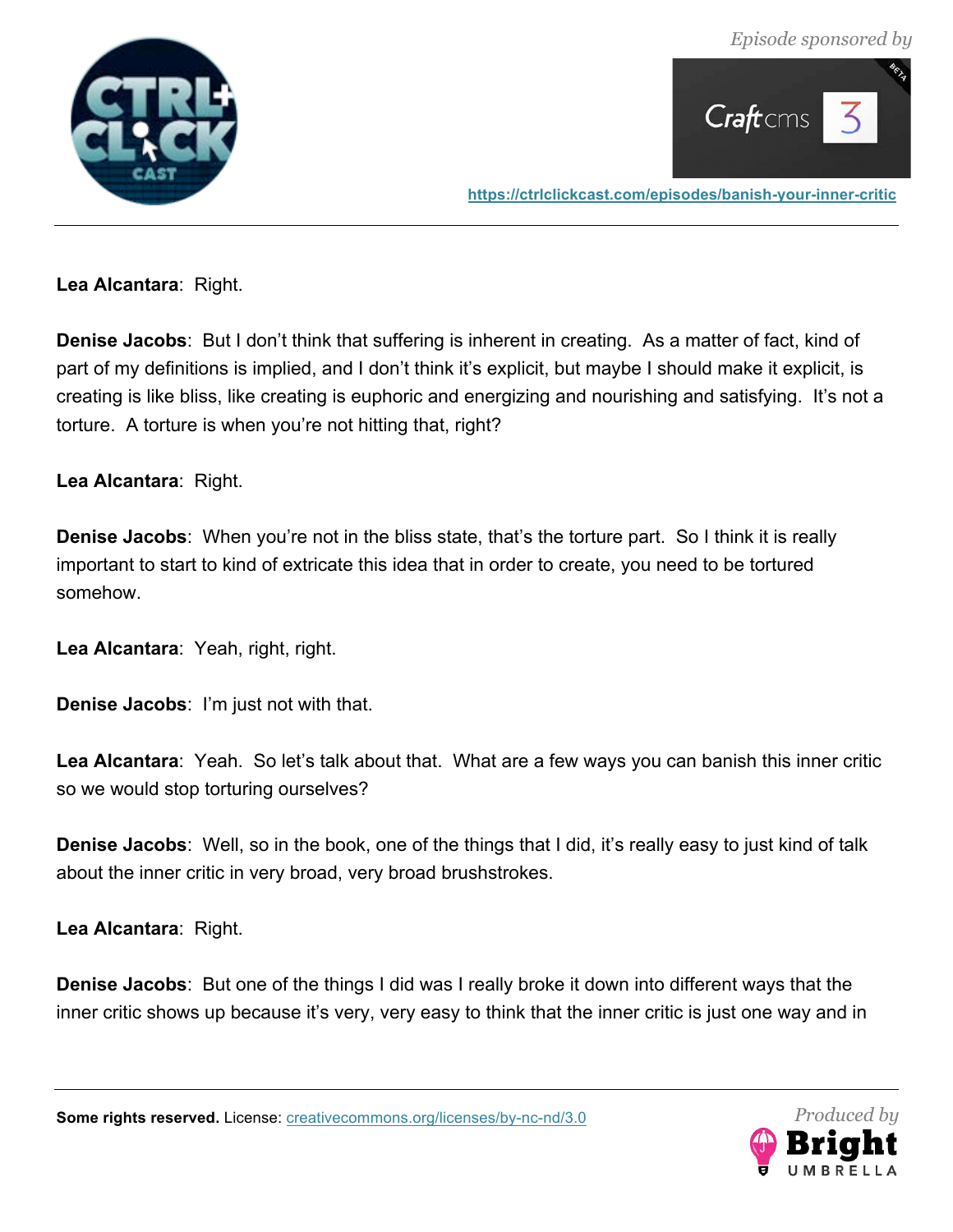![](_page_33_Picture_1.jpeg)

![](_page_33_Picture_2.jpeg)

one form, and it's not. It shows up in a lot of different ways. It's very sneaky. It's got its job to do which is to protect your sense of self, and it will do it however it needs to do it, right?

#### *Timestamp: 00:40:09*

**Lea Alcantara**: Right.

**Denise Jacobs**: So for example, if you are feeling afraid about being judged, one way that I have a lot of different ways to deal with that, but for example, another great quote by James Clear, which is you can basically be afraid of being judged or you can let and you can keep all of the great things inside of yourself and never let them out. I'm paraphrasing.

**Lea Alcantara**: Right.

**Denise Jacobs**: So one of the things that I say is that when you're afraid of being judged, instead of being so focused on what people are going to say about what you're doing, just focus on the work itself. Focus on who you're trying to help, what you're trying to do with it, what you're trying to accomplish with it and why you started doing it in the first place, right?

**Lea Alcantara**: Right.

**Denise Jacobs**: So when you shift the focus from, "Oh my God, what are people going to say," to how can I help the people that I want to help as best I can and as much as I can with this, it totally changes where you're putting your energy and where you're putting your focus.

**Lea Alcantara**: Right.

![](_page_33_Picture_14.jpeg)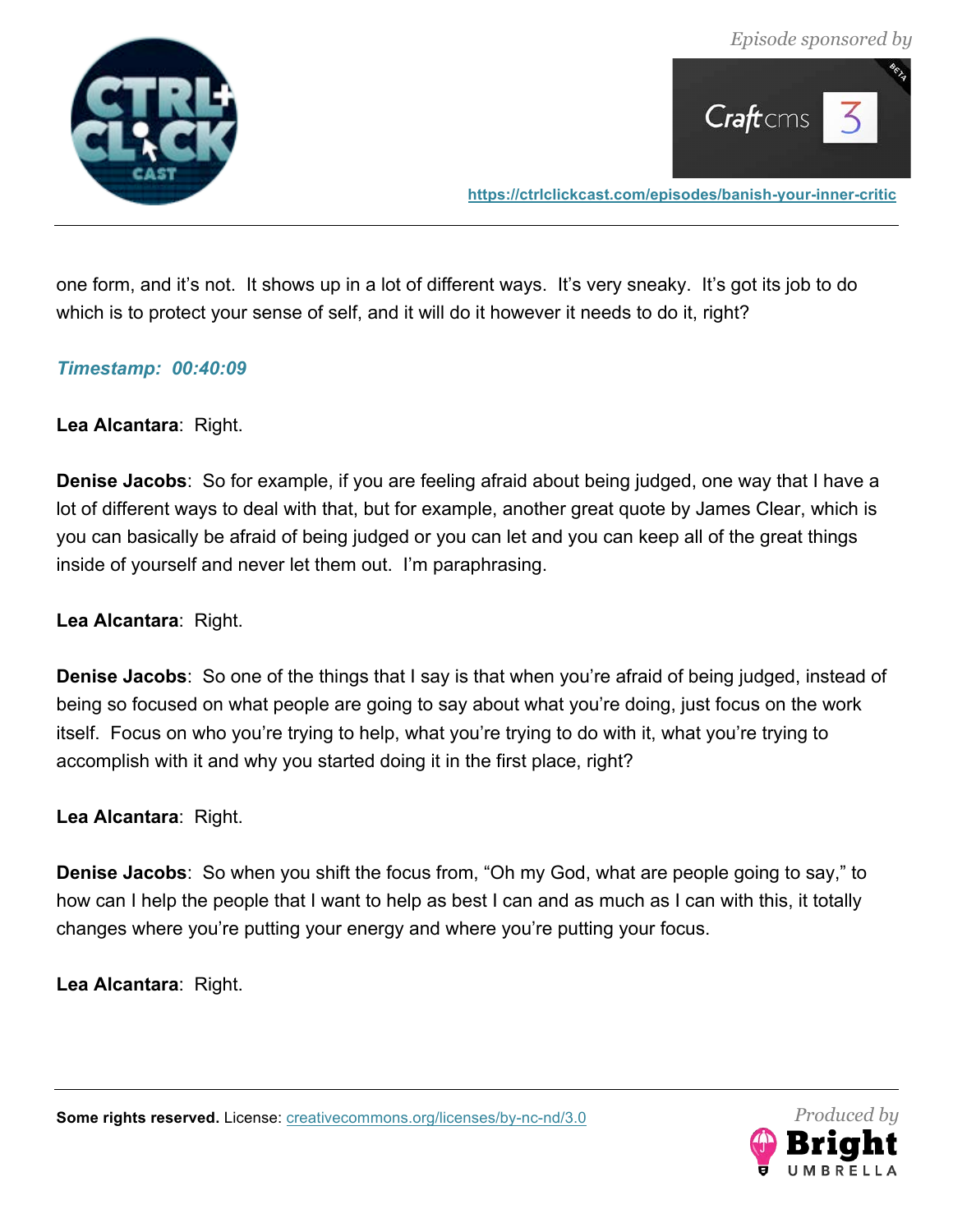![](_page_34_Picture_1.jpeg)

![](_page_34_Picture_2.jpeg)

**Denise Jacobs**: So that's like one example. If you are feeling like you're really, really highly selfcritical and you're always thinking really highly self-critical thoughts, that there's been a research done by a woman whose name is Susan Goldin-Meadow. She's at the University of Chicago and she has done a lot of research between the connection between gesture and thought, it's fascinating stuff that children are actually able to better solve equations when they're taught gestures along with the equation instead of just equation by itself. It's like amazing.

**Lea Alcantara**: Right, right.

**Denise Jacobs**: Amazing, amazing stuff.

**Lea Alcantara**: Isn't that like related to like that kinetic learning?

**Denise Jacobs**: Yes, yes, yes.

Lea Alcantara: It's what I like to write notes on a notebook as opposed to typing it down.

**Denise Jacobs**: Because it actually stimulates more parts of your brain and it makes better connections between what you're trying to retain and what you've done and you've gotten more points.

**Lea Alcantara**: Right.

**Denise Jacobs**: Anyway, so one of the things that taking that into consideration that we have this ingrained habit already with devices of swiping left when we want to delete something.

**Lea Alcantara**: Right.

![](_page_34_Picture_15.jpeg)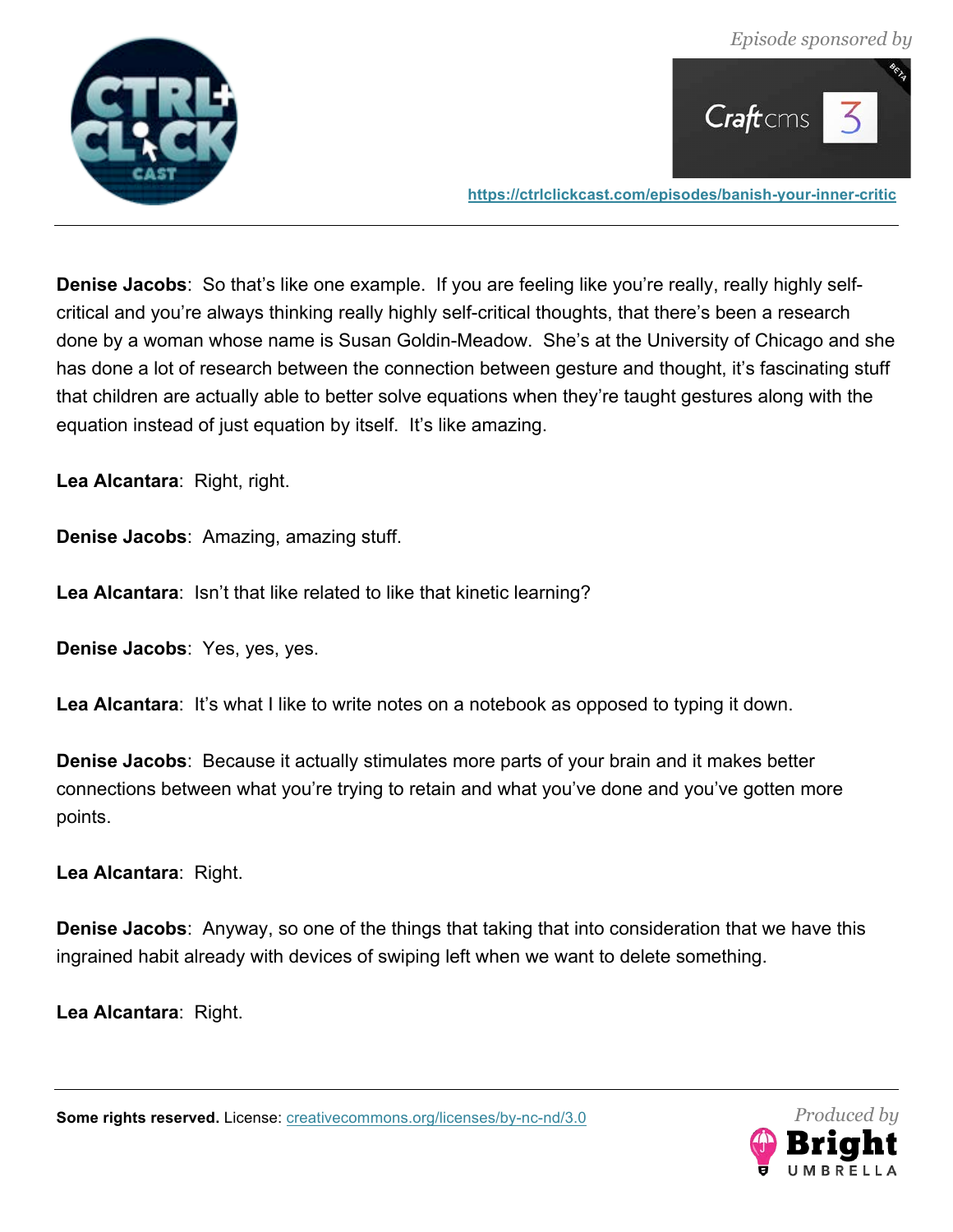![](_page_35_Picture_1.jpeg)

![](_page_35_Picture_2.jpeg)

**Denise Jacobs**: So to take that and to combine the two and kind of combine all of it together, and when you're thinking of really super self-critical thought, to swipe it like to actually like, "Okay, swipe left and say delete." Right.

**Lea Alcantara**: I love it.

**Denise Jacobs**: And then you're just like, "Oh, my God, it's going to suck. Delete. Delete." And just do that, swipe to left and then also say something again because you're connecting more points in your brain with that. Another gesture you can use is to push away from yourself, like go away.

**Lea Alcantara**: Oh, I love that.

**Denise Jacobs**: It's deep, right?

**Lea Alcantara**: Well, I mean, I love it because I feel like I've naturally done that, but I'm an extrovert so I feel like when I'm showing emotions and even when I'm speaking on stage, I'm always moving my hand because I need to like expel this energy somehow.

**Denise Jacobs**: But it also helps people understand what you're saying.

**Lea Alcantara**: Exactly, yeah.

**Denise Jacobs**: You use your hands to illustrate the concept or illustrate and give people an additional point of reference other than you just talking, because most people don't mind just by hearing words, right?

**Lea Alcantara**: Right. And you're saying just do that to yourself.

![](_page_35_Picture_15.jpeg)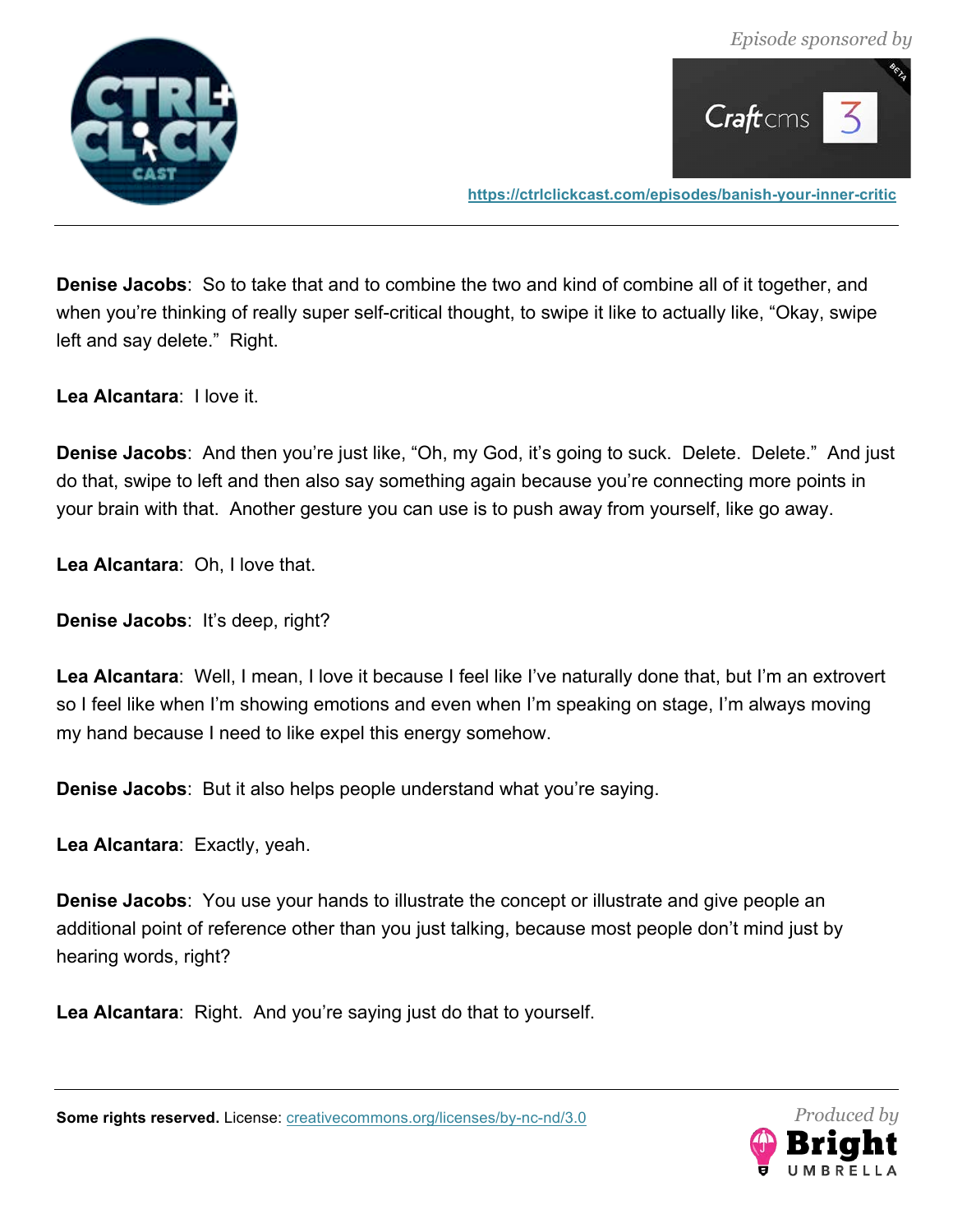![](_page_36_Picture_1.jpeg)

![](_page_36_Picture_2.jpeg)

**Denise Jacobs**: Yeah, do that to yourself, like you're thinking those thoughts when it arises in your consciousness and you're just like, "Oh, okay." And you think it again and you just delete and you just swipe left on it.

**Lea Alcantara**: Oh, I love it. [Laughs]

**Denise Jacobs**: Or like I said, you can push it away from yourself like, "Nope, go away. I don't need you anymore. Go on."

**Lea Alcantara**: Right. I feel like that's also anyone who probably practices yoga and all those types of things.

**Denise Jacobs**: [Agrees]

**Lea Alcantara**: There are so many movements and things like that where like the entire point is to release that energy, that juju, whatever you want to deal with, and get yourself in a good mindset, and the physical movement does get you to that point.

**Denise Jacobs**: Absolutely, absolutely, yes, yes. So that really I love that. I love that particular tip because I feel like it's something that's so easy, so relatable.

**Lea Alcantara**: Right.

**Denise Jacobs**: And it's just something that you can start immediately.

**Lea Alcantara**: Right.

![](_page_36_Picture_14.jpeg)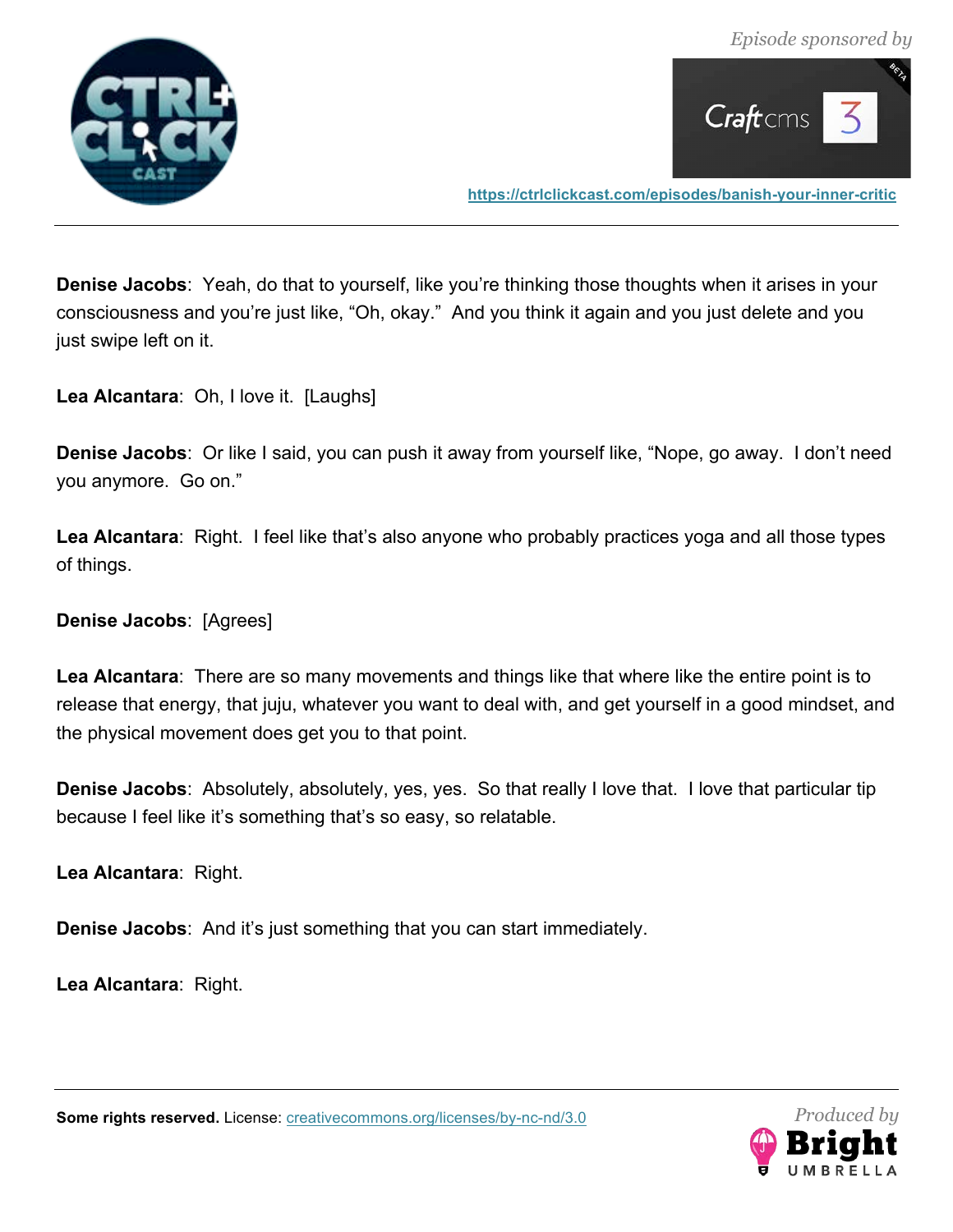![](_page_37_Picture_1.jpeg)

![](_page_37_Picture_2.jpeg)

**Denise Jacobs**: It's not like you have to sit down with a journal and like think about life or anything, you can just start doing it, delete, delete, delete, and it's really easy to use.

**Lea Alcantara**: Right. [Laughs]

**Denise Jacobs**: And then another thing that I like too, one of the things that I have in the book about comparing yourself to other people…

**Lea Alcantara**: [Agrees]

**Denise Jacobs**: [Agrees]

**Lea Alcantara**: [Laughs]

**Denise Jacobs**: So a couple of things, one of them is to first to like actually turn your envy of them into admiration and to really like make an effort to like just start to support other people in their endeavors because, first of all, a lot of times, people are envious of other people because they haven't been supporting themselves, right?

**Lea Alcantara**: Right.

**Denise Jacobs**: So it's like you're so busy like going, "Oh, why does this person got this thing and that thing," and you haven't even been acknowledging your own successes.

**Lea Alcantara**: Right.

![](_page_37_Picture_14.jpeg)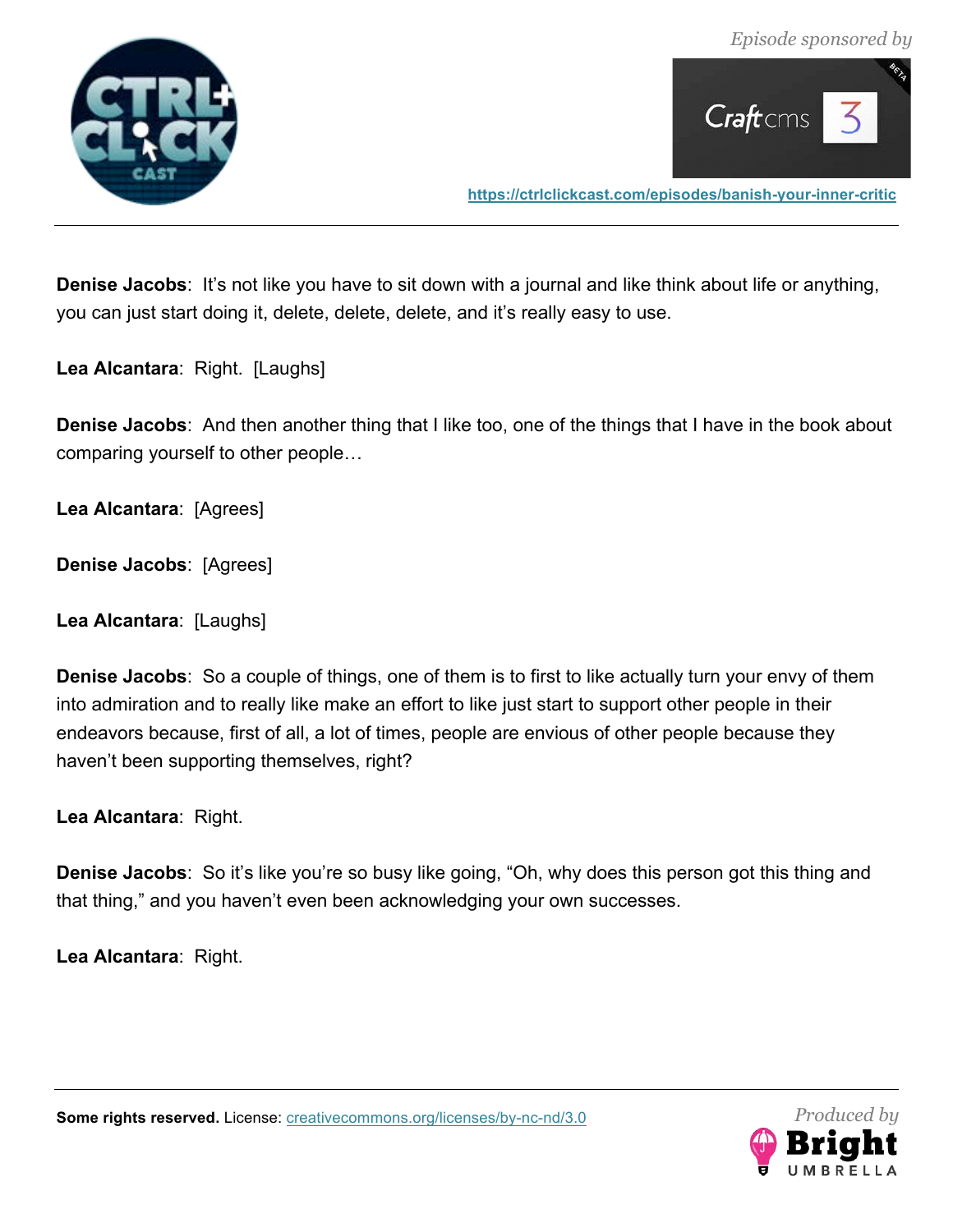![](_page_38_Picture_1.jpeg)

![](_page_38_Picture_2.jpeg)

**Denise Jacobs**: I'm like super guilty of this sort of thing. It's like I have an accomplishment and then I just move on like nothing happened, and then people are like, "Oh, I'm sorry. Hey, stop the buzz. You realize that you just wrote a book, right?" I'm like, "Yeah, but… blah, blah, blah."

**Lea Alcantara**: Yeah, yeah.

**Denise Jacobs**: And they're like, "Oh, okay, like let's just back up here."

**Lea Alcantara**: Yeah, right.

**Denise Jacobs**: And so to take that envy and to start translating it into admiration in different ways, and then also see how you're actually very different from that person who you're envious of.

**Lea Alcantara**: Right.

**Denise Jacobs**: Because a lot of times they have a totally different set of circumstances than you do and it's really important to recognize that.

**Lea Alcantara**: Right. And I think like at the very beginning of this show, you were talking about how creativity doesn't have to be this big giant change or like innovation, it could be simply because you have your own life experiences and your own thought process that already whatever you bring to the table is unique.

**Denise Jacobs**: Exactly. Every time I think about this, I get this kind of like almost like teary reverent feeling, but when I think about like if you just stop for a moment and you just think, and I'm trying like to keep tears back here, you just think, "There is nobody else on the planet that is you, like nobody."

**Lea Alcantara**: Yes.

![](_page_38_Picture_15.jpeg)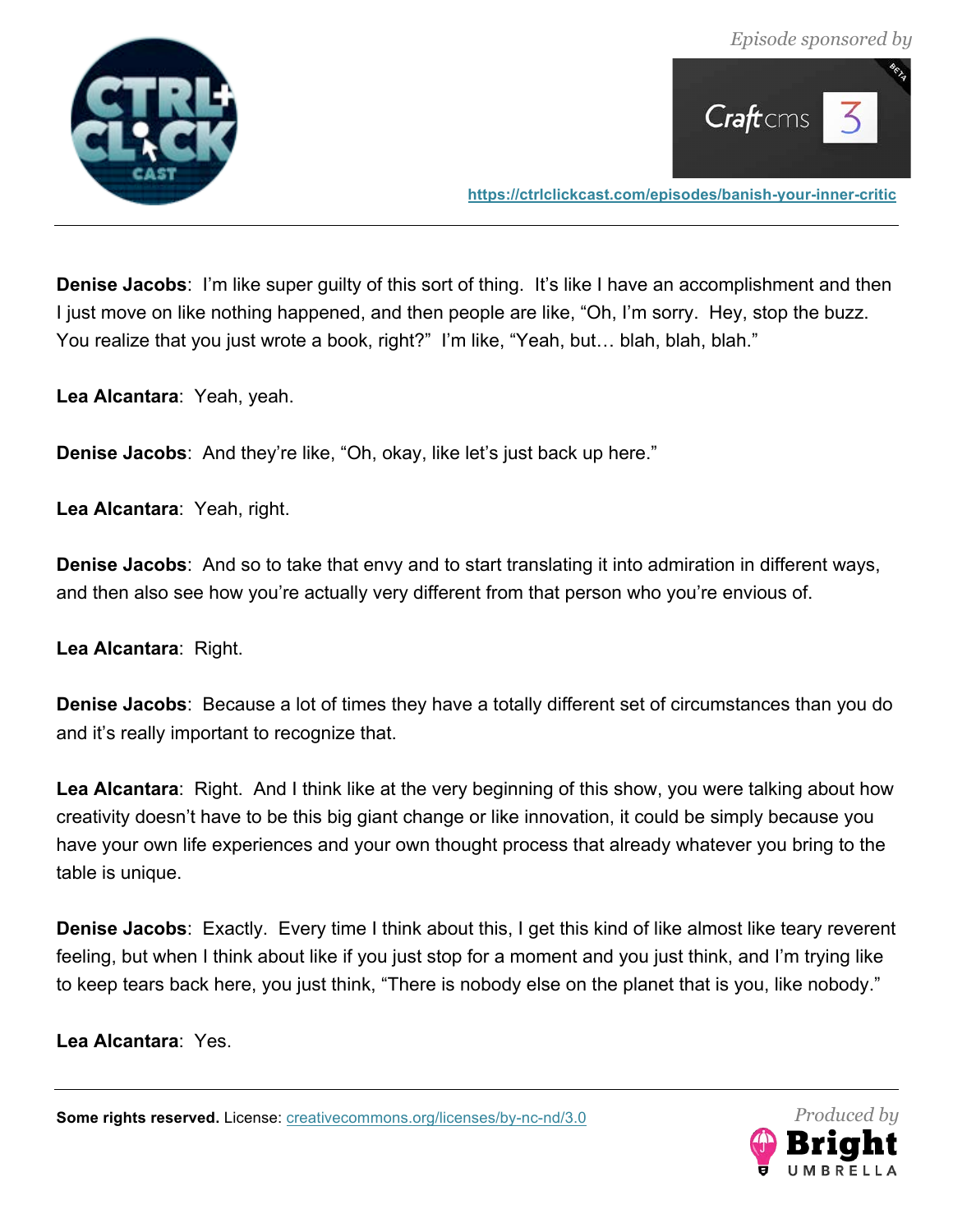![](_page_39_Picture_1.jpeg)

![](_page_39_Picture_2.jpeg)

**Denise Jacobs**: And if we want to take it a step further, there has never ever been anybody that is you ever in the history of ever.

**Lea Alcantara**: Right.

**Denise Jacobs**: And when you're not here anymore, there's never ever, ever going to be another person that's like you, ever in the history of ever.

**Lea Alcantara**: Yeah.

**Denise Jacobs**: It just doesn't happen. There's no two like snowflakes, like yes, actually somebody like was kind of nihilist on Facebook and were like, "You're not a unique snowflake," and then I was like, "Well, actually, technically, yeah, because this can't be replicated."

**Lea Alcantara**: Right.

**Denise Jacobs**: The experiences that you're having, the way that you think, the way that you do things, your voice, your fingerprints, your DNA, never ever replicated ever again.

**Lea Alcantara**: And I'm just going to put like two cents, like I know a lot of twins, I'm sisters with twins and they're very different. [Laughs]

**Denise Jacobs**: Yes, they're very different.

**Lea Alcantara**: So like even if they came from the exact same genetic material, still they view the world and experience the world in different ways, so yeah.

**Denise Jacobs**: Right. And they've had experiences.

![](_page_39_Picture_16.jpeg)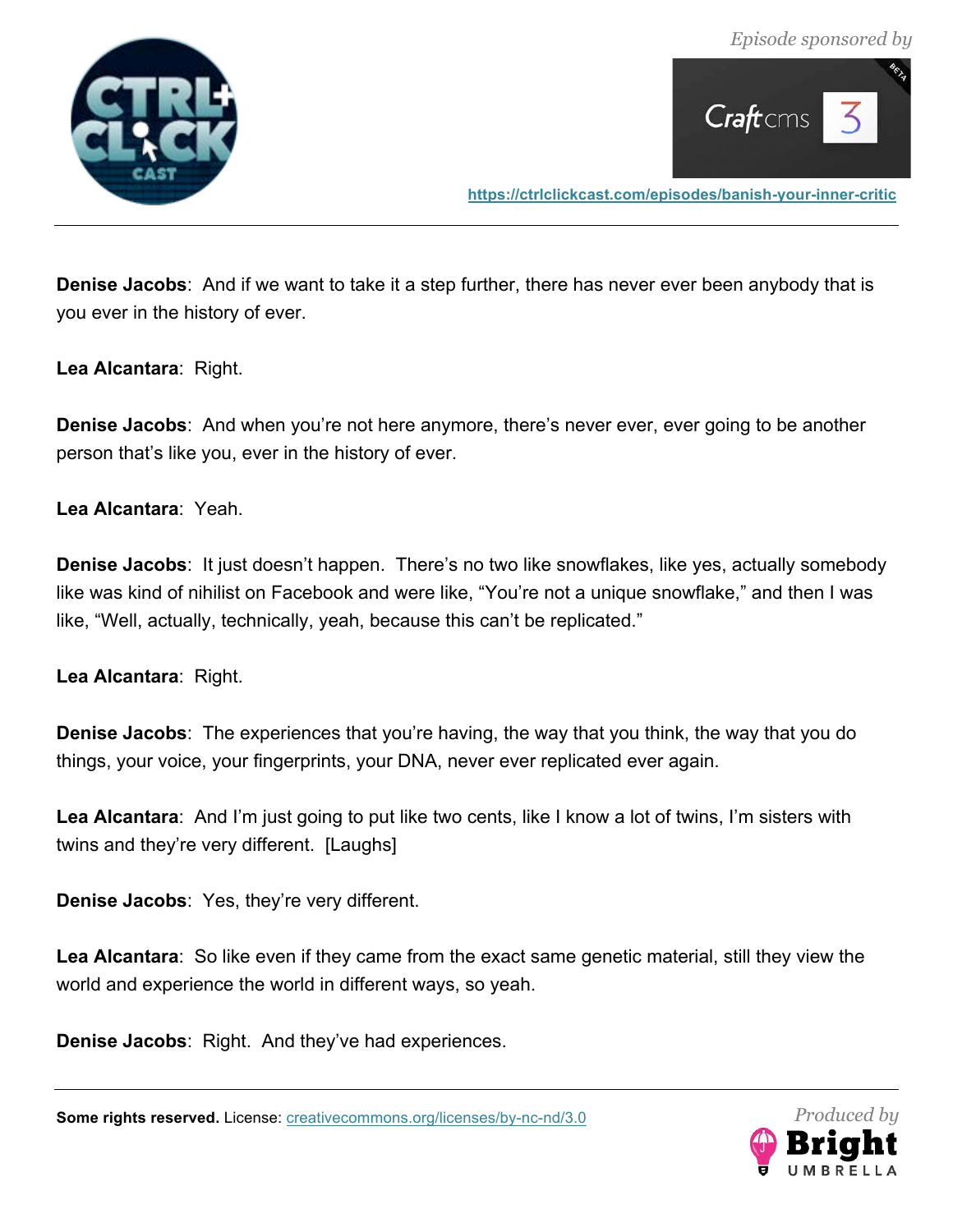*Episode sponsored by*

![](_page_40_Picture_1.jpeg)

![](_page_40_Picture_2.jpeg)

**https://ctrlclickcast.com/episodes/banish-your-inner-critic**

**Lea Alcantara**: Exactly.

**Denise Jacobs**: Even if they spent most of their time together, they haven't spent every single moment together and they have, again, the filter of them, right?

**Lea Alcantara**: Right.

**Denise Jacobs**: Each person has the filter of themselves and there's nobody else who has that filter, nobody, and then the last thing for the comparisons is a lot of times we get caught up in comparing ourselves with other people and it keeps us stuck and stagnant.

**Lea Alcantara**: Right.

**Denise Jacobs**: And so I have a friend who actually started a group called Akzen — A K Z E N and he basically started this action club and it basically is like a way for people to gather together and just do the damn thing, like whatever that is.

**Lea Alcantara**: Right.

**Denise Jacobs**: Like you want to go skydiving, put it on your list and make it happen.

**Lea Alcantara**: Right.

**Denise Jacobs**: You want to like be an extra in *Game in Thrones*, put it on your list and make it happen.

**Lea Alcantara**: Right.

![](_page_40_Picture_16.jpeg)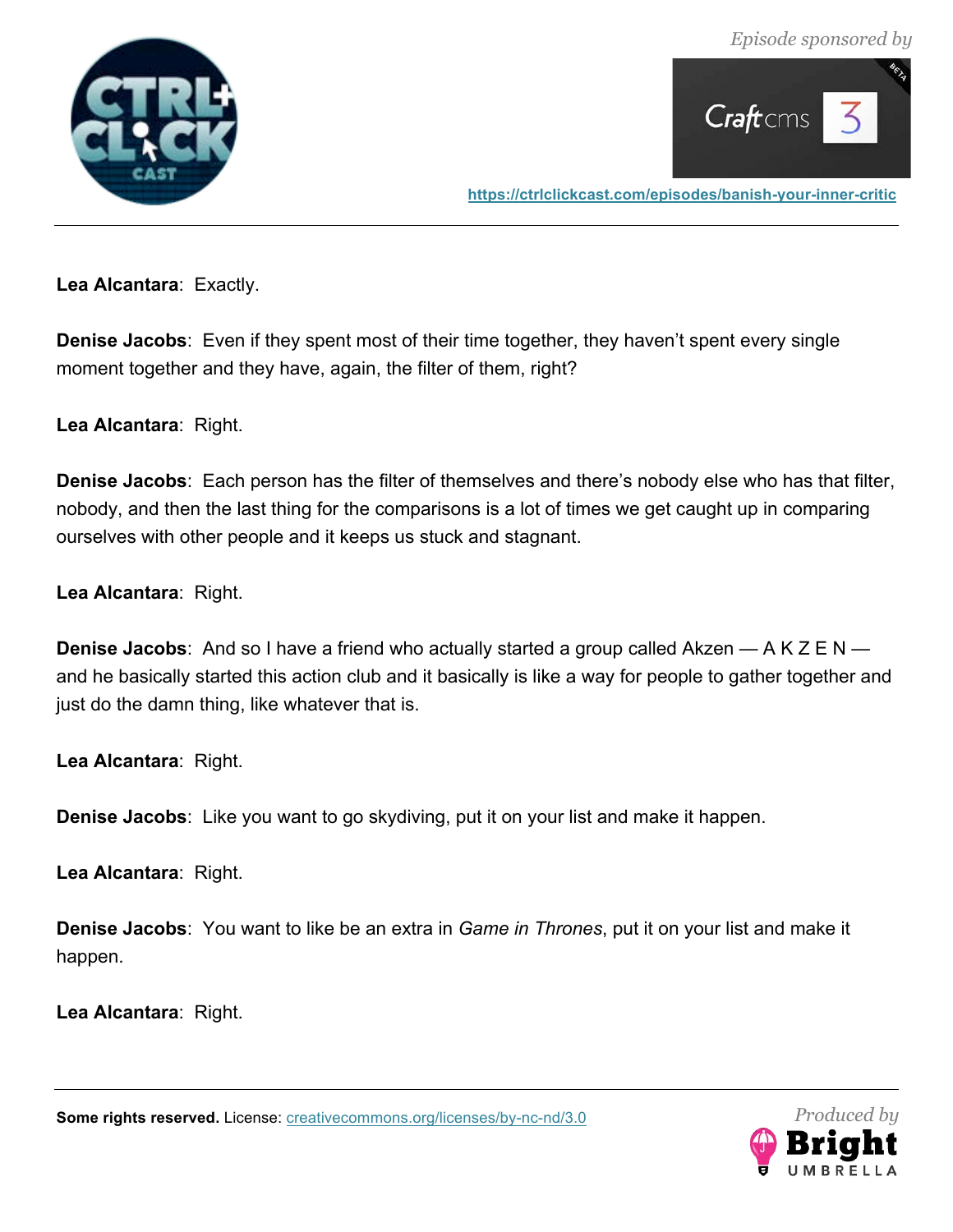![](_page_41_Picture_1.jpeg)

![](_page_41_Picture_2.jpeg)

**Denise Jacobs**: And it's not like put it on your list and then talk about it, but it's like, "Here are the action steps that I've taken this week to accomplish this goal."

**Lea Alcantara**: Very cool.

**Denise Jacobs**: He's had people who have like gotten back to school and gotten their Master's degrees and started like programs for the homeless and people who have become actors even.

**Lea Alcantara**: Right.

**Denise Jacobs**: It's like amazing stuff by having this and being in a situation, being in an environment where you're actually taking action and you're around other people who are taking action and you're being supported, you have a community. So that would get you out of comparisons.

**Lea Alcantara**: Yeah, I think that's so important having a community, because aren't we the sum of the five closest people, right?

**Denise Jacobs**: Yeah.

**Lea Alcantara**: I read that, but I don't know what the exact research is.

#### *Timestamp: 00:50:00*

**Denise Jacobs**: Yeah.

**Lea Alcantara**: But if you surround yourself with people who prop you up and help keep you accountable to your goals, then you'll reach them.

![](_page_41_Picture_16.jpeg)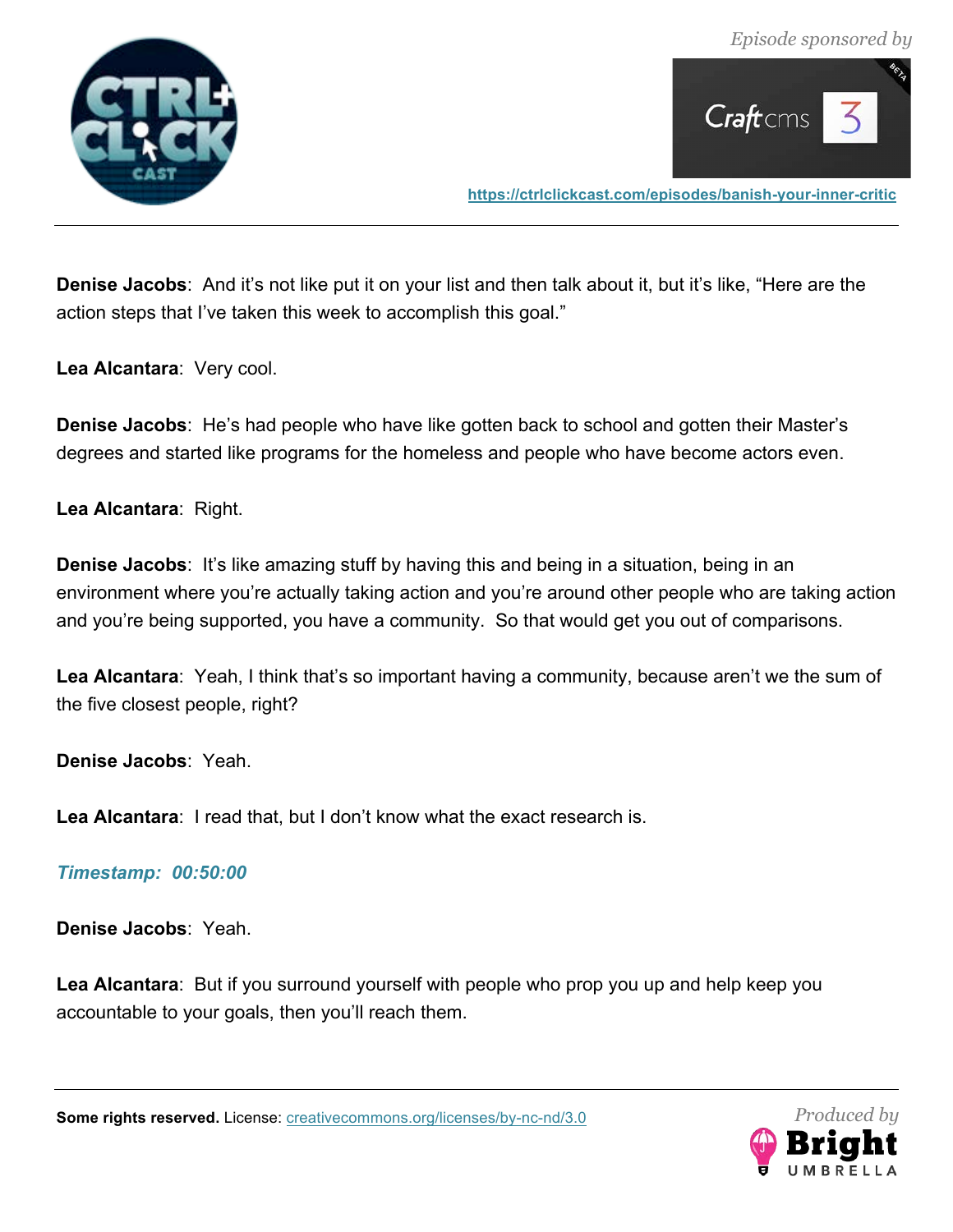*Episode sponsored by*

![](_page_42_Picture_1.jpeg)

![](_page_42_Picture_2.jpeg)

**https://ctrlclickcast.com/episodes/banish-your-inner-critic**

**Denise Jacobs**: Yeah.

**Lea Alcantara**: All right. Well, I mean, do you have any final advice for those that want to be more creative and kinder to themselves?

**Denise Jacobs**: Buy my book. [Laughs]

**Lea Alcantara**: [Laughs]

**Denise Jacobs**: Yeah. Just basically like that I think is really important, something that I've been discovering myself, and I know it sounds trite and everything, but actually it has a lot of depth to it, but really knowing who you are and accepting who you are fully is huge. It's just a game changer, right?

**Lea Alcantara**: [Agrees]

**Denise Jacobs**: Like when you finally get to a point where you're like you're not judging anything that you do and not thinking it needs to be different or changed or modified somehow, and I say this from a standpoint of like I said, I make earrings. I still actually do make handmade herbal soaps and for the longest time, I used to like kind of be judgmental about the fact that I did this and like, "Why am I doing these silly things when I should be really working on my business, or I should really be investing, like doing boring like adult things?" Right?

**Lea Alcantara**: Right. Like adult things. [Laughs]

**Denise Jacobs**: Adult things, like why do this fun play thing that fills me up and makes me feel like more grounded and more settled in myself and everything, I should be doing this other stuff that I don't really care for that much or that might be easier if I actually felt better about myself.

![](_page_42_Picture_14.jpeg)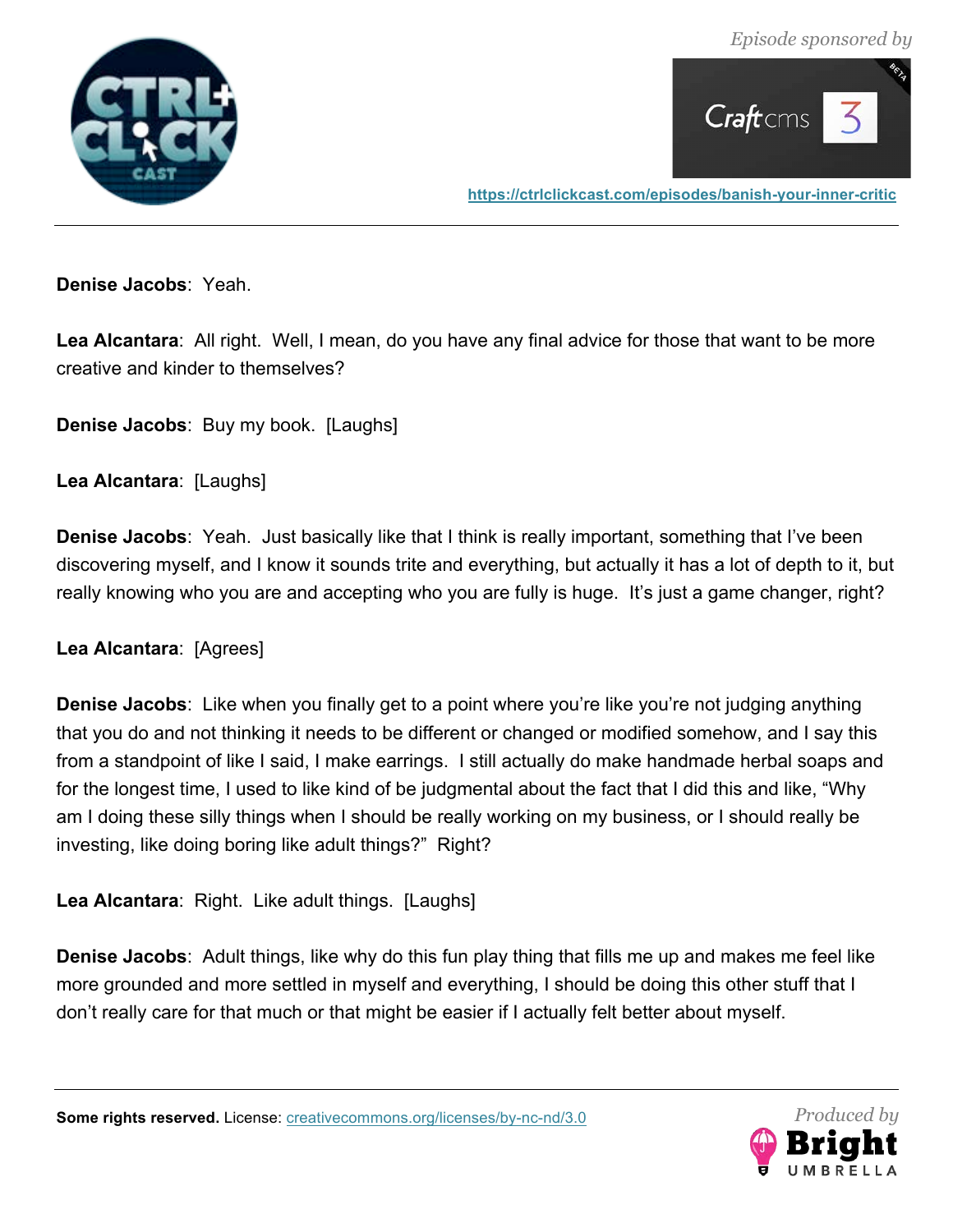![](_page_43_Picture_1.jpeg)

![](_page_43_Picture_2.jpeg)

**Lea Alcantara**: Right.

**Denise Jacobs**: And when I finally got to a place where I was like, "Wait a minute, this is just who I am." And instead of fighting it, what would happen if I really just went all the way with it?

**Lea Alcantara**: Right.

**Denise Jacobs**: Like if I like gave myself permission to make earrings whenever I wanted to and then sell them to people because would like those beautiful earrings, like what would that felt like?

**Lea Alcantara**: Yeah, why not?

**Denise Jacobs**: Why not? And why isn't that as valid a pursuit or business as conducting a training at a corporation?

**Lea Alcantara**: Right.

**Denise Jacobs**: Why is one better than the other? And so I'm sure there are a lot of people who are totally self-you know, who are pretty self-actualized and who are just like, "Yeah, I just make bird houses or whatever."

**Lea Alcantara**: [Laughs]

**Denise Jacobs**: But if there is a thing that you do that you've been thinking needs to be different or needs to somehow be more acceptable or needs to be more digestible or needs to just somehow be different than what it is that you need to be different somehow than what you are and who you are, just see what it feels like to just say, "No, this is just who I am and I'm really okay with this."

![](_page_43_Picture_15.jpeg)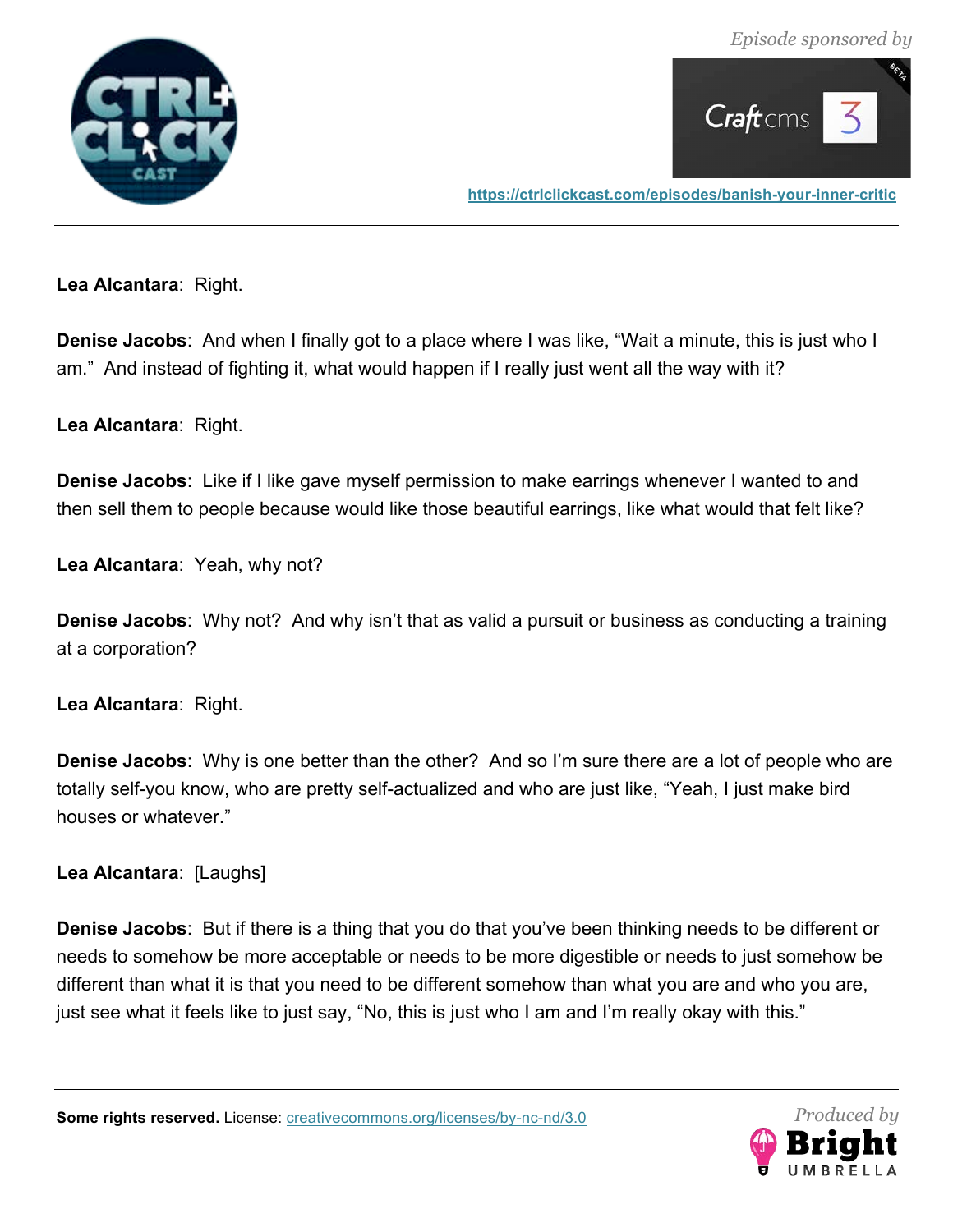![](_page_44_Picture_1.jpeg)

![](_page_44_Picture_2.jpeg)

**Lea Alcantara**: Amen. Easier said than done, I think.

**Denise Jacobs**: Dude, listen, I wrote a book about it.

**Lea Alcantara**: [Laughs]

**Denise Jacobs**: Like come on.

**Lea Alcantara**: Exactly.

**Denise Jacobs**: [Laughs]

**Lea Alcantara**: Exactly. Well, anyway, I really feel like we can talk hours and hours on this, but that is all the time we have for today, but before we finish up, we've got our Rapid Fire Ten Questions so our listeners can get to know you a bit better.

**Denise Jacobs**: Yehey!

**Lea Alcantara**: Are you ready?

**Denise Jacobs**: I'm as ready as I'll ever be.

**Lea Alcantara**: Okay. So first question, introvert or extrovert?

**Denise Jacobs**: Introvert for the most part.

**Lea Alcantara**: Second question, the power is going to be out for the next week, what food from the fridge do you eat first?

![](_page_44_Picture_18.jpeg)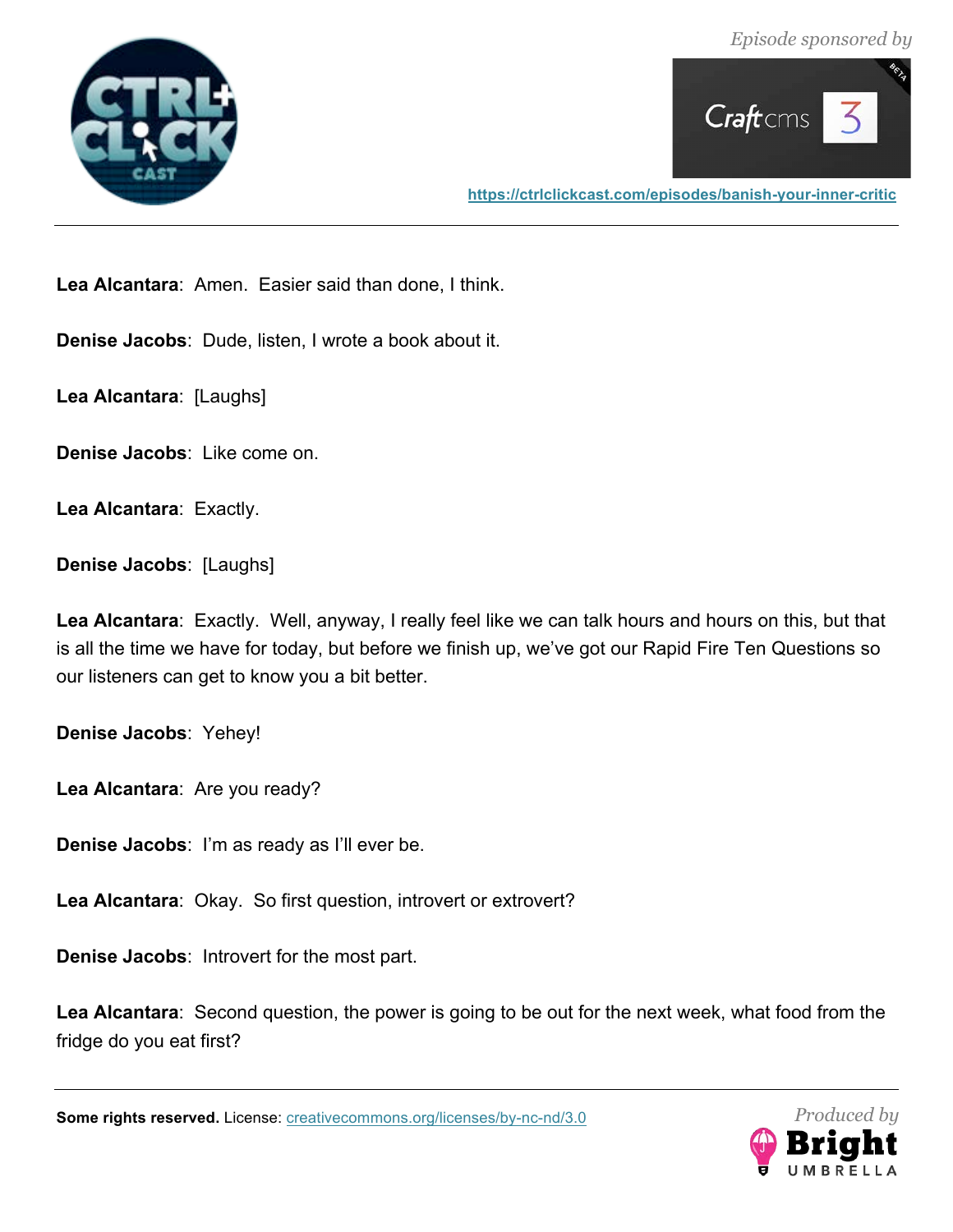![](_page_45_Picture_1.jpeg)

![](_page_45_Picture_2.jpeg)

**Denise Jacobs**: The frozen stuff.

**Lea Alcantara**: [Laughs] So what's your favorite website for fun?

**Denise Jacobs**: Oh, I don't know if I have one.

**Lea Alcantara**: [Laughs] Fair, fair. What's the last thing you read?

**Denise Jacobs**: The last thing I read was – I'm actually currently reading it now is a book by M. Evelina Galang and it's called *Her Wild American Self*, and it's awesome.

**Lea Alcantara**: Very cool. What's the best piece of professional advice you've received?

**Denise Jacobs**: Well, I just got an amazing piece of advice last night, which is to conserve your energy for the things that are important.

**Lea Alcantara**: Excellent. So what's the worst piece of professional advice you've received?

**Denise Jacobs**: Try to do what other people do to be successful.

**Lea Alcantara**: [Agrees] What's your favorite color?

**Denise Jacobs**: Magenta.

**Lea Alcantara**: If you could take us to one restaurant in your town, where would we go?

**Denise Jacobs**: Fratelino's on the Miracle Mile. It's an Italian restaurant and it's delicious.

![](_page_45_Picture_18.jpeg)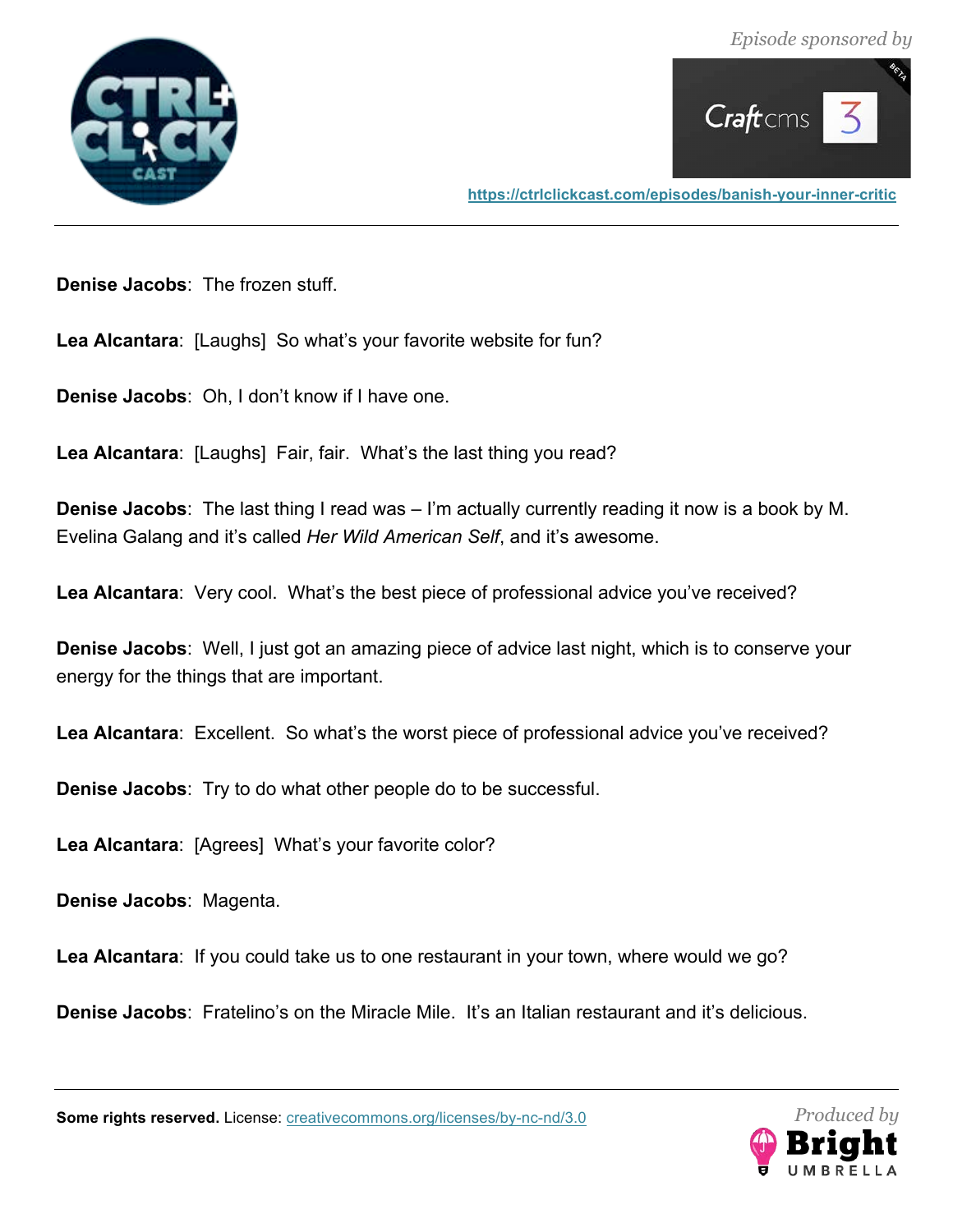![](_page_46_Picture_1.jpeg)

![](_page_46_Picture_2.jpeg)

**Lea Alcantara**: Oh. What's your favorite board game?

**Denise Jacobs**: I don't know if I have one.

**Lea Alcantara**: Fair, fair. Okay, last question, Hulu or Netflix?

**Denise Jacobs**: Netflix.

**Lea Alcantara**: Very cool. Well, thank you, Denise.

**Denise Jacobs**: [Laughs] You're very welcome.

**Lea Alcantara**: So in case our listeners want to follow up with you, where can they find you online?

**Denise Jacobs**: You can just find me online, my website is denisejacobs.com. You can follow me on Twitter, @denisejacobs. My Facebook fan page or whatever, professional page is denisejacobsdotcom, and Instagram is Denise Jacobs, and my book's website is innercriticbook.com.

[Music starts]

**Lea Alcantara**: Very cool. Well, this was such an interesting discussion. Thanks again, Denise.

**Denise Jacobs**: Thank you so much for having me. I had such a good time.

**Lea Alcantara**: CTRL+CLICK is produced by Bright Umbrella, a web services agency obsessed with happy clients. Today's podcast would not be possible without the support of this episode's sponsor! Many thanks to Craft CMS! And we'd also like to thank our hosting partner: Arcustech, and thanks to our listeners for tuning in!

![](_page_46_Picture_17.jpeg)